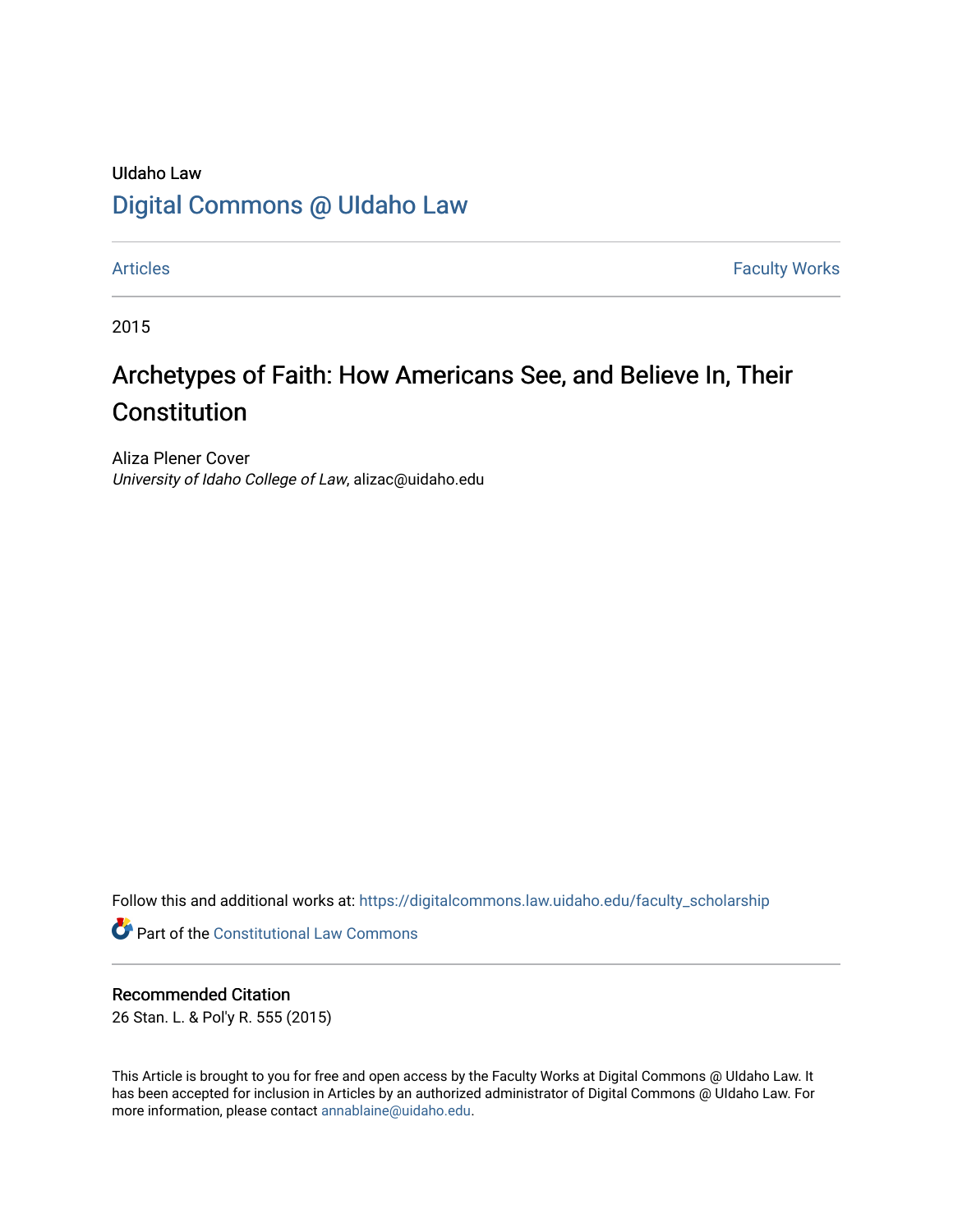# ARCHETYPES OF FAITH: HOW AMERICANS SEE, AND BELIEVE IN, THEIR **CONSTITUTION**

## Aliza Plener Cover\*

*In this Article, I offer a new framework to illuminate how American faith in the Constitution is sustained over time. I build upon the evocative Passover story of the Four Sons—one of whom is wise, one wicked, one simple, and one who does not know how to ask—and argue that these archetypes resonate deeply in the constitutional context. I identify the "wise sons" of the American constitutional community—the legal elites who maintain the vitality of the constitutional faith through a fastidious, intergenerational, yet somewhat detached analysis of the intricacies of law; the "simple sons"—the People writ large, who relate to the Constitution through deep yet nontechnical faith in its overarching principles and symbolic significance; the "wicked sons"—those who have been historically excluded from the constitutional community and those whose faith is tempered by doubt; and the "sons who do not know how to ask" the young and those marginalized into silence. Although its primary function is explanatory rather than predictive, this Four Sons framework reveals new insights into why and how the Constitution has retained its symbolic significance as Higher Law. And while most judicial opinions will not—and need not consciously engage with these multiple constitutional audiences, this framework illuminates why certain opinions such as* Brown v. Board of Education *attain canonical status by deliberately and successfully speaking to each of the Four Sons.*

|  | I. THE FOUR SONS AND THE INTERGENERATIONAL FESTIVAL OF PASSOVER 559 |  |
|--|---------------------------------------------------------------------|--|
|  |                                                                     |  |
|  |                                                                     |  |
|  |                                                                     |  |
|  |                                                                     |  |
|  |                                                                     |  |
|  |                                                                     |  |

<sup>\*</sup> Associate Professor, University of Idaho College of Law. J.D., Yale Law School; B.A., Yale College. I owe thanks to Benjamin Plener Cover, Kenji Yoshino, Anna VanCleave, Rich Seamon, and the participants in the Inland Northwest Scholars Workshop for their insights and support.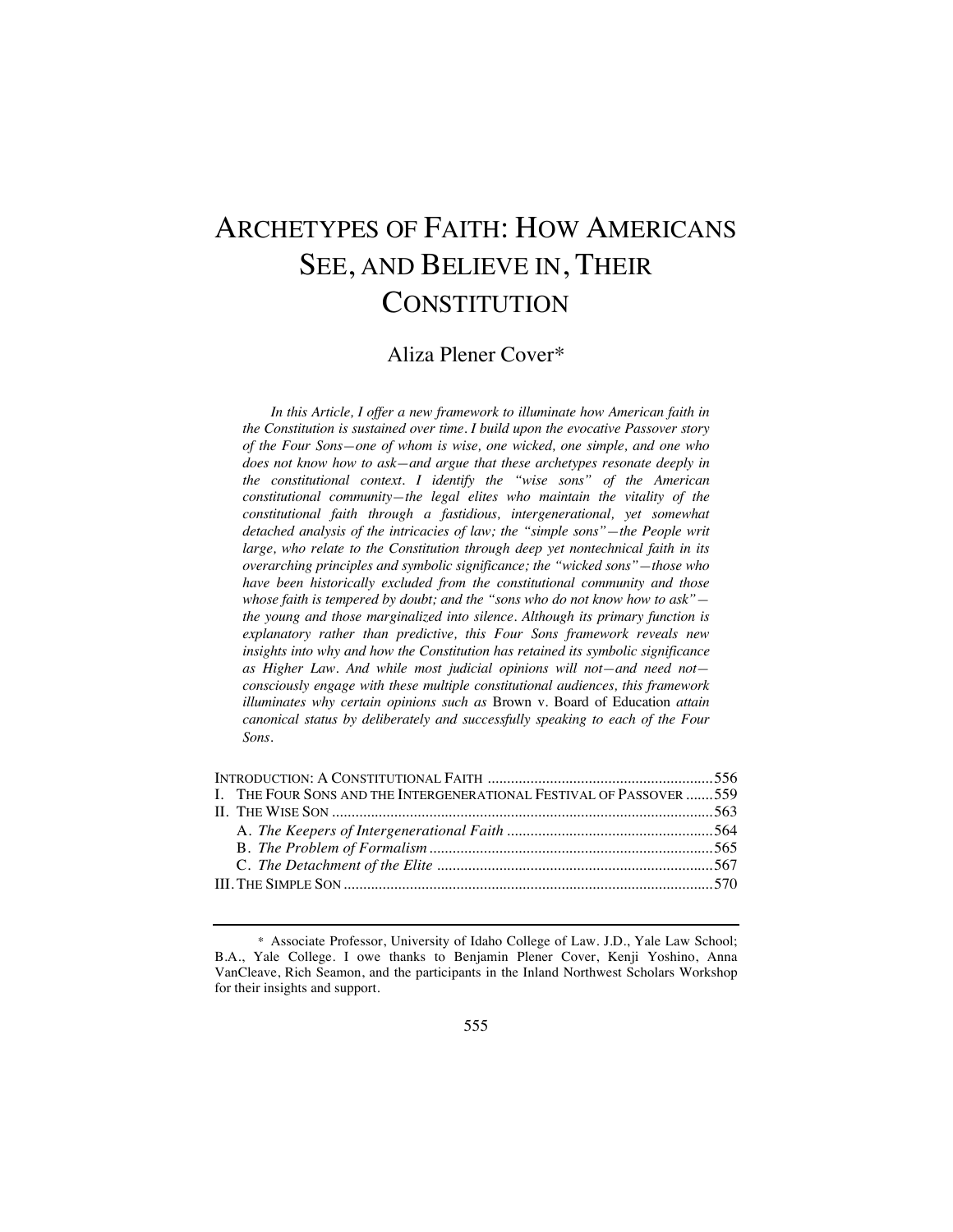#### 556 *STANFORD LAW & POLICY REVIEW* [Vol. 26:555

### INTRODUCTION: A CONSTITUTIONAL FAITH<sup>1</sup>

At the same time as it bans the "establishment of religion,"<sup>2</sup> America's Constitution brings a new faith into being—a faith in the Constitution itself. The Constitution is not merely a charter of government, ratified by an elite minority in the 1700s and amended at various intervals across the nation's history. The Constitution has come to symbolize something much greater: it has become the sacred text of an American community of faith. $3$ 

"Veneration" of the Constitution has become a central, even if sometimes challenged, aspect of the American political tradition. . . . "The flag, the Declaration, the Constitution—these . . . constitute the holy trinity of what Tocqueville called the American 'civil religion.'" These formal symbols—and the historical experiences they condense—evoke, for some, what the late Alexander Bickel once termed "the secular religion of the American republic," in which "we find our visions of good and evil." $\sim$ 

The Constitution is accurately called Higher  $Law<sup>5</sup>$  and not only out of respect for the Supremacy Clause.<sup>6</sup> It is the source to which Americans turn when their countrymen fail them; it is the promise of redemption in a currently imperfect political system.<sup>7</sup> It is a document that binds a pluralistic and often internally incompatible population into a unified people.<sup>8</sup> While some scholars would prefer to characterize this "faith" in the fallible, man-made Constitution

<sup>1.</sup> I borrow this term both from Justice Hugo Black and from Professor Sanford Levinson. HUGO LAFAYETTE BLACK, A CONSTITUTIONAL FAITH (1968); SANFORD LEVINSON, CONSTITUTIONAL FAITH (1988).

<sup>2.</sup> U.S. CONST. amend. I.

<sup>3.</sup> *See* LEVINSON, *supra* note 1, at 96 ("The United States is, from [one] perspective, a distinct 'faith community,' with the Constitution as . . . its central sacred text.").

<sup>4.</sup> *Id.* at 11.

<sup>5.</sup> See, for example, Bruce Ackerman's attention to "higher lawmaking." BRUCE ACKERMAN, WE THE PEOPLE: FOUNDATIONS (1991).

<sup>6.</sup> U.S. CONST. art. VI, cl. 2.

<sup>7.</sup> *See* JACK M. BALKIN, LIVING ORIGINALISM 75 (2011); Jack M. Balkin, *Idolatry and Faith: The Jurisprudence of Sanford Levinson*, 38 TULSA L. REV. 553, 560 (2003).

<sup>8.</sup> As Levinson points out, however, the religiosity of constitutional interpretation also leads to strife where interpretive disconnects arise. *See* LEVINSON, *supra* note 1, at 17.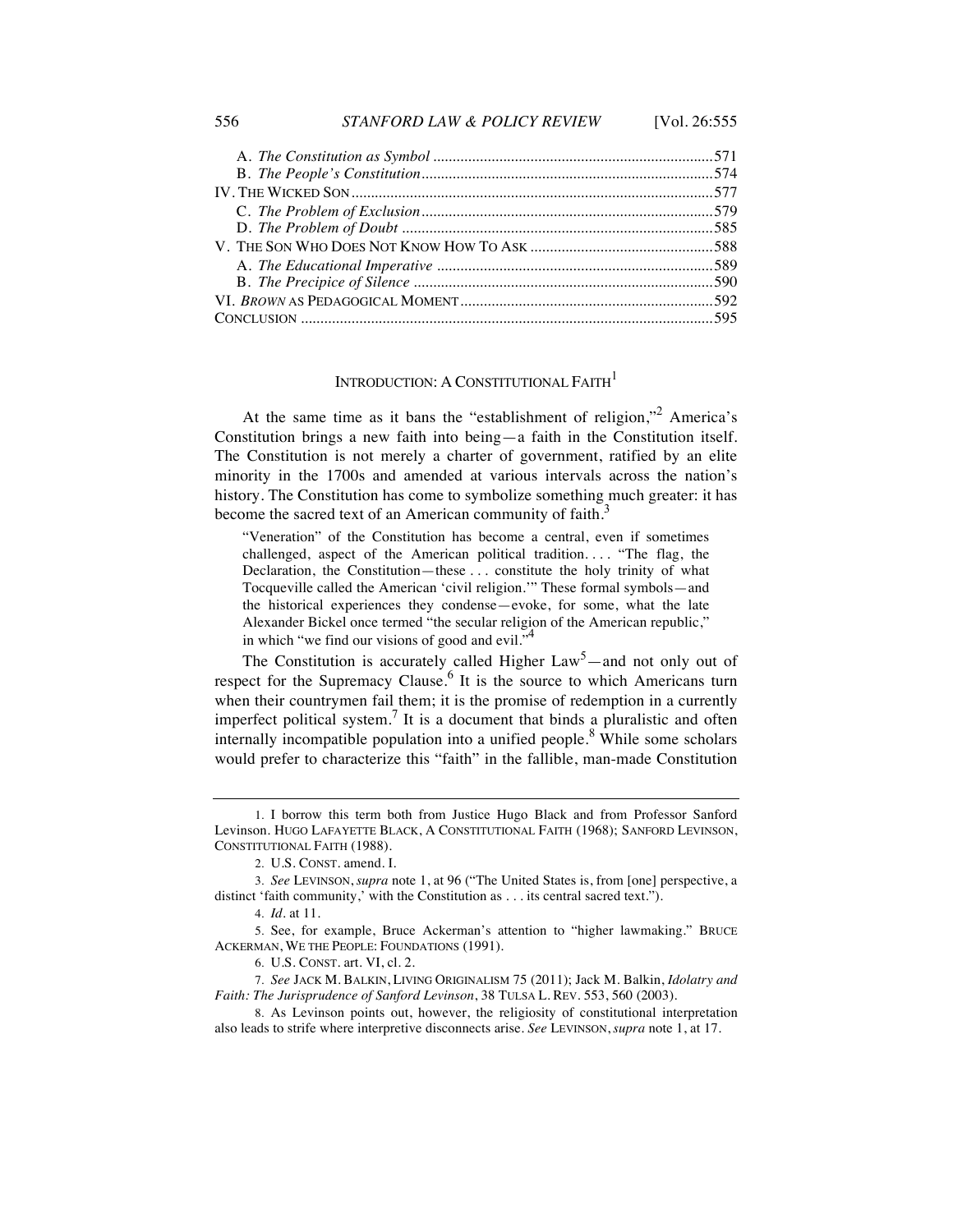and its accoutrements as a form of idolatry, $9$  I pass no judgment on this front. For my purposes, I only note that the devotion inherent in both forms of worship is similar. An idolater's god may be false, but he reveres it nonetheless. In characterizing the American Constitution as an article of faith, I mean only to capture its deep appeal to emotion—rather than its surface reliance upon rationality; I mean to emphasize its core, constitutive role in Americans' self-understanding—rather than its detached existence as formal law.

American constitutional faith is an intergenerational enterprise—as it must be, in order to sustain itself over time. The Constitution's invocation by a timeless "We the People" has invited intergenerational slippage in authorship and ownership, $10<sup>10</sup>$  and retained the document's symbolic potency even as the founding moment recedes into distant history. This endurance of American faith across the generations is, at some level, surprising. Like all faith-based communities, America faces the challenge of maintaining the vitality and viability of its collective faith over time—not through blunt violence,<sup>11</sup> but through a pedagogy that is responsive to the multiplicity of viewpoints, individual experiences, and ways of understanding reflected in the community. Indeed, America faces added challenges of tremendous demographic diversity and substantial inequality. Under such conditions of disunity, how is constitutional faith sustained both vertically—across generations—and horizontally—across contemporaneous populations with vastly different lived experiences of the Constitution's promise?

In the hopes of beginning to answer this question, I draw a comparison to another faith-based legal system: Judaism. I pick Judaism as my point of comparison not only because it is the faith with which I am most familiar, but also because of the special relationship between law and faith in Judaism that makes it well-suited to constitutional comparison. Neither Judaism nor American constitutionalism is wholly faith-based, nor wholly law-based. Each is a blend—which makes Judaism a particularly useful analog for analyzing

<sup>9.</sup> Steven D. Smith, *Idolatry in Constitutional Interpretation*, 79 VA. L. REV. 583, 587-88 (1993) ("[M]odern constitutional interpretation . . . is a religious enterprise in the sense that it is dependent upon the (usually tacit) assumption of transcendent authority. More precisely, inasmuch as the transcendent authority upon which these theories implicitly rely is illusory, legal interpretation can most accurately be understood as a species of 'idolatry.' Moreover, the leading temple devoted to this idolatrous practice is not the so-called 'civil religion' of Constitution-worship attributed to popular culture, but rather the legal academy itself.").

<sup>10.</sup> *See* Note, *The Faith to Change: Reconciling the Oath to Uphold with the Power to Amend*, 109 HARV. L. REV. 1747, 1754 (1996).

<sup>11.</sup> I do not suggest that American constitutionalism operates independently of violence, for, of course, American faith in the Constitution is situated within a violent system of law. *See infra* Part IV.B*.* Ultimately, however, I do not believe that violence is a full explanation for most Americans' adherence to their Constitution, and I argue that a freestanding faith is at least as important. Violence, perhaps, explains why the Constitution is *law*; faith explains why the Constitution is *higher law*. Given that distinction, we would do well to understand how that faith functions to create a sustainable *community* over time.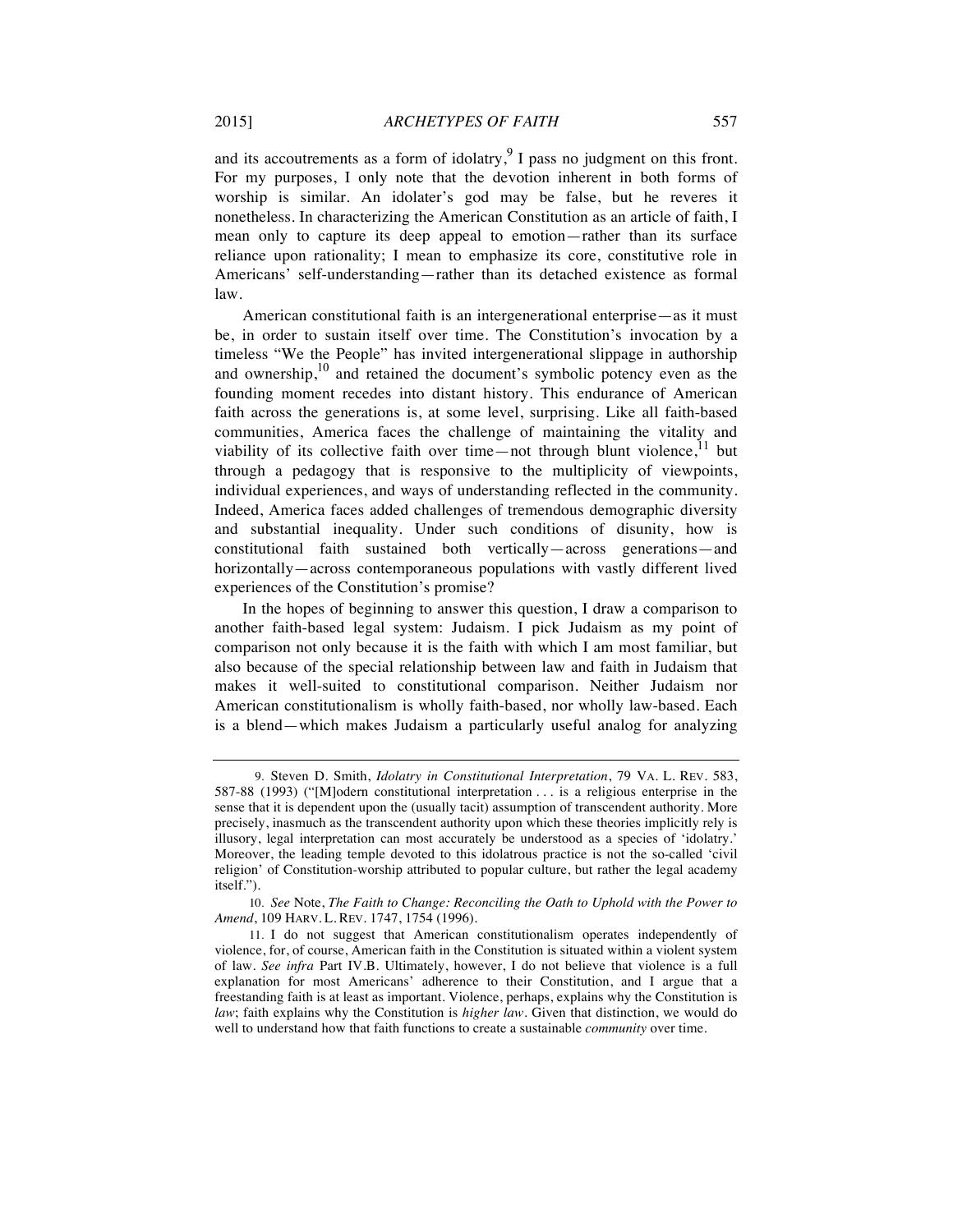constitutional faith, despite the fact that Christianity has borne a more obvious impact upon the structure of the constitutional order. Judaism, in comparison to Christianity, places greater emphasis on *action* than *faith*. Faith in God, of course, runs through the entire project of Judaism, but individuals are judged on their conduct, not on their belief. Likewise, American constitutionalism emphasizes *obedience* more than *faith*. We must seek out the role of faith in the constitutional order; it is not always readily apparent. To understand a Jewish or a constitutional faith, one must look to the interaction between fidelity to law and faith in law's principles—to the way that laws and principles are supported by a community over time.

Within Judaism, there is a both a conscious attention to the project of intergenerational faith, as well as a recognition of the heterogeneity within a faith community that complicates and informs this project. A striking meditation on these themes is offered by the famous pedagogical tale of the Four Sons, which explores how a father should relate to different types of children in recounting the story of Passover. This Article develops an extended analogy to the Four Sons story. Without accepting the judgmental connotations of their names, this Article considers whom we might identify as the "Four Sons" of the American constitutional faith, and how the pedagogical insights of the Jewish tale transfer to the constitutional context. I explore these archetypes from a distinctly *cultural* lens—seeking to illuminate, rather than reform, our national commitments, so that we might better understand ourselves.<sup>12</sup>

Through the literary vehicle of the Four Sons, I offer a new theoretical framework for understanding the way in which a complex nation—not bound by any shared God, ethnic history, or intellectual disposition—nonetheless keeps faith with a single document. This framework is at its core relational. Americans interact not only with the text or symbol of the Constitution, but also co-exist within a polity composed of people who interact with the Constitution in markedly dissimilar ways. The success of the constitutional project depends on the ability of these constitutional actors to communicate with one other.

The Article proceeds in six parts. In Part I, I describe the Jewish Four Sons—one wise, one wicked, one simple, and one who does not know how to ask—and contextualize their situation within the self-consciously intergenerational holiday of Passover. I then consider each son in turn. In Part II, I begin with the "wise sons" of the American constitutional community—the legal elites who maintain the vitality of the constitutional faith through a

<sup>12.</sup> *See* PAUL W. KAHN, THE CULTURAL STUDY OF LAW: RECONSTRUCTING LEGAL SCHOLARSHIP 30 (1999) ("We must first bring the legal world to light, by raising to selfconscious examination the social and psychological meanings of a world understood as the rule of law. Who are we and what does our world look like when we find ourselves in this culture of law's rule? Both the mainstream and the radical scholar are too much of this world to ask this question. We need a form of scholarship that gives up the project of reform, not because it is satisfied with things as they are, but because it wants better to understand who and what we are.").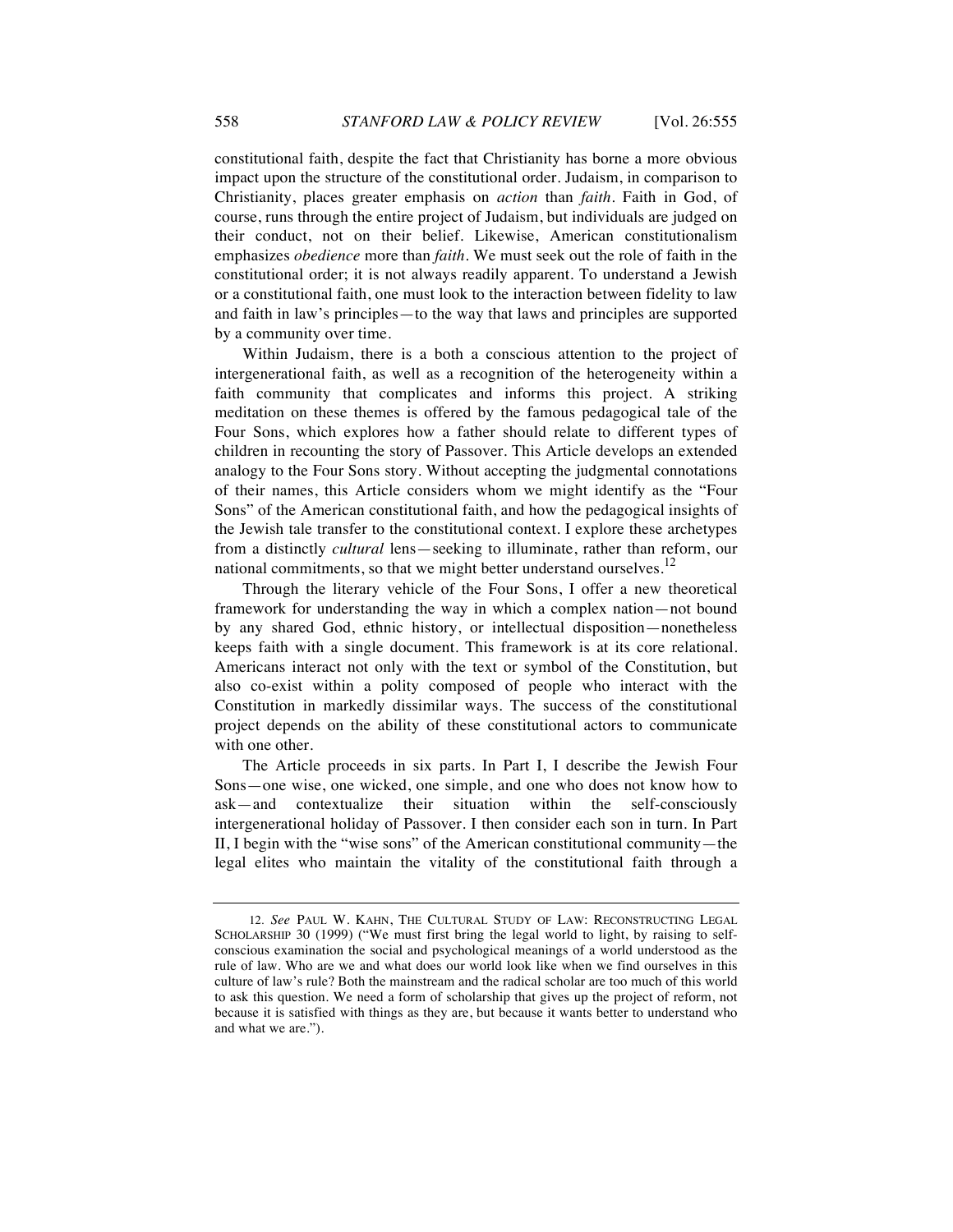fastidious, intergenerational, yet somewhat detached analysis of the intricacies of law. In Part III, I next turn to the American "simple sons"—the People writ large, who relate to the Constitution through deep yet nontechnical faith in its overarching principles and symbolic significance. Part IV identifies the socalled "wicked sons" of our constitutional community—those who have been historically excluded from its protections and those whose faith is tempered by doubt—and considers the challenges posed by inequity, marginalization, and dissent to the cohesiveness of the constitutional community. Part V discusses the "son who does not know how to ask"—the young and the apathetic—and the call to reach out and engage these members of the constitutional community. Part VI argues that the Four Sons analogy helps us to understand how *Brown v. Board of Education*—which successfully spoke to each of these four sons—was a kind of "pedagogical moment" that itself became a canonical article of constitutional faith.

### I. THE FOUR SONS AND THE INTERGENERATIONAL FESTIVAL OF PASSOVER

The story of the Four Sons is one of the most famous and oft-debated anecdotes recounted at the Passover *seder*. In full, the story reads:

With reference to four sons the Torah speaks: one wise, one wicked, one simple and one who does not know to ask.

The wise son—what does he say? "What is the meaning of the testimonies and statutes and ordinances which the Lord our God commanded you?" Therefore explain to him according to the customs of Passover. That after the final taste of the Paschal offering, one may not have dessert.

The wicked one—what does he say? "What is this service of yours?"— 'yours,' not his! Because he has excluded himself from the group, he has repudiated the foundation. Therefore set his teeth on edge and say to him: "It is because of what the Lord did for me when I came out of Egypt"—for me, and not for him. If he had been there he would not have been redeemed.

The simple one—what does he say? "What is this?" And you shall say to him: "By strength of hand the Lord brought us out of Egypt, from the house of bondage."

As for him who does not know to ask—you begin for him. It is said, "You shall tell your son in that day, saying, 'It is because of what the Lord did for me when I came out of Egypt'."

The story of the Four Sons has been interpreted to mean many things by scholars, rabbis, and *seder* participants across the ages. The story itself is a rabbinical gloss on biblical text.

Four biblical verses (Deuteronomy 6:20; Exodus 12:26, 13:14, 13:8) merely mention children asking or being told about the Exodus. From these disparate verses the Rabbis created a framework for personalized pedagogic instruction.

<sup>13.</sup> Translation adapted from that in Fred O. Francis, *The Baraita of the Four Sons*, 42 J. AM. ACAD. RELIGION 280, 281-83 (1974), using the author's knowledge of Hebrew and by comparing the Hebrew text to multiple English translations in other *haggadot*.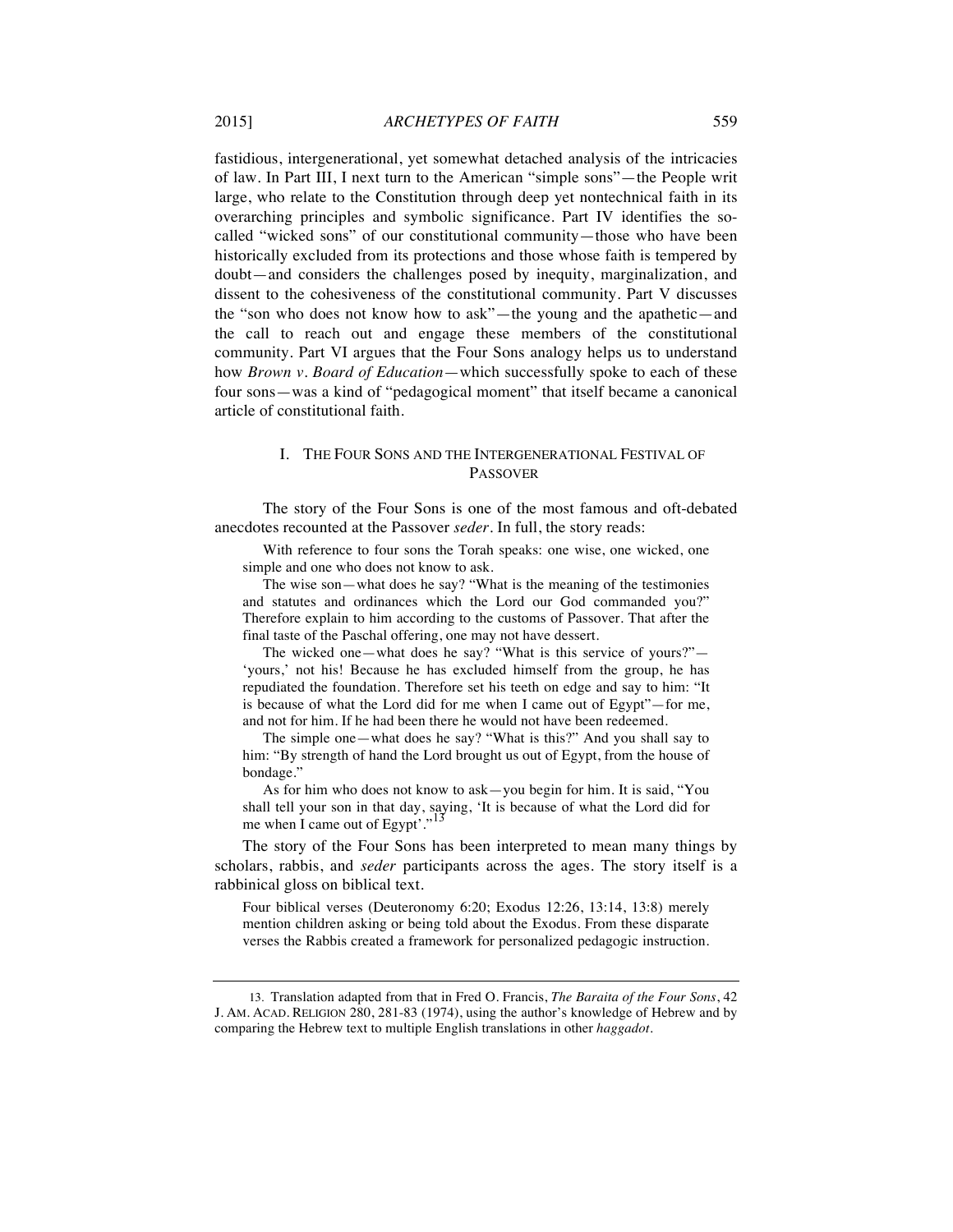They predicated dissimilar dispositions and varying degrees of maturity, and counseled that the story of the Exodus should be geared to the attitude and age of the questioner. "The parent should teach each child on the level of the  $\text{child}$  and artending  $\frac{1}{4}$ child's understanding."

But who are these Four Sons, and what do we learn from the rabbis' pedagogical paradigm? Perhaps most commonly, the sons are understood to stand for four personality types—one engaged with tradition, one rebelling against it, one with little understanding or knowledge of the tradition, and one who is too young to know much of anything. In other words, the sons represent different innate capacities or desires for faith and for learning. Another common interpretation is that the sons represent different stages of maturity: the wise son is the eldest, the wicked is the rebellious teenager, the simple is a young child, and the one who does not know how to ask is an infant. According to a more modern rendition, the Four Sons represent different generations of Jews in a secularizing world, at different levels of attachment to their tradition. In this light, the story tracks the trials and tribulations of modernity, and the growing distance from text and faith with each passing generation.<sup>15</sup> In a slightly different interpretation, the Four Sons exist within one generation, but represent the diverging attachments that modern Jews have to their faith, relative to their involvement in the secular world. Finally, the Four Sons are often considered to be four archetypes—four aspects of personality that every person has in some measure, but that may emerge at the forefront at different times in their lives. In this sense, we do well to remember that while the labels given the sons are judgmental (there is no apparent ambiguity in the terms wise and wicked), we need not fully condemn nor embrace any one of the sons. And, of course, in the time-honored tradition of challenging and reinterpreting conventional wisdom across the generations, we are also at liberty to question why a father should respond as indicated to the questions posed. We can freely ask—is the wise son really wise? Is the wicked son really wicked?

<sup>14.</sup> THE RABBINICAL ASSEMBLY, PASSOVER HAGGADAH: THE FEAST OF FREEDOM 38 (Rachel Anne Rabinowicz ed., 1982).

<sup>15.</sup> MARTIN SICKER, A PASSOVER SEDER COMPANION AND ANALYTIC INTRODUCTION TO THE *HAGGADAH* 63-64 (2004) ("Israel Lau has suggested that the 'four sons' section of the Haggadah may also be understood as a homily characterizing the attitudes of four very different successive generations. The 'wise' son represents the generation that continues to value Jewish tradition and learning, notwithstanding exposure to secular education, and therefore is able to pose an informed question. The 'wicked' son represents the typical offspring of the 'wise' generation, someone thoroughly imbued with secular culture who views the Seder as an annual ordeal that he attends out of regard for his still traditional parents. His attitude is reflected in the dismissive character of his question. The 'simple' son reflects the generation of the children of the 'wicked' sons, who have virtually no appreciation of the Seder traditions because they have not been exposed to them at home. This son asks a legitimate albeit uninformed question about what the rite is all about. When the 'simple' sons raise their own children, and their grandparents and great grandparents are not longer readily accessible to them, the Passover and its rituals are so alien to them that they do not know where to begin to try to understand what they see. In this case, the Haggadah makes clear, it is the leader's obligation to take the initiative in helping them learn and understand the significance and value of the tradition.").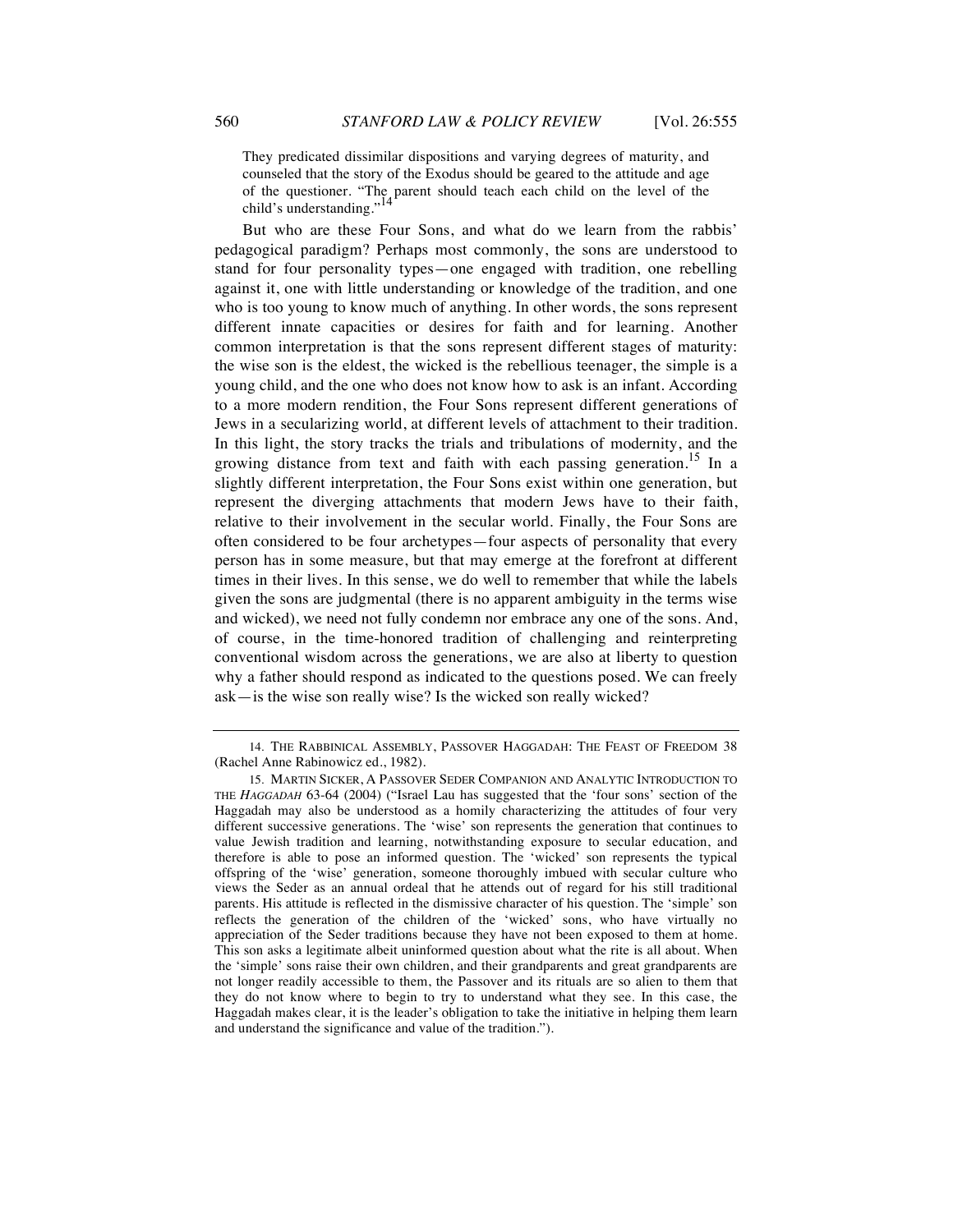Having thus begun to parse the symbolism behind each of the sons, let us think more broadly why their story appears in the Passover *seder*, and why it has garnered such interest and prominence over the centuries. The festival of Passover celebrates the Exodus from slavery in Egypt and with it, the founding of the Jewish people *as a people* (rather than an enslaved group of individuals). The story of the Exodus is tightly linked to the revelation of the Torah at Mount Sinai, which would solidify the Jewish people's collective identity.<sup>16</sup> It is not surprising, then, that this holiday, of all holidays, is most concerned with the *preservation of Jewish peoplehood*—a task that necessarily implicates the challenges of intergenerational continuity and adherence to a historical covenant.<sup>17</sup>

Fittingly, the story of the Four Sons centers on the intergenerational transmission of community knowledge. It is an instance of meta-storytelling it tells a story about how to tell stories. The anecdote invites its readers to grapple with how different types of individuals relate to "their" tradition and to identify ways of responding to those varied psychological stances. Thus, the tale of the Four Sons reflects the holiday's primary focus and command: the intergenerational act of storytelling, of history telling.<sup>18</sup> This trope is prevalent throughout the *seder*. The core piece of the *seder* is called *magid*19—which means "narrative" or "telling"—in which the full story of the Exodus (with commentary) is recited and discussed. The act of storytelling highlights two distinct intergenerational dynamics permeating the celebration of Passover:

<sup>16.</sup> Note that the festival of *Shavuot* (not Passover) actually celebrates the giving of the Torah. However, the two holidays bookend (and are connected by) forty days of counting the *Omer*. Thus the full story of redemption is begun on Passover.

<sup>17.</sup> American constitutionalism shares these preoccupations with intergenerational continuity and covenant. Both traditions trace their system of belief back to a moment of consent, of collective ratification of a specific way of life. For Americans, the ratification of the Constitution of 1787 and its subsequent amendments constitute moments of collective agreement to live by certain fundamental principles. The Jewish people look back to the Covenant with God at Mount Sinai—to the acceptance of the Torah and, with it, the obligation to live by God's commandments. For both Jews and Americans, belief in the system as a whole necessitates a relationship with that historical covenant and, through that covenant, with an historical version of themselves. *See, e.g.*, LEVINSON, *supra* note 1, at 11 (1988) (citing ANNE NORTON, ALTERNATIVE AMERICAS: A READING OF ANTEBELLUM POLITICAL CULTURE 25 (1986) (describing "America ... as 'bound up in a continuous history that stretched from Abraham to the Constitution in a concatenation of covenants")). A modern person cannot form a full understanding of the Torah or Constitution without transposing herself upon the founding generation—without understanding herself as part of an intergenerational project.

<sup>18.</sup> The following passage is recited during the *seder*: "Even if we were all men of wisdom, understanding, experience, and knowledge of the Torah, it would still be an obligation upon us to tell about the Exodus from Egypt. The more one tells about the Exodus, the more he is praiseworthy." SHALOM MEIR WALLACH, THE PESACH HAGGADAH 29-31 (1989).

<sup>19.</sup> The word *haggadah* comes from the same root (H-G-D). The *haggadah* is the book read at the *seder* to guide participants through its various rituals, songs, and teachings.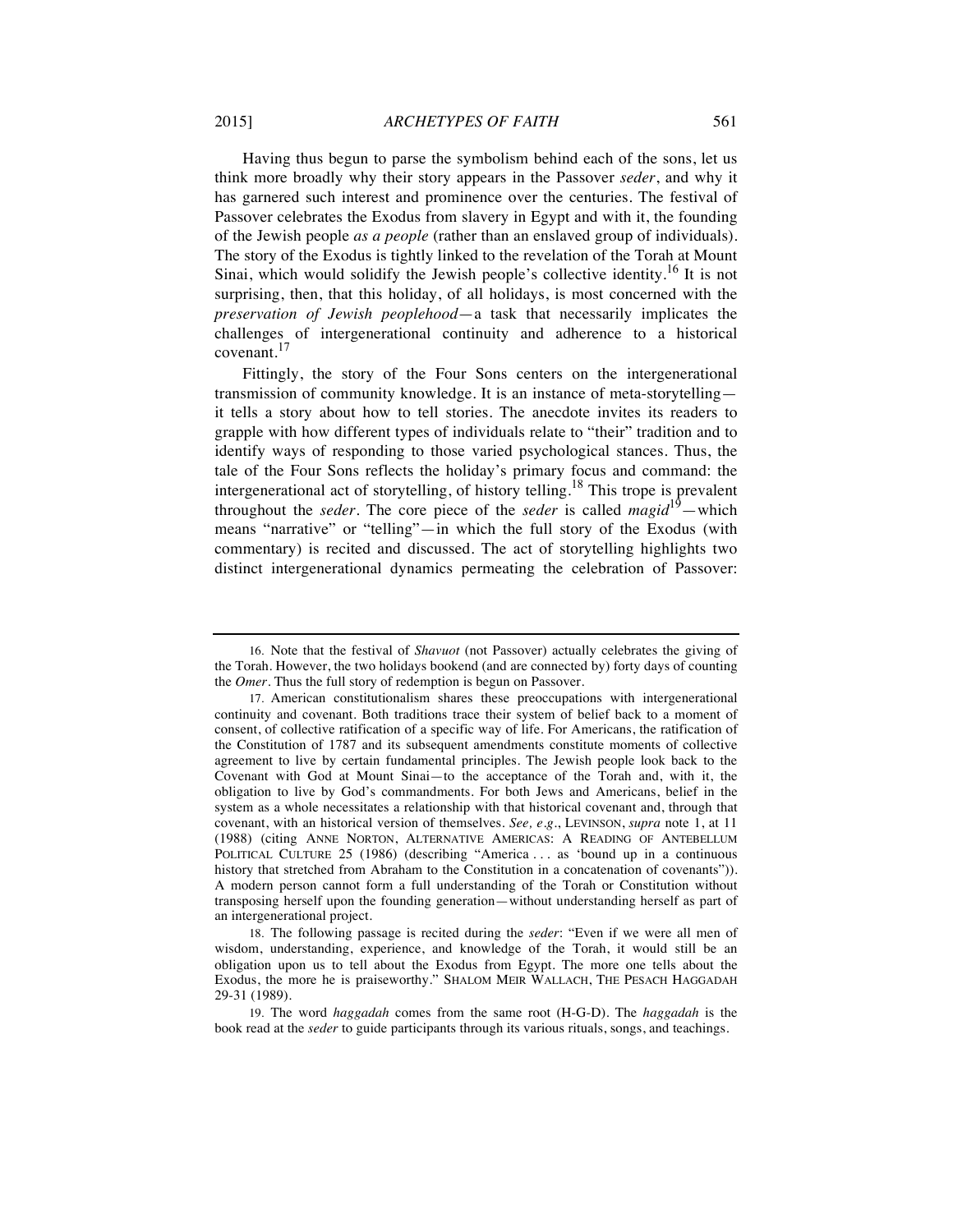first, reaching back to remember the experiences of those who came before, and second, looking forward to tell the story to the future generations.

One the one hand, the festival is rich with reenactments that connect modern Jews *backward* to their ancestors.<sup>20</sup> For instance, Jews eat *matza* (the bread of affliction) for the full eight days of Passover, to emulate their forefathers who left Egypt in haste, without time to let their bread rise.<sup>21</sup> Such reenactments are designed to make concrete a symbolic intergenerational unity of experience—as expressed in the words, "In every generation it is one's duty to regard himself as though he personally had gone out of Egypt  $\dots$ ."<sup>22</sup>

While Jews work to connect to their ancestors on Passover, they simultaneously pay heightened attention to their duty to connect with future generations. Hence, the rituals of Passover place deep emphasis on children on the obligation to teach children and, through them, to preserve the intergenerational continuity of the Jewish people. After the first communal song in *magid*, translated above, the youngest person at the *seder* asks the Four Questions.<sup>23</sup> The *seder* moves, then, between past and future to introduce the storytelling of the *seder*. All of the reenactment and discussion to come is posited as a response to the youngest generation's search for knowledge. Unlike many Jewish services in which the leader must be an adult—one who has reached the age of *bar mitzvah*—Passover is led by the inquisitiveness of the child.

Shortly after the recitation of the Four Questions, the *haggadah* turns its attention to the Four Sons. I turn now to the same story—but this time, by considering the "Four Sons" of the American constitutional faith. Passover places the struggle for intergenerational continuity in stark relief; though it has no comparable holiday, America's constitutional system likewise depends on a continuity of faith from a Founding generation to the current one, and forward into the future. In thinking of the American people through the lens of the Four

<sup>20.</sup> Other Jewish holidays likewise involve reenactment to maintain continuity with the Jewish forefathers. Take *sukkot*, in which modern Jews dine in huts for eight days to symbolize how their ancestors wandered in the desert in temporary dwellings.

<sup>21.</sup> The traditions of the *seder* also recreate aspects of the Passover story. Bitter herbs and salt water represent the suffering and tears of slaves. *Haroset*, a delicious brick-red mash of apples, nuts, cinnamon, and wine, symbolizes the bricks that Jewish slaves made for their Egyptian masters. At the same time as the *seder* symbolically reenacts slavery, it also recreates the experience of redemption. *Seder* participants recline on pillows to represent the luxury and comfort of freedom.

<sup>22.</sup> WALLACH, *supra* note 18, at 103. In this vein, the storytelling portion of the *seder*—*magid*—begins by connecting the rituals of the *seder* to the experiences of the past. Uncovering and raising the *matza*, all guests at the *seder* sing: "*This* is the bread of affliction that our fathers ate in the land of Egypt. Whoever is hungry—let him come and eat! Whoever is needy—let him come and celebrate Pesach! Now, we are here; next year may we be in the Land of Israel! Now, we are slaves; next year may we be free men!" *Id.* at 25 (emphasis added).

<sup>23.</sup> Interestingly, the existence of pre-written questions helps to alleviate the confusion of the son who does not know how to ask—tradition has created questions for him that he can simply recite.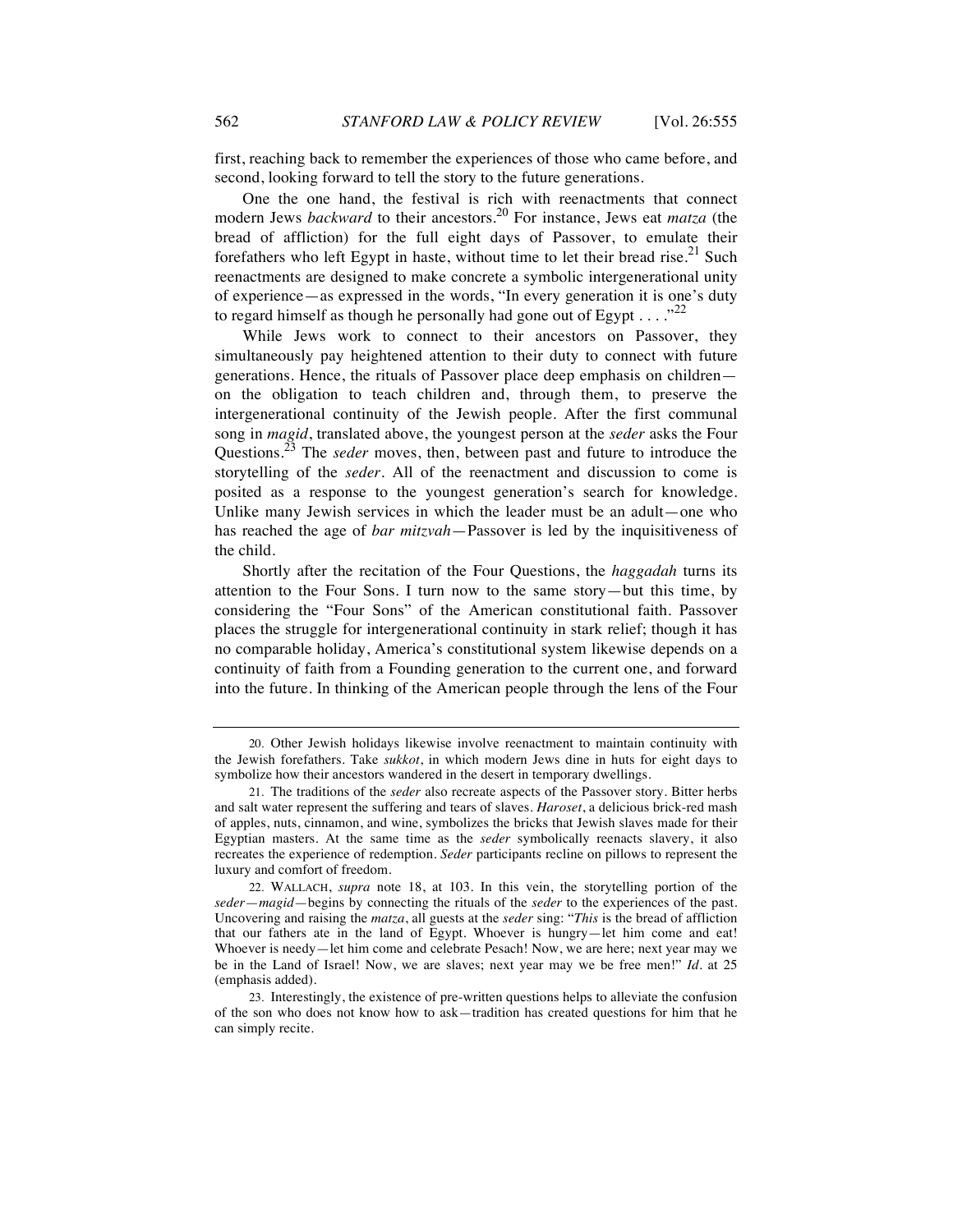Sons, I attempt to capture an image of how vastly diverse Americans identify with their faith across generations; and explore the challenges of speaking of that faith in a universal voice to a multidimensional community.

#### II. THE WISE SON

*The wise son—what does he say? "What are the testimonies and statutes and ordinances [ha-eidot v'hachukim v'hamishpatim] which the Lord our God commanded you?" Therefore explain to him according to the customs of Passover. That after the final taste of the Paschal offering, one may not have dessert.* 

The wise son comes from a place of familiarity with Jewish tradition and fluidity in its language; we can assume that he already knows the broad principles behind Passover and how Passover fits into the larger Jewish tradition. He knows, in fact, that there are three different types of commandments (*mitzvot*)—*eidot*, *chukim*, and *mishpatim*. From that solid theoretical background, he speaks of technicalities—and his father responds in keeping. Instead of explaining the significance of redemption, the father notes when dessert may be eaten at the *seder*—an important piece of the ritualized holiday, but by no means the most significant part of the Passover festival as a whole.<sup>24</sup> Some would argue that son and father have missed the meaning and spirit of Passover in this preoccupation with minutia. Others—following the more traditional Jewish perspective—would argue that these details only matter to the wise son because he has an underlying faith in and fear of God: his concern with technicalities is evidence not that he misses the forest for the trees, but rather that he appreciates each tree as a part of a beautiful and awesome forest.

If we compare the Four Sons to archetypes within the American constitutional order, the wise son finds his clearest analog in the legal elite judges, lawyers, and academics who keep faith with the Constitution through legalistic, technical methods. The legal elite perpetuate the relevance of the Constitution by arguing over its most minute details in law journals and by applying it, in every possible permutation, to real world scenarios in the courts. Major constitutional principles evolve over time through an intergenerational discussion of the *details*. How should Congress's powers under the Fourteenth Amendment correspond to the Court's? What level of scrutiny should judges apply to a particular instance of alleged discrimination? What are the contours of standing and federal jurisdiction?

Over the next pages, by considering the textual description and larger significance of the "wise son" in Jewish tradition, I will explore what this

<sup>24.</sup> Note that in the actual Bible passage from which this story was derived, the wise son's question received a much more detailed response that spoke more directly to the redemptive Passover storyline. *See Deuteronomy* 6:20-24.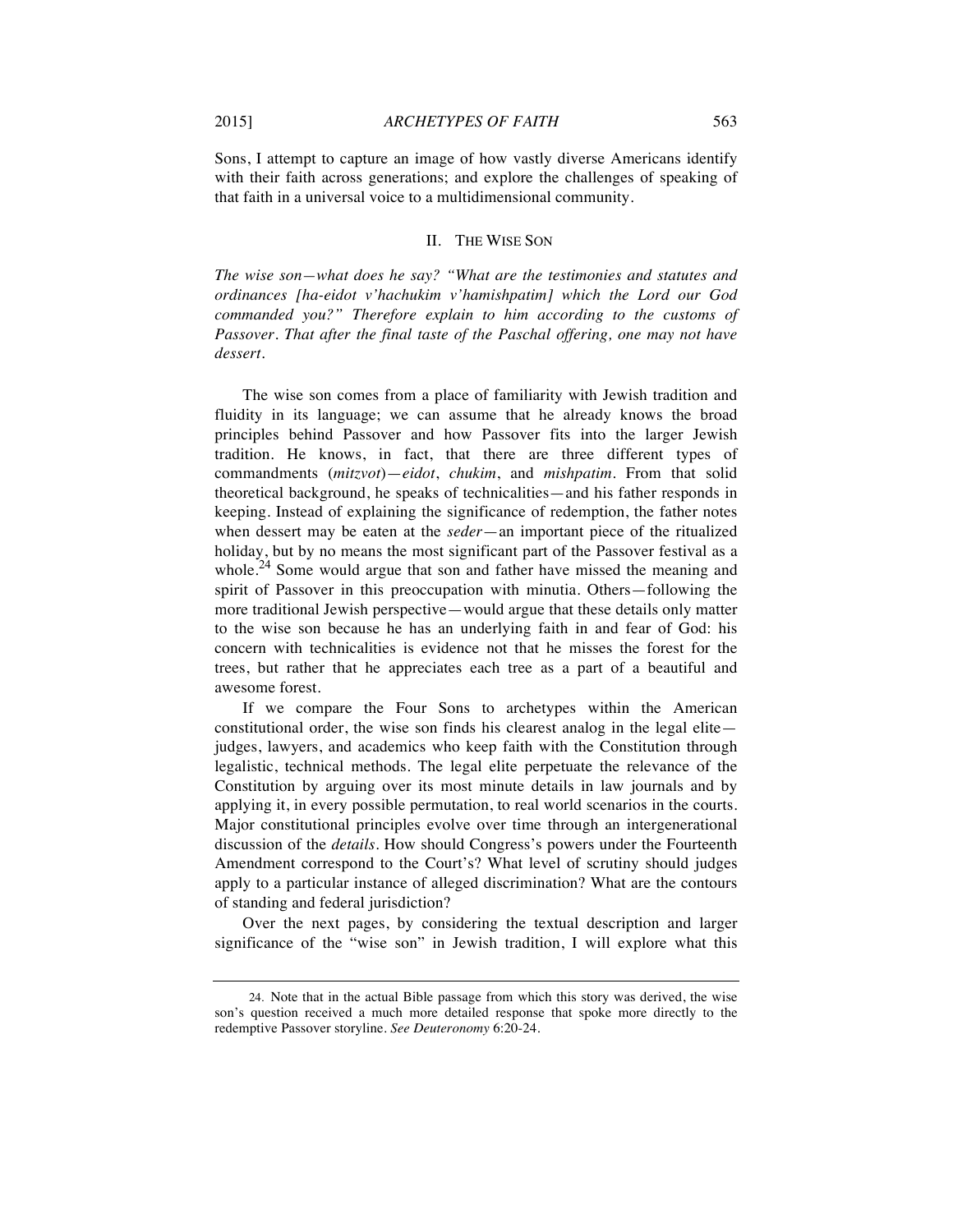analogy—wise son as legal elite—can teach us about the role of the legal elite in the perpetuation of constitutional faith.

#### A. *The Keepers of Intergenerational Faith*

To understand the classic Jewish extolment of the wise son, it is helpful to have in mind a sketch of Jewish history—and to understand that rabbis kept their religion alive throughout generations of exile and persecution by studying the details of Jewish law. After the destruction of the Second Temple in 70 A.D. and the Jews' exile from the Land of Israel, the center of Jewish religious life shifted from sacrifice-based worship, led by priests in the Temple, to studyand prayer-based worship, led by rabbis at centers of learning in the Diaspora. Over generations of exile, rabbis slowly wrote and compiled the Talmud, or Oral Torah—a voluminous collection of commentaries on biblical text that attained equal significance to the Written Torah itself. Throughout the writing of the Talmud and long after its completion, rabbis and learned men maintained the relevance of Jewish law by continuing to ponder and interpret each sentence, each word, of their holy texts, and by passing their knowledge and their passion for Torah to their communities and to the generations that followed them. In this way, rabbinic Judaism must be understood as a decidedly intergenerational enterprise, sustained by the devoted practices of study, conversation, and dispute.<sup>25</sup>

Likewise, immersed in the seemingly endless project of deciphering the Constitution's most intricate details, judges are a paradigmatic intergenerational community. When citing precedent, the Supreme Court states "*we* held"—even when the prior decision is 150 years old. Of course, this interconnectedness is partially due to the power vested in the judiciary as an institution. Supreme Court justices interpret with authority, not simply with faith. Under the right circumstances, their predecessors' statements and assertions are binding law in the present day—not simply the utterances of individuals long gone. But judges' connectedness to the past goes beyond mere compulsion. Certainly, as its frequent doctrinal about-faces demonstrate, the Supreme Court does not owe blind allegiance to past mandates, notwithstanding the doctrine of stare decisis. The relationship of current justices to their antecedents is more complex, more nuanced. Judges see themselves as part of a tradition—not merely as heirs to power, hoping to legitimize their inheritance. They appear to *converse* with generations before them about the details and technicalities of constitutional law. This dialogic aspect of the intergenerational community of judges is, perhaps, most evident in the way that judges pick up on important—but nonbinding—dissents from previous generations in order to locate themselves within a line of judicial continuity. Take, for instance, Justice Thomas's recent attempts to place

<sup>25.</sup> We should note, however, that Jewish tradition strongly emphasizes the education of all its (male) children, not only those who will become rabbis.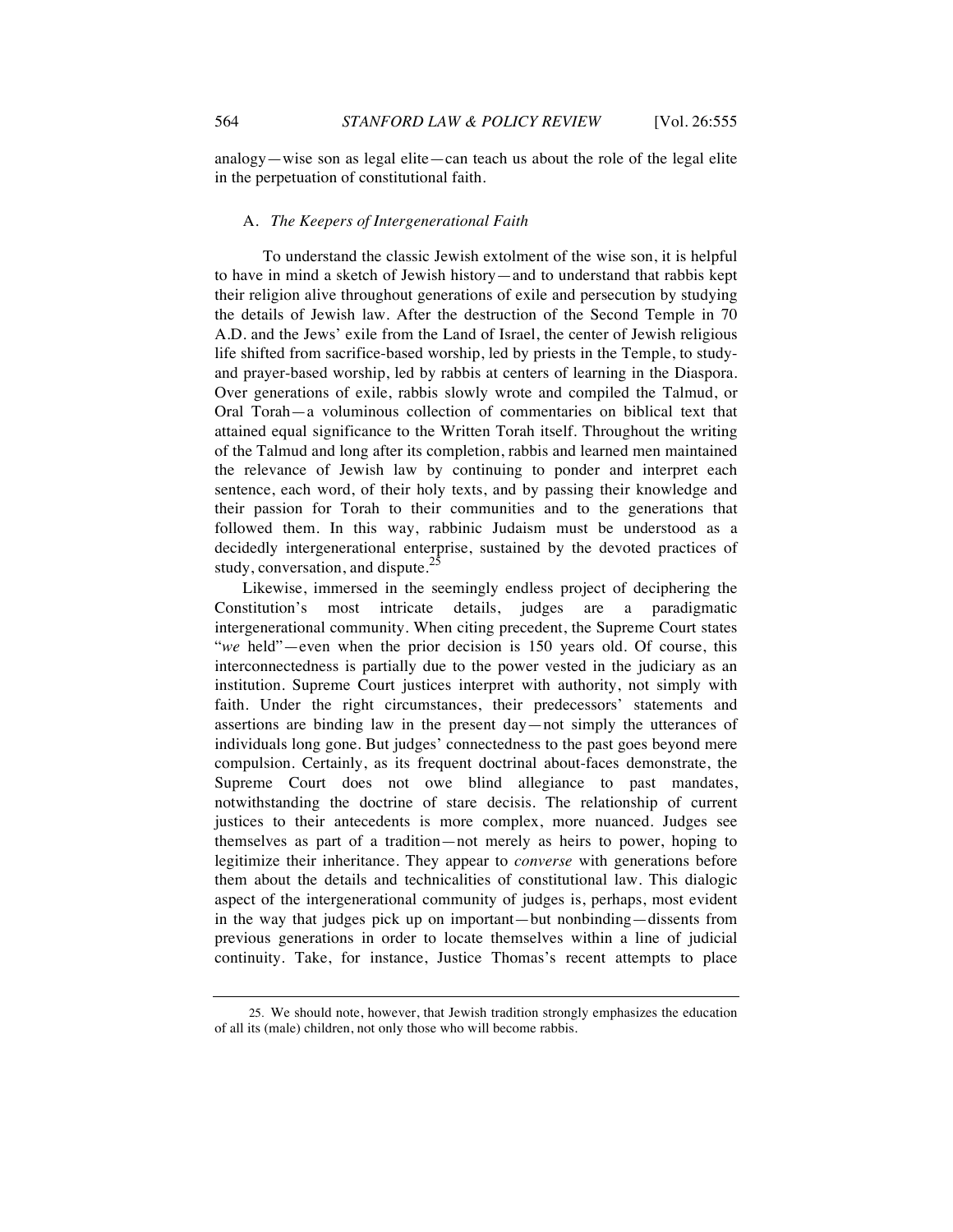himself in the company of Justice Harlan's famous dissent in *Plessy v. Ferguson* (and, through Justice Harlan, in the company of the litigators of *Brown*):

But I am quite comfortable in the company I keep. My view of the Constitution is Justice Harlan's view in *Plessy*: "Our Constitution is colorblind, and neither knows nor tolerates classes among citizens." And my view was the rallying cry for the lawyers who litigated *Brown*. *. . .* ("Marshall had a 'Bible' to which he turned during his most depressed moments. The 'Bible' would be known in the legal community as the first Mr. Justice Harlan's dissent in *Plessy v. Ferguson*. I do not know of any opinion which buoyed Marshall more in his pre-*Brown* days . . .").<sup>26</sup>

Judges, then, are a self-consciously intergenerational community—bound by power but also by tradition and faith.<sup>27</sup> What is more, the work that judges do to transmit and preserve technical details across generations is essential to the continuity of the entire constitutional project. If judges (and lawyers and legal scholars) did not scrutinize the details of the Constitution, those details would cease to matter—and the Constitution would lose substantial power over time. Numerous scholars have pointed out an analogy between priests and judges, as keepers and ultimate arbiters of the constitutional faith. $28$  The analogy works at least as well for rabbis, whose legalistic—yet faith-based arguments over biblical text fill the pages of the Talmud and continue to reinforce the connections between modern Jews and the practices of generations past.

#### B. *The Problem of Formalism*

Ongoing arguments over details can thus breathe life into old texts. However, the way in which these details are discussed can fundamentally shape the character of the faith community. Here, the wise son's question indicates a particularly *formalist* approach to faith. While his "wicked" and "simple" brothers speak of *meaning*, the wise son asks only about what the law *is*, not what it should be.

Legal formalism is "[t]he theory that law is a set of rules and principles independent of other political and social institutions."<sup>29</sup> Legal formalists do not entangle themselves in a normative inquiry into the desirability of those rules; rather, if the rules were established through a legitimate process, the role of judges is to faithfully interpret—not question or rewrite—those laws. Under a formalist vision, "the realms of the ethical, the political, and of value in general

<sup>26.</sup> Parents Involved in Cmty. Schs. v. Seattle Sch. Dist. No. 1, 551 U.S. 701, 772-73 (2007) (Thomas, J., concurring) (citations omitted).

<sup>27.</sup> Ronald Dworkin would understand them as co-authors of one enormous "chain novel." *See* RONALD DWORKIN, LAW'S EMPIRE 228-32 (1986).

<sup>28.</sup> *See infra* note 45.

<sup>29.</sup> *Legal formalism*, BLACK'S LAW DICTIONARY (10th ed. 2014).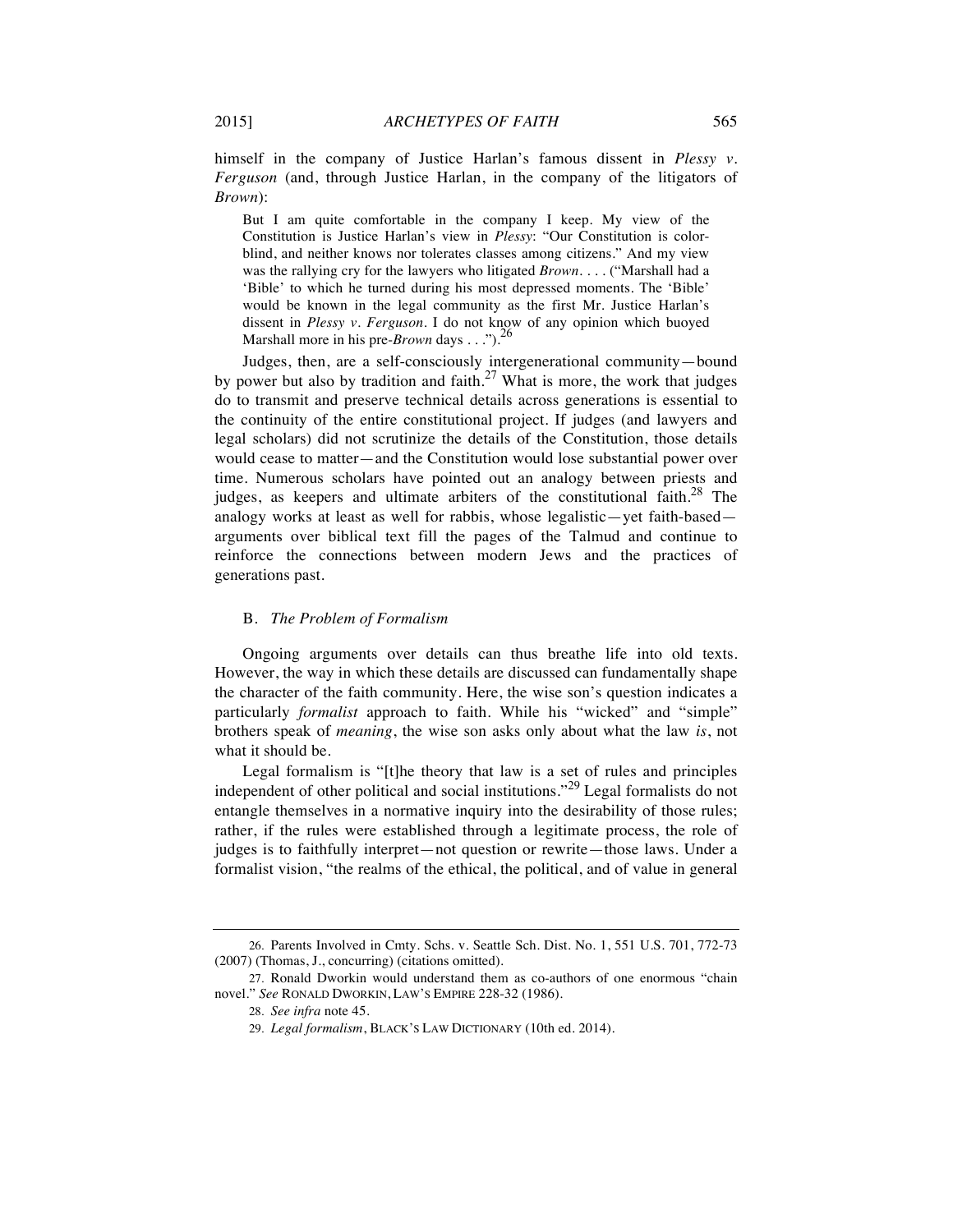are the threats to the law's integrity."<sup>30</sup> Law, in other words, should be autonomous from interpretation—because interpretation is malleable, too easily manipulated by individuals with authority to serve their own purposes. Formalism relies upon a baseline of faith in law, since it relinquishes the act of interpretation that might otherwise redeem it; and indeed, formalism is a common way of keeping faith with an old and venerated tradition that may frequently conflict with modernity.

The religious equivalent to the formalist is the fundamentalist. $31$ Fundamentalists espouse that humans should strictly adhere to God's word, without amending it through new (and mere mortal) conceptions of "morality"—a similar position to formalism, likewise grounded upon faith in the closed universe of existing law. Taking this approach, the wise son—alone of all the sons—affirms his belief in God's role as promulgator of the Jewish legal system: "What are the testimonies and statutes and ordinances *which the Lord our God commanded you?*" The wise son assumes the legitimacy of the rules; they were given by God. Within that coherent set of laws, the question of *meaning*, of normative inquiry, is unnecessary. Indeed, the wise son asks nothing of the justness, or even the significance, of the laws of Passover. It is a believer's role to decipher what the law is, and to follow that law. The justification for the law is, quite simply, that it comes from God.

We can gain a more nuanced portrait of traditional Jewish understanding of formalism by emphasizing the difference between *keva* and *kavana*. *Keva* is mechanical repetition—it is praying three times a day, following the letter of the laws of *kashrut*, and so forth. *Kavana* is spiritual enlightenment that sometimes breaks through these mechanics—the transcendence that only emerges through practice. The wise son is well versed in this distinction; we see him striving to master *keva* before he expects to find *kavana*. In a similar vein, there is a famous *midrash* (Rabbinic story) that God offered the Torah to the Jewish people only after offering it to all the other nations. Each nation noted amendments it wanted to make, or refused to agree to its terms. The Jewish people, however, consented freely with the words, "*Na'aseh v'nishmah*—We will do, and we will hear.<sup>32</sup> This promise to fulfill the obligations before even *hearing* what they were, let alone understanding them fully or agreeing with them on a personal level, is a central tenet of Jewish faith—and similarly characterizes the faith of the wise son.

<sup>30.</sup> Stanley Fish, *The Law Wishes to Have a Formal Existence*, *in* CLOSURE OR CRITIQUE: NEW DIRECTIONS IN LEGAL THEORY 157, 159 (Alan Norrie ed., 1993).

<sup>31.</sup> The *Oxford English Dictionary* defines "fundamentalism" as "[a] religious movement . . . based on strict adherence to certain tenets (e.g. the literal inerrancy of Scripture) held to be fundamental to the Christian faith" and "[i]n other religions, esp. Islam, a similarly strict adherence to ancient or fundamental doctrines, with no concessions to modern developments in thought or customs." *Fundamentalism*, OXFORD ENG. DICTIONARY, http://www.oed.com/view/Entry/75498 (last visited June 7, 2015).

<sup>32.</sup> *Deuteronomy* 5:27 (author's translation).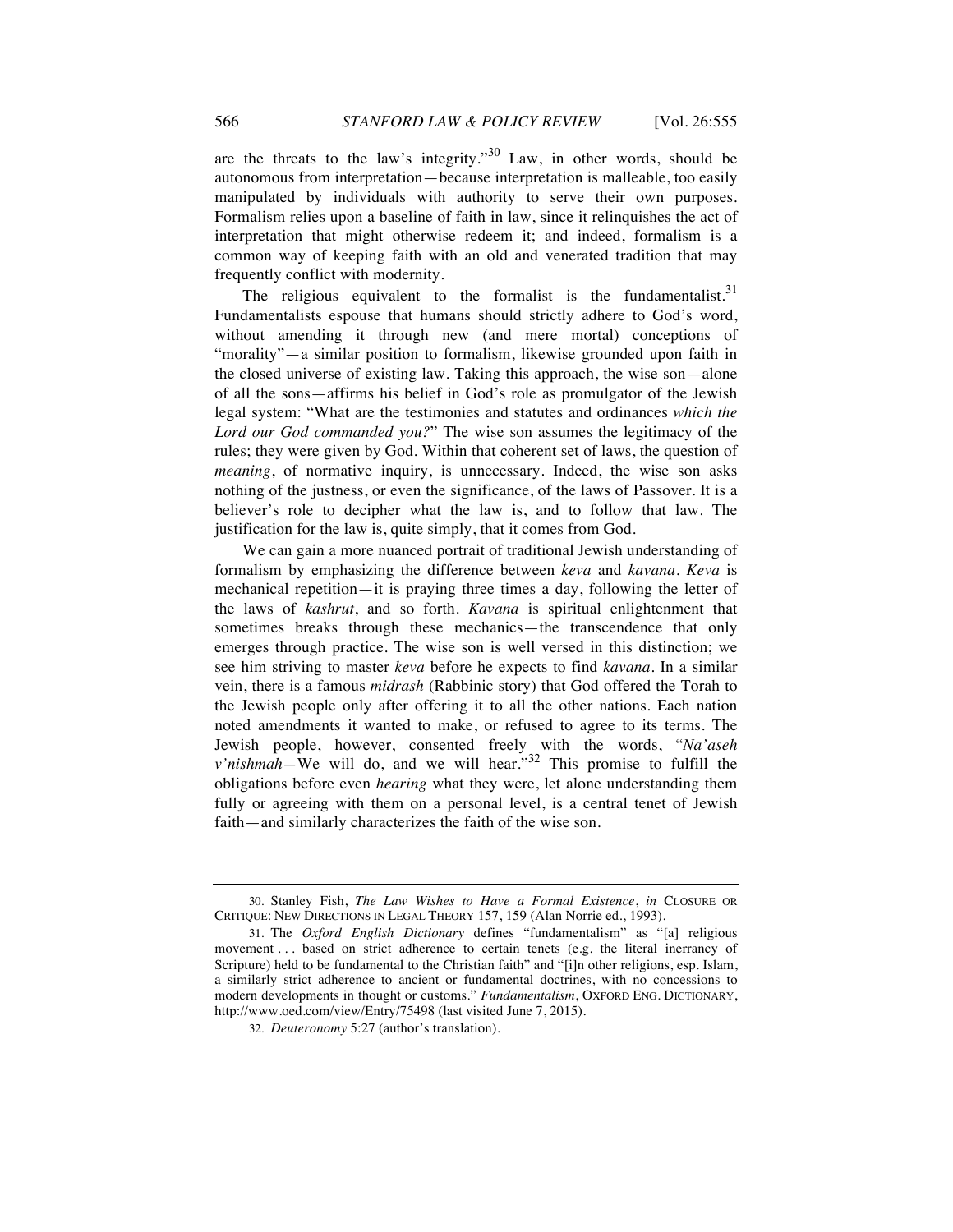Of course, many Jewish scholars—like many constitutional scholars object to a purely formalist reading of Jewish law.<sup>33</sup> As strong as the tradition of obedience to the letter of the law, Judaism contains an equally strong tradition of challenging the meaning of the laws and even God himself.<sup>34</sup> I will delve deeper into the critiques of formalism in both Judaism and constitutionalism in Part IV.B, *infra*, discussing the wicked son. For now, I will only stress that the wise son shows how faith and formalism easily go hand in hand; how a system of faith-based law can lead in the direction of fundamentalism. We have witnessed precisely that movement in constitutional law, with the Rehnquist Revolution and the rise in influence of Justice Scalia. Formalism may present concerns even for true believers, who may fear that misdirected attention to the letter of the law can take attention away from—or even pervert—its spirit or broader meaning. Formalism may be even more problematic in a *diverse* faith-based community—where not everyone believes, and where people are as likely to call constitutional faith "idolatry" as "religion."

#### C. *The Detachment of the Elite*

I described above the faith-reinforcing role of the wise sons in both Judaism and American constitutionalism. But to what extent is their faith particularly when expressed in such formalist terms—merely passed on within an *elite sub-community*, hopelessly detached from the People? Note how differently the father answers his wise son than the rest of his children. The other three children are reminded of the Exodus from Egypt—of the Jewish people's freedom, writ large. In answering the wise son, however, the father discusses not freedom but technicalities. Has the wise son moved beyond his need to be reminded of the big picture, or has he forgotten it in his preoccupation with the details? If the latter is true, can the wise son effectively converse with the rest of his community, who approach their faith in markedly different terms?

Indeed, one may readily ask whether the wise son—like the wicked son shows detachment from his community as he poses his question. The father sharply rebukes the wicked son for "excluding" himself from his community by asking, "What is this service *to you?*" Yet the wise son's question similarly situates him as an outsider: "What are the testimonies and statutes and ordinances which the Lord our God commanded *you?*" Both children ask for information about a practice they have indicated is strange to them. Some

<sup>33.</sup> *See, e.g.*, DAVID HARTMAN, A LIVING COVENANT: THE INNOVATIVE SPIRIT IN TRADITIONAL JUDAISM 1 (1985) (noting that "Judaism has been accused of 'legalism,' meaning a concern with externals and lack of inward passion. It has been identified with formalism and soulless regimentation" and the setting forth an alternative vision).

<sup>34.</sup> *See infra* Part IV.B.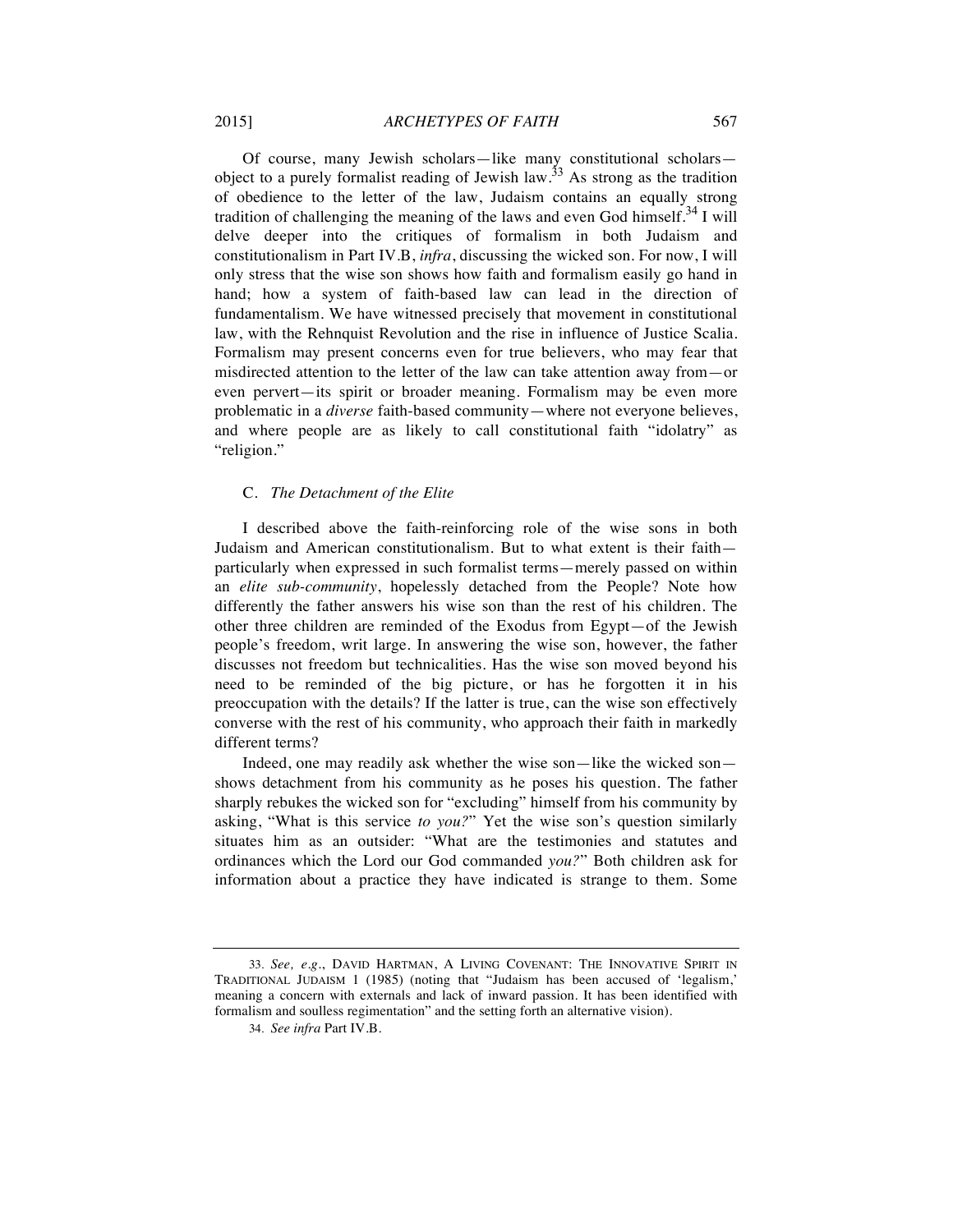*haggadot*, discomfited by the wise son's terminology, actually change the language of his question in order to reflect a more inclusive attitude.<sup>35</sup>

However, two factors make the wise son's question less offensive to the father. First, the wise son does not fully exclude himself from the community as the wicked son does. He characterizes Jewish law as commanded by "*our*  God," thus locating himself at a starting point of belief in God and, by extension, in the Jewish people as a community of faith.<sup>36</sup> Second, because his question is posed in intellectual terms, the wise son's resemblance of the wicked son goes unnoticed. The wicked son's question can be read as a challenge, as a rebuff to Judaism as a whole; the wise son's question emerges from a place of intellectual curiosity. But might this not, too, be a signal of detachment—of a legalistic mindset interfering with the wise son's emotional ties to his community?

In my reading of the wise son, then, his question simultaneously indicates faith and detachment. His fundamental faith is strong: he believes in God, in the Jewish project as a whole. Yet he maintains a curious distance from the community—a distance for which his father does not chastise him, so preoccupied is he with answering the technical question his son asks.

Again we see a similarity between the legal elite and the wise son. Just as the answer to the wise son's question is markedly different than the responses to the other three, there is a substantial disconnect between the legal elite and the People—both in terms of the questions that matter to them and the kinds of answers that speak to them. Lawyers may be concerned about the scope of the Commerce Clause; the People are simply concerned about the scope of freedom, unfiltered through any technical lens. Moreover, judges and academics—like the wise son—demonstrate simultaneous faith in and detachment from their community. Both judges and academics are independent—isolated from the political community, even as they are the guardians of constitutional faith. The project of law, many argue, affirmatively requires detachment. Gretchen Craft, for instance, argues that law should be distant so as to serve the human need for order over chaos.<sup>37</sup> Others disagree with her perspective—including scholars, such as Patricia Williams, who have tried to reintroduce narrative and emotion to legal scholarship and practice.<sup>38</sup> Whatever may be normatively desirable, however, few would disagree that

<sup>35.</sup> RABBINICAL ASSEMBLY, *supra* note 14, at 39 ("While the biblical verse reads *etkhem*, 'you,' this Haggadah follows the Jerusalem Talmud, and some texts of the *Mekhilta*, in its use of the word *otanu*, 'us.' This clarifies the difference between the wise child and the wicked child, for then the wise child explicitly includes himself in the community, while the wicked child conspicuously excludes himself.").

<sup>36.</sup> ISRAEL STEIN, THE GEDOLEI YISROEL HAGGADAH 44 (1995) ("*Keren Yeshuah* points out that the wise son's question contains a hidden declaration of faith in Hashem . . . .").

<sup>37.</sup> Gretchen Craft, *The Persistence of Dread in Law and Literature*, 102 YALE L.J. 521 (1992).

<sup>38.</sup> *See generally* PATRICIA J. WILLIAMS, THE ALCHEMY OF RACE AND RIGHTS: DIARY OF A LAW PROFESSOR (1991).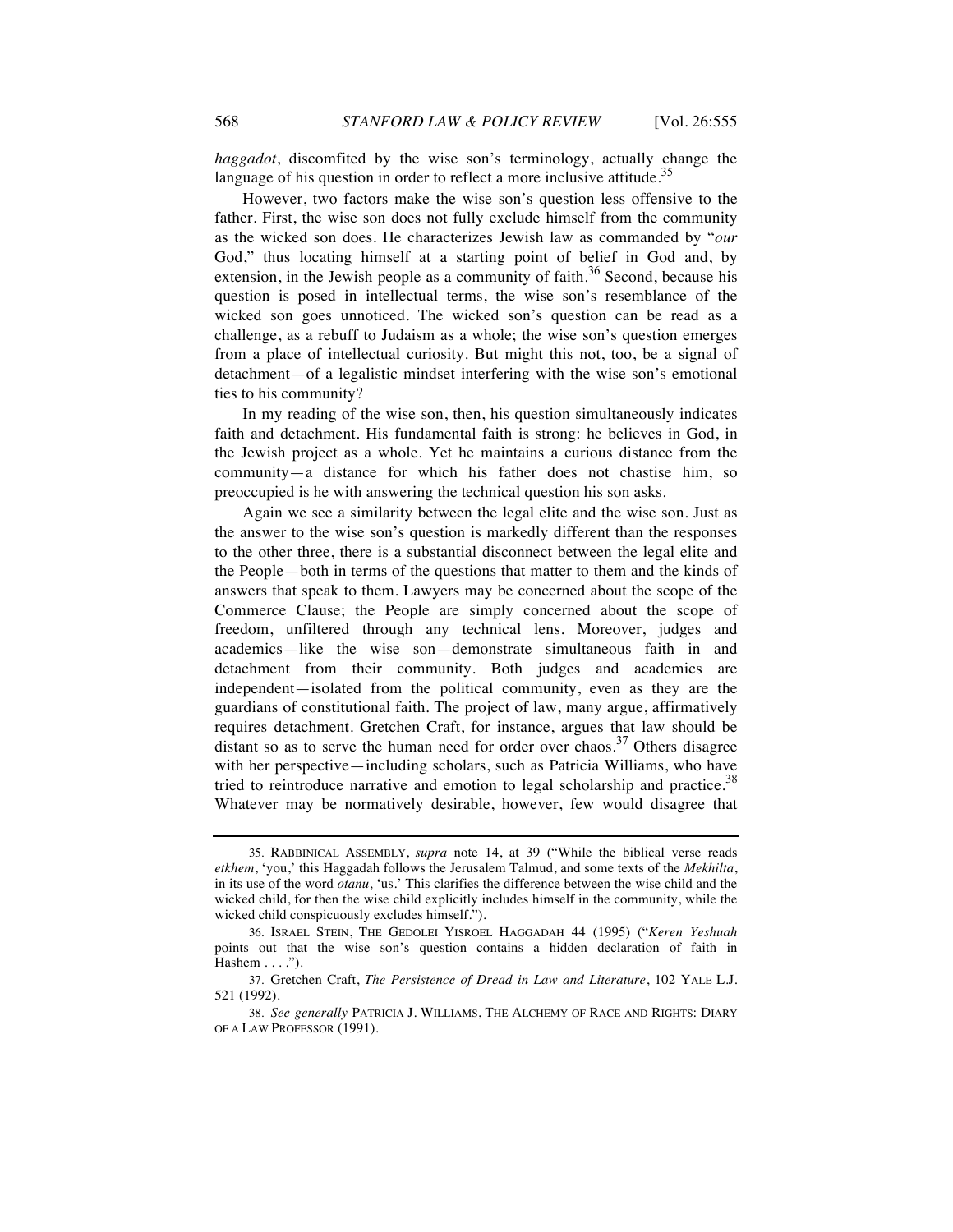judges and scholars are, to a large degree, detached from the "common man" in America—which may be particularly ironic given judges' proclivity to pronounce national values.

Given this disconnect, can judges effectively preserve a *faith* in the Constitution—not only within a small circle of elites bound tightly across generations, but also within an intergenerational, national community? At the very least, judges need to understand that the majority of Americans will be "simple sons"—that they will evaluate their Constitution by the straightforward question, "What is this?" To more effectively preserve a broader community of faith, judges should justify their actions by attempting to speak to the *whole community*, and not only to their fellow wise sons.

How does Jewish tradition counter the detachment of the elite? By celebrating and, more, *obligating* teaching—by emphasizing public reading of the Torah, participation, and learning. In other words, by trying to bring the People closer to the wise sons. In America, this may seem like an unlikely solution, given the problems of our public education system. But I am certainly not the first to maintain that education leads to a sense of citizenship, participation, and commitment.<sup>39</sup> Rabbi Auerbach—without, perhaps, adequately acknowledging the detachment of Judaism's "wise sons" from their communities—contrasts the detachment of the legal elite with the participatory ethic of Judaism.<sup>40</sup> Preserving the Jewish focus on education has become a much more difficult struggle in modern times, as assimilation and secularism are on the rise. Today, the Jewish community faces the same struggle as the American community—how to retain the expertise of the "wise sons" without alienating the rest of the community, which experiences competing moral

<sup>39.</sup> *See* Brown v. Bd. of Educ., 347 U.S. 483 (1954); San Antonio Indep. Sch. Dist. v. Rodriguez*,* 411 U.S. 1 (1973) (Marshall, J. dissenting); *see also* STEVE FARKAS ET AL., NATIONAL CONSTITUTION CENTER, KNOWING IT BY HEART: AMERICANS CONSIDER THE CONSTITUTION AND ITS MEANING 39 (2002), *available at* http://www.constitutioncenter.org/ CitizenAction/CivicResearchResults/asset\_upload\_file173\_2678.pdf.

<sup>40.</sup> JEROLD S. AUERBACH, RABBIS AND LAWYERS: THE JOURNEY FROM TORAH TO CONSTITUTION 45-46 (1990) ("The principle of communal responsibility is reinforced by the understanding that the Torah is not only law but instruction as well. It conveyed the obligation to teach its principles so that future generations, 'who have not known anything,' would learn. . . . The law was not only a written text, but a continuing source of communal instruction. To this day the reading of the Torah, at the core of every Sabbath and holy day observance, affirms a communal obligation to hear, to learn, and to do. Each generation of Jews can thereby return to the covenantal moment and reexperience it. The Constitution, by contrast, remains far more distant, even inaccessible. It speaks almost exclusively to governing institutions, rather than the community. It long ago became the virtually exclusive preserve of legal specialists, who continue to monopolize the debate over its meaning. Their interpretive mastery makes it much less accessible to ordinary citizens except during relatively rare moments of focused public debate over a controversial issue. A public reading of the Constitution can hardly be imagined . . . .").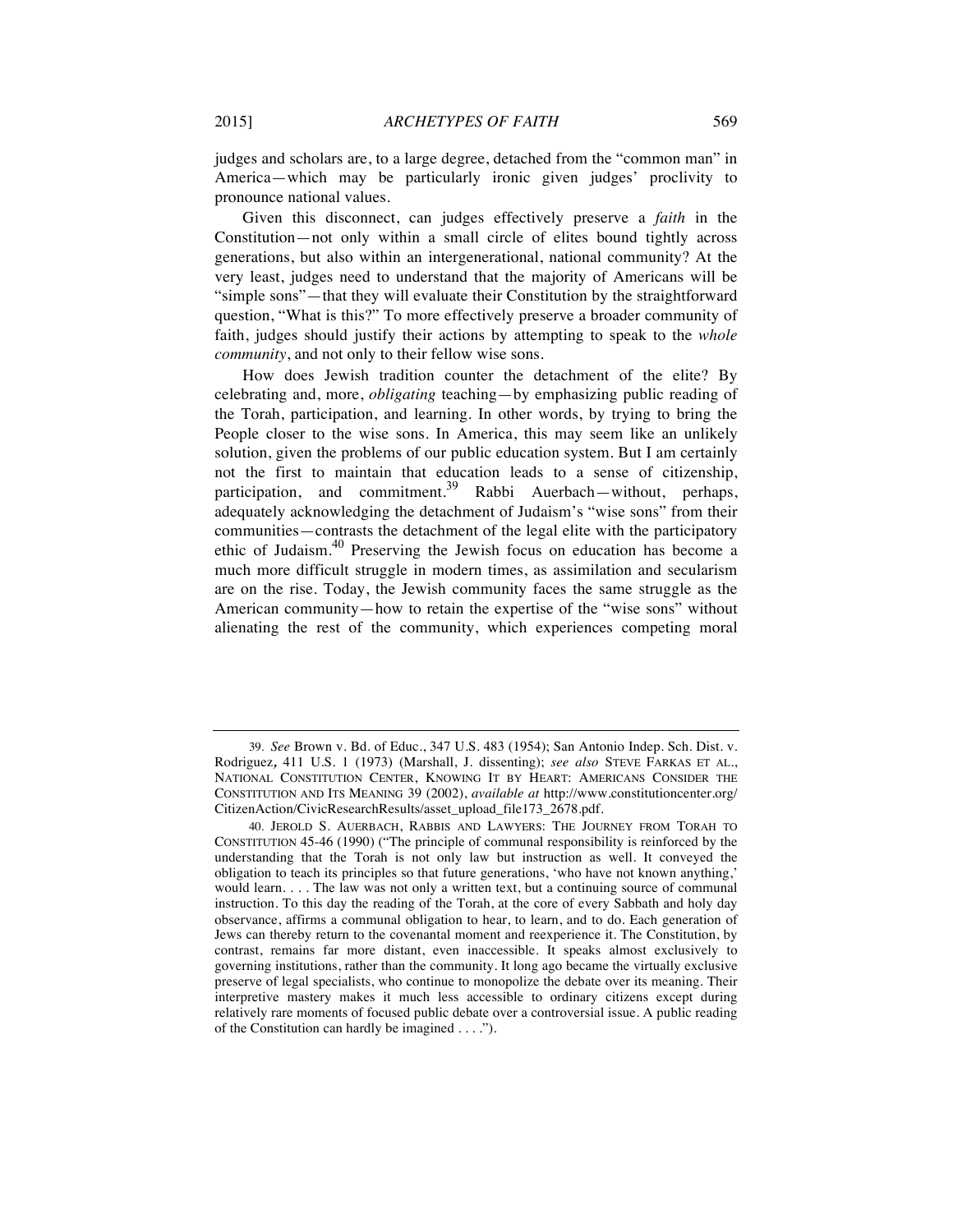imperatives aside from their religious beliefs, and insufficient time, resources, or interest to devote themselves to learning.<sup>41</sup>

#### III. THE SIMPLE SON

*The simple son—what does he say? "What is this?" And you shall say to him: "By strength of hand the Lord brought us out of Egypt, from the house of bondage."* 

The simple son's question is—unsurprisingly—straightforward. He has neither the wise son's complexity to understand details, nor the wicked son's temerity to challenge meaning. However, commentators have frequently paired the simple son with the wise son: "[B]oth the wise son and the simple son ask questions, each at his level of understanding. Their questions reveal their desire to understand how [God] expects them to observe Pesach."<sup>42</sup>

The model answer to the simple son focuses on unity and on freedom. It is the only one of the four responses that uses the plural first person voice: "the Lord brought *us* out of Egypt"—*us* and not *me*. The father thus comforts the simple son by reinforcing his sense that he is part of a community. Knowing that this son will not grasp the technicalities that absorb the wise son, the father also speaks in broad terms about the *purpose* of the festival: it is to celebrate the redemption from slavery—to celebrate freedom.

Who is the simple son in American constitutionalism? The clearest answer is the American people, writ large. I should take care to note, however, that under this analogy "simple" does not mean stupid, but rather refers to those who possess less complex, less technical knowledge of the Constitution—those who do not know the nooks and crannies of our constitutional order. Despite this apparent simplicity, Americans do seem to have a firm and deeply ingrained sense of the importance of the Constitution and the significance of its basic precepts—such as liberty, free speech, and equality. According to a study conducted by the National Constitution Center,

Several previous research studies on the Constitution have made two things clear: Most Americans prize their Constitution and most often don't even know the basic facts about it. . . . But what became abundantly clear in focus group after focus group is that Americans, as if by second nature, are actually quite comfortable with the values and principles embodied in the Constitution. Beneath a surface ignorance of what each Amendment says typically lies an internalized understanding of the rights and principles it guarantees.<sup>43</sup>

In this sense, the average American certainly interacts with the Constitution *differently* than does the wise son, but that difference does not

<sup>41.</sup> *See infra* Part III.B for further discussion of the relationship between the People and the wise son.

<sup>42.</sup> STEIN, *supra* note 36, at 45.

<sup>43.</sup> FARKAS, *supra* note 39, at 14.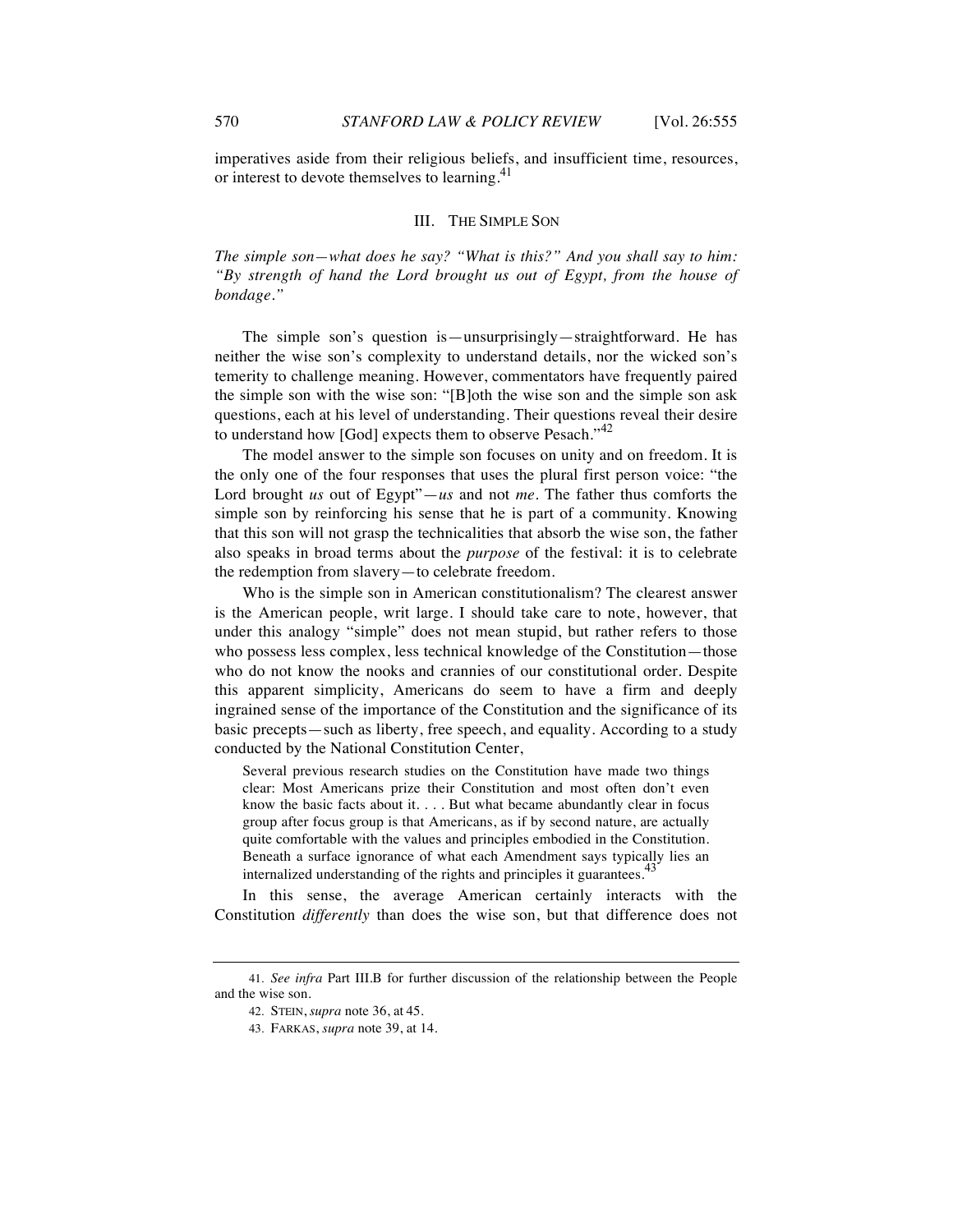predicate a diminished faith. The American simple son, like his Jewish analog, shares the wise son's commitment to the constitutional project as a whole.

Also, just as the father responds to the simple son by using the inclusive first person plural, Americans as a whole do not seem to struggle either with their sense of belonging or with their allegiance to what they consider a fundamentally decent and free constitutional society. As the National Constitution Center's study noted, "Historians and constitutional scholars sometimes remind us of the limitations of the original document—especially its compromise on slavery—but according to typical Americans 'We the People' refers to all Americans, regardless of race, gender or creed."<sup>44</sup>

The simple son, then, is a reminder of the baseline of faith in America: a non-technical, non-disruptive, but nonetheless genuinely-held and powerful faith in the overarching principles of the American Constitution.

#### A. *The Constitution as Symbol*

A key element of simple faith is symbolism. And indeed, the poetry of the verse of Torah used in response to the simple son is particularly captivating. Compare this verse—"*By strength of hand the Lord brought us out of Egypt, from the house of bondage*"—with the verse used to respond to the wicked son—"*It is because of what the Lord did for me when I came out of Egypt*." In responding to the simple son, the father is a more artful storyteller, using evocative language and imagery to reach the son. He sets up a world of symbols and meaning to express the broad import of freedom and of community. There is a national narrative here—something to capture the minds of non-legalistic (but also non-rebellious) people. In short, it's the kind of redemptive story you'd hear in civics class.

Like the simple son, the American people relate to their nation through symbols and through tropes of community (patriotism) and freedom (the land of liberty). Dramatically, after September 11, 2001, freedom and unity emerged as key themes preoccupying the American people. And Americans have long held special reverence for symbols of the nation. Supreme Court justices, as guardians of the Constitution, have frequently been cast in a symbolic, priestlike light<sup>45</sup>—an aura that they somehow have retained despite frequent blows

<sup>44.</sup> *Id.* at 9.

<sup>45.</sup> *See, e.g.*, LEVINSON, *supra* note 1, at 16-17 ("There is more than one theorist who views the Supreme Court as the authoritative 'church' built upon the 'rock' of the Constitution, and the Court's pronouncements therefore as 'the keys to the kingdom' of the heavenly status of a country ruled 'by law' instead of people.") (footnotes omitted); John B. Attanasio, *Everyman's Constitutional Law: A Theory of the Power of Judicial Review*, 72 GEO. L.J. 1665, 1701 (1984) ("[I]n the fashion of a secular church, the Court fulfills the fundamental need for moral certitude in American society."); Max Lerner, *Constitution and Court as Symbols*, 46 YALE L.J. 1290, 1312 (1937) ("[W]e transfer our sense of the definitive and timeless character of the Constitution to the judges who expound it. . . . The judges become, thus, not ordinary men, subject to ordinary passions, but 'discoverers' of final truth, priests in the service of a godhead.").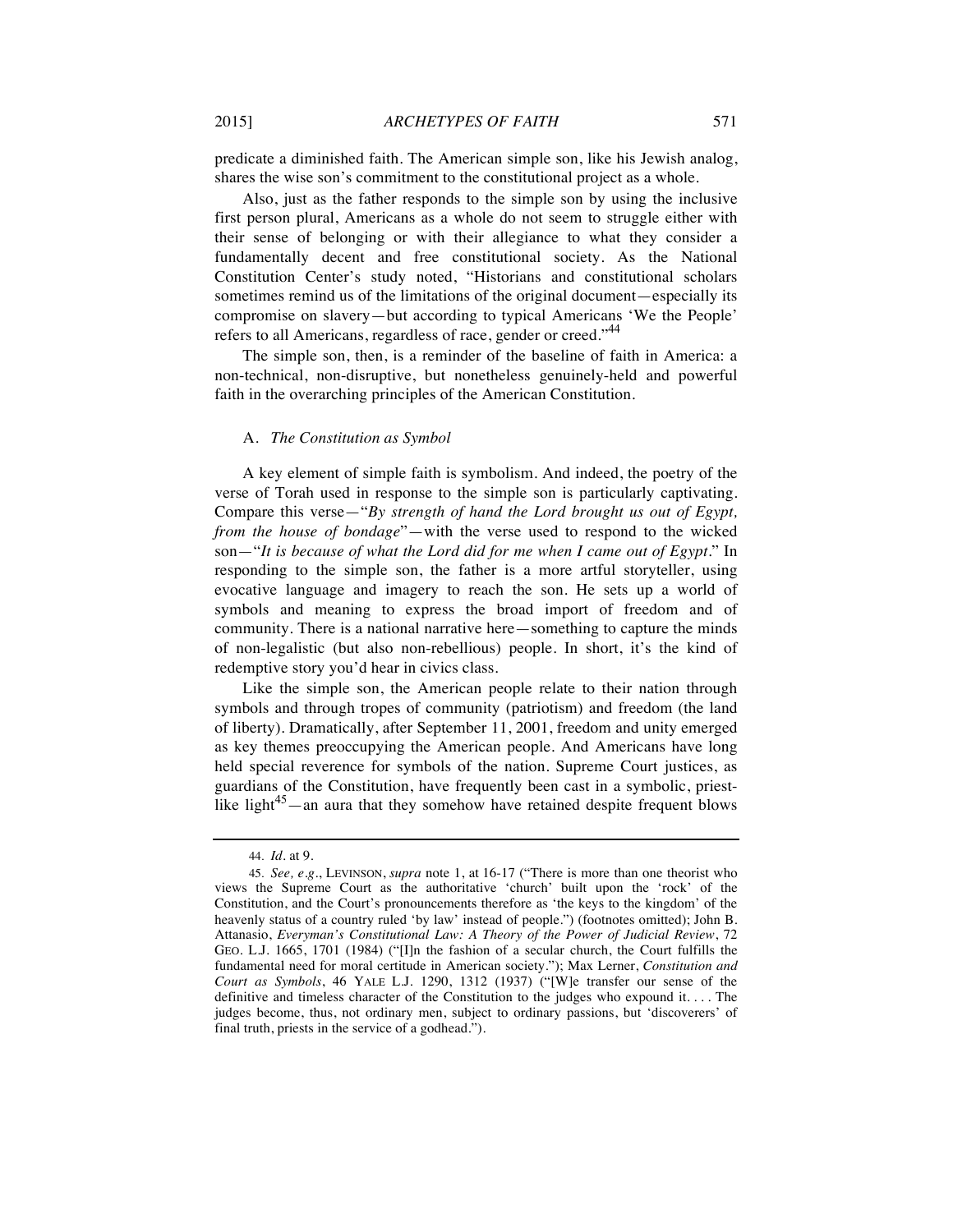to their image of semi-divinity (or even basic legitimacy).<sup>46</sup> The flag, too, is an enduring symbol: Chief Justice Rehnquist, dissenting in *Texas v. Johnson*, wrote that

[t]he American flag . . . throughout more than 200 years of our history, has come to be the visible symbol embodying our Nation. . . . The flag is not simply another "idea" or "point of view" competing for recognition in the marketplace of ideas. Millions and millions of Americans regard it with an *almost mystical reverence* regardless of what sort of social, political, or philosophical beliefs they may have.

The Pledge of Allegiance encapsulates the prominence of symbolism, unity, and liberty in the American psyche. Repeated daily in schools across the country—in one of the few public pronouncements of faith akin to public readings of the Torah—the Pledge emphasizes *symbolism* (the flag), *unity* ("one nation . . . indivisible"), and *freedom* ("with liberty and justice for all").

Overshadowing both flag and Court, the Constitution itself is the central symbol of the American people's faith. Certainly, the simple son's lack of *detailed knowledge* about the Constitution has not led to its decreasing *importance* in popular discourse. Rather, a primary function of symbols is to stand in for expertise, and the Constitution-as-symbol is strong as ever within popular American culture. It is a central article of American faith—appealing to emotion and values, not merely rationality—and it therefore takes up a primary place in people's identities as Americans and as humans. Holding belief in the Constitution, Americans want it to fit into their broader world viewpoint, and more, want their viewpoints to fit into the Constitution. To understand the central symbolic role of the Constitution in popular discourse, we need only look to the culture wars of our time. Americans load their ethical commitments onto the text of the Constitution; despite the pushes in recent memory for a Federal Marriage Amendment or an Anti-Flag Burning Amendment, most Americans want to locate their moral imperatives *within* the Constitution, rather than to amend it. Everyone wants a piece of the sacred constitutional text; everyone wants to locate her side on "God's side."<sup>48</sup> Politics has become constitutionalized where deep matters of conscience or conviction are implicated. Indeed, throughout American history, the Constitution has emerged as a particularly potent symbol and rallying cry when culture clashes have been

<sup>46.</sup> The conflict between Court and President during the New Deal era posed perhaps the greatest threat to the Court's legitimacy and, indeed, almost destroyed it. Max Lerner, writing in the height of that drama, provides a fascinating glimpse into a contemporary understanding of the danger to the Court's symbolic place in the American constitutional order. *See* Lerner, *supra* note 45, at 1314-15. Yet for all Lerner's predictions of decline, the Court has retained its symbolic significance (despite a simultaneous recognition of politicking on the bench) and even more, has steadily increased its power.

<sup>47.</sup> Texas v. Johnson, 491 U.S. 397, 429 (1989) (Rehnquist, C.J., dissenting) (emphasis added).

<sup>48.</sup> *See* Jack M. Balkin, *Agreements with Hell and Other Objects of Our Faith*, 65 FORDHAM L. REV. 1703, 1704 (1997); Reva B. Siegel, *Text in Contest: Gender and the Constitution from a Social Movement Perspective*, 150 U. PA. L. REV. 297, 322-26 (2001).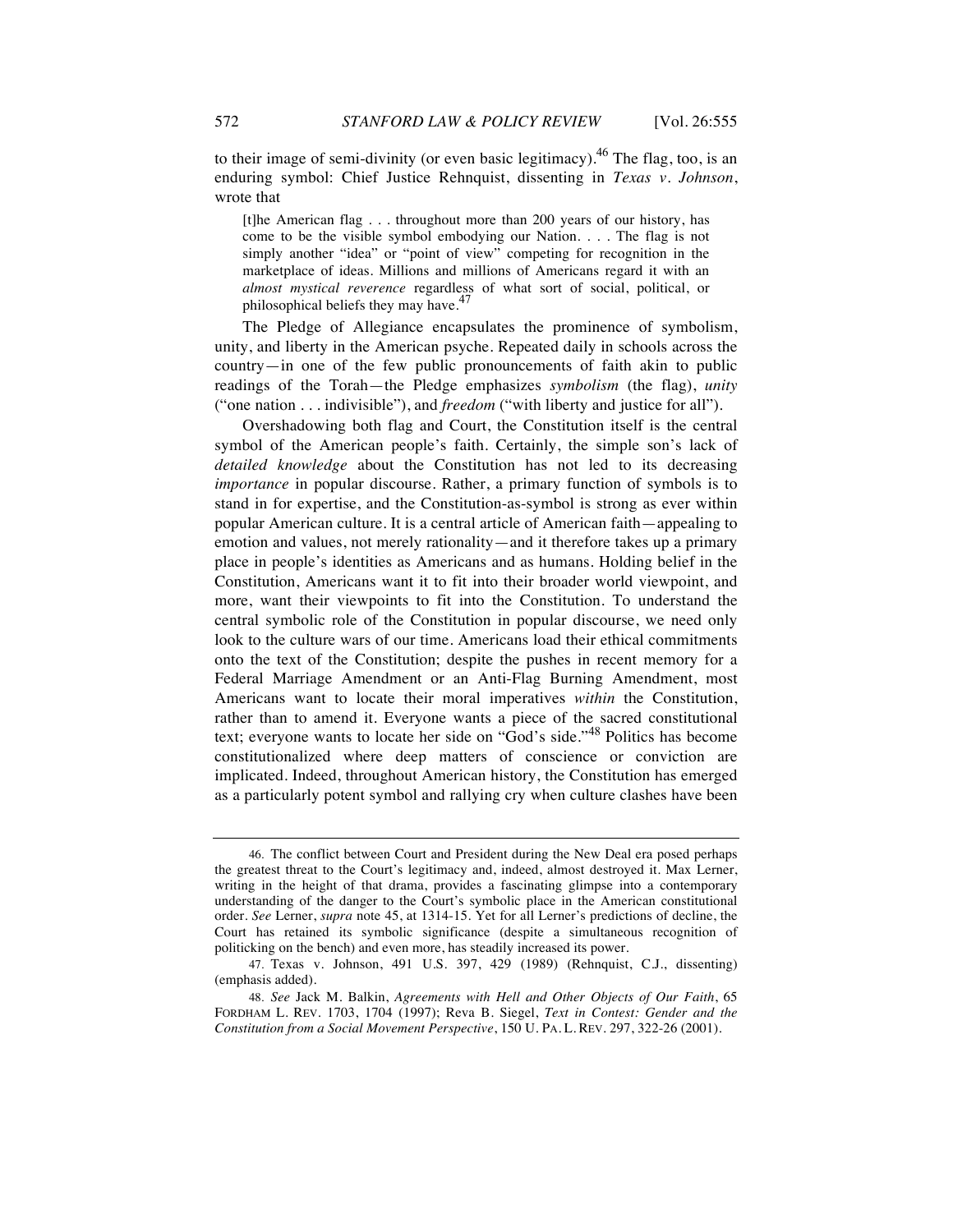most divisive—and, perhaps, least reconcilable by a straightforward reading of preexisting text.<sup>49</sup>

Given the People's scant knowledge of the *words* of the Constitution, compounded by their strong feeling of its *significance*, the Constitution can be an accordion-like instrument that may be stretched and compressed in order to cohere with the People's larger sensibilities. This flexibility is particularly alluring for ordinary citizens because they are not trying to accomplish the Herculean task of fitting one line of doctrine, or one line of text, into a doctrinal whole. For the simple son, details fade into the background, while substantive imperatives and the utility the Constitution as a political tool sharpen into focus.

When faith is thus built around symbols that evoke fidelity to broad principles but clarify few concrete details, it is unsurprising that much of the Constitutional text, itself, will often be lost or misinterpreted. The simple son of American constitutionalism has faith in the Constitution as a whole without a complete understanding of what the Constitution actually says. This combination of deep faith and relatively unschooled knowledge allows people to make claims about the Constitution that have important political consequences, without being fully bound by precedent or text. Ordinary Americans often fill in these gaps in knowledge of text through their own understanding of their nation and its values, or through their own sense of right and wrong, rather than through a detailed historical inquiry. They follow the emotional trajectory of symbols, rather than the logic of text. This can lead to broad—and sometimes inaccurate—expectations of what the Constitution means. For instance, a FindLaw.com survey found that

many Americans identified certain rights as being explicitly granted by the Constitution and its amendments when, in fact, they are not. For example, 78 percent of Americans believe that the right to vote is guaranteed by the Constitution . . . . Sixty-eight percent of Americans believe the pursuit of happiness is a constitutionally protected right . . . . Similarly, 28 percent of Americans believe there is a right to public education in the Constitution, while 12 percent believe there is a constitutional right to housing and a right to health care. $50$ 

I should note, however, that while the simple son has misconceptions about text; these misconceptions are not necessarily arbitrary. The People have

<sup>49.</sup> Max Lerner describes pre-Civil War constitutional fidelity in these terms: "But in the thickest of the battle, the Constitution itself went unquestioned. In fact, the more hotly the diverse interpretations of it were contested, the more unwaveringly did both sides pay homage to it." This steadfast constitutional devotion represented an "attempt to solve national problems through constitutional symbols; and the attempt was a failure." Lerner, *supra* note 45, at 1301. In other words, the band-aid fix of unifying faith in the Constitution ultimately could not cover the deep divisions over *how* this Constitution was being interpreted; and Civil War ensued.

<sup>50.</sup> Press Release, FindLaw.com, Are Americans Right About Their Constitutional Rights? (Sept. 18, 2006), *available at* http://company.findlaw.com/pr/2006/091806. constitution.html.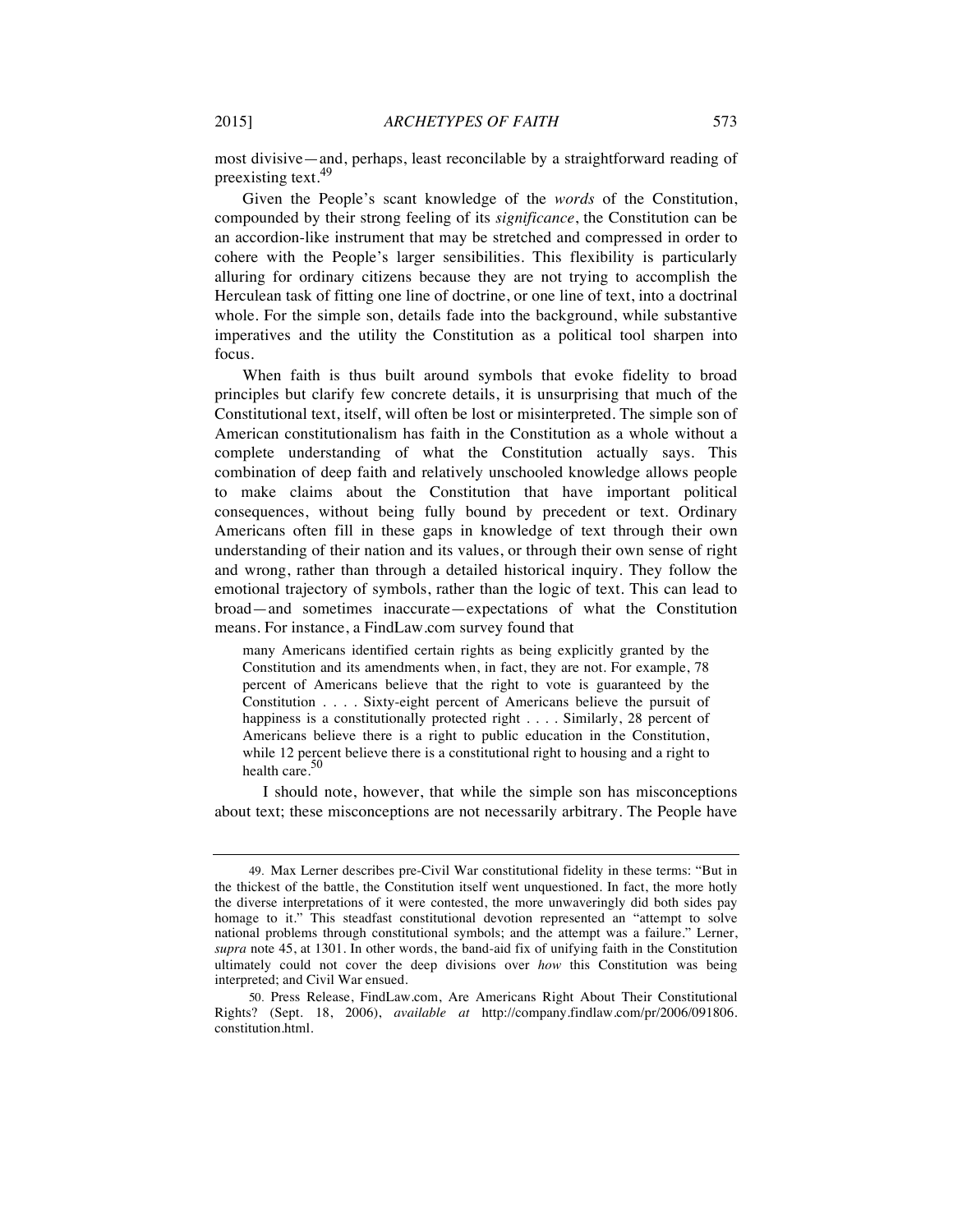the most intimate understanding of what America actually means—and of what the Constitution's promise *should* mean. Those rights that are deeply rooted in the nation's history—such as public education and the ballot—may not be enshrined in the text of the Constitution, but they are fundamental parts of the American culture of democracy; it is not surprising that ordinary Americans would understand them to be constitutionally protected. Indeed, with time, many of the rights that Americans *assume* they already have do, in fact, become constitutionalized. I turn now to introduce this process of popular influence on authoritative constitutional doctrine.

#### B. *The People's Constitution*

As mentioned above, we can understand the simple son and the wise son as allied in the project of constitutional faith. Both sons ponder, essentially, the same question: what is the law? Both have a relatively unquestioning belief in the validity of the constitutional project and the relevance of law to their own lives. While their *underlying faith* is thus similar, the *outward expression* of that faith is quite different. The faith of the legal elite is mediated through the rhetoric of text and rationality, while the simple son understands overarching principles. The simple son asks, "*What is this?*"*—*he thinks of the constitutional project holistically, without considering textual details that might obscure substantive meaning.

The difference between the preoccupations of wise and simple son is, perhaps, most dramatically displayed in the abortion context. The abortion controversy has produced tremendous popular mobilization around the Constitution by actors on both sides of the debate who are not constitutional experts, as well as decisions of enormous legal consequence by the judiciary and prolific commentary by the legal academy. The academy is largely concerned with *technical* flaws in *Roe v. Wade* and its progeny that minimize judicial legitimacy, and mediate substantive concerns about the outcome of abortion cases through the language of methodological principle. Popular abortion movements have capitalized on some of these expert arguments criticizing, for instance, judicial overreaching—but their focus remains directed toward the *substance* of the rights and wrongs of abortion. "Although law professors may care deeply about professional questions of judicial technique, citizens who have mobilized against *Roe* care chiefly about matters of substance."<sup>51</sup>

<sup>51.</sup> Robert Post & Reva Siegel, *Roe Rage: Democratic Constitutionalism and Backlash*, 42 HARV. C.R.-C.L. L. REV. 373, 378 (2007); *see also id.* at 410-11 ("Although it is commonly asserted that *Roe* rage was a response to judicial overreaching, a number of historians have demonstrated that political mobilization against the liberalization of abortion began well before Roe and challenged all efforts, both legislative and adjudicative, to reform criminal abortion laws. Americans who entered politics to oppose *Roe* were concerned primarily about the substantive law of abortion, not about questions of judicial technique or even about the proper role of courts in a democracy.").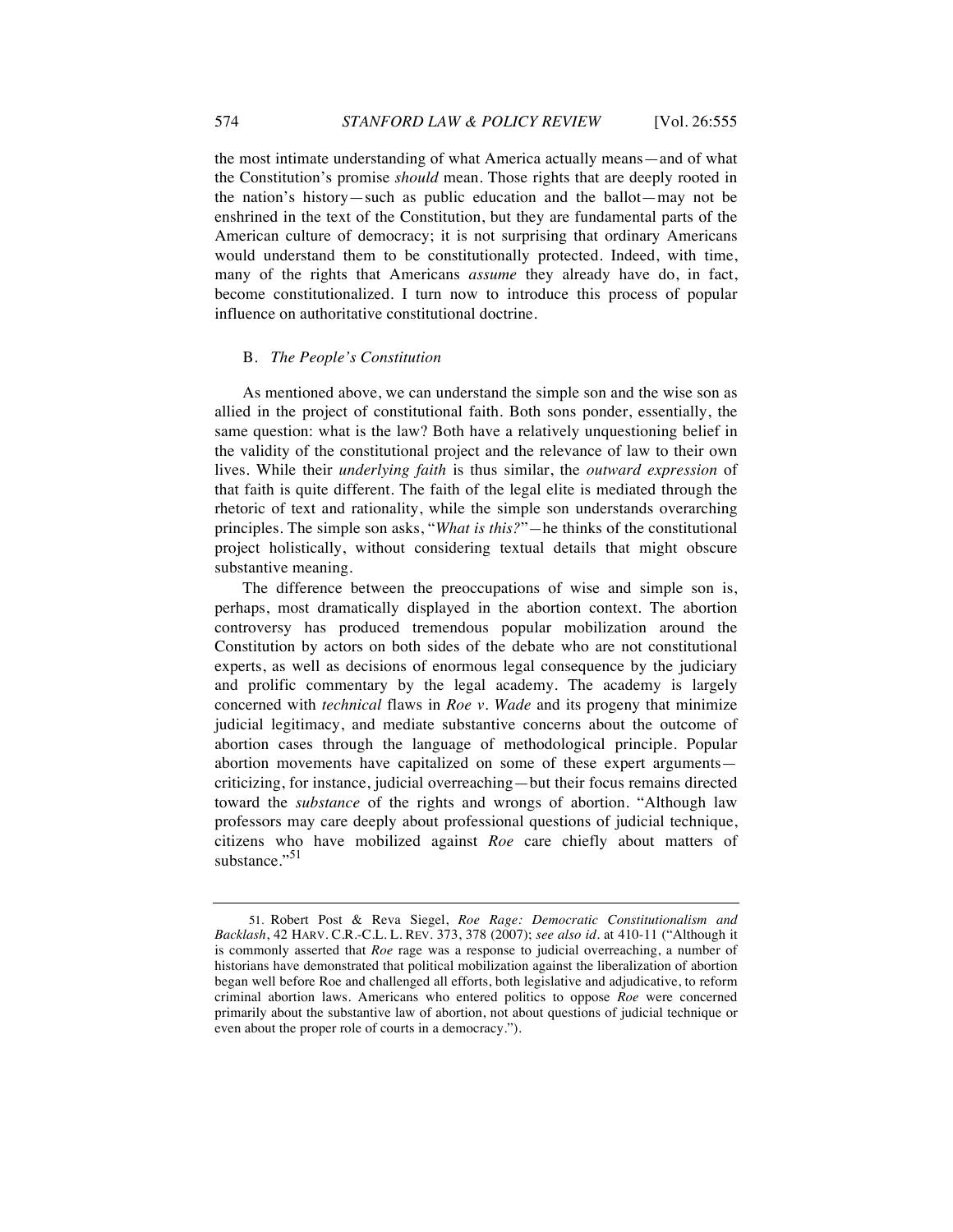The constitutional project depends on the expression of both types of faith—wise and simple, technical and substantive. While the authority to pronounce the law and the expertise to make complex textual claims about the Constitution rests firmly in the hands of the elite, the Constitution is also a *popular* document—a Covenant with the People—and its persisting significance requires both the fidelity and the substantive contributions of the People. As such, the simple son, despite his lack of sophistication, manages to influence and converse with the savvier wise son. Earlier, I asserted that the wise son stands in danger of being too detached from the common people.<sup>52</sup> He speaks a technocratic language that his simple brother cannot fully access. But this gap is not a hermetic seal; neither son can fully ignore the other. And the simple son has tools to place pressure on the wise son's aloofness.

The evolution of constitutional law tracks a precarious balance between the wise son's textual exegeses and the simple son's sense of right and wrong. This balance is also evident in the abortion context, in which popular resistance to *Roe v. Wade* has undeniably impacted abortion doctrine,<sup>53</sup> even as the Court has clung to *stare decisis*, the most self-referential tool at its disposal.<sup>54</sup> For Robert Post and Reva Siegel, this back-and-forth between court and citizenry between wise son and simple son—retains the democratic legitimacy of the constitutional project as a whole. They call this balance between the wise son's technocratic role and the simple son's popular role "democratic constitutionalism":

Democratic constitutionalism affirms the role of representative government and mobilized citizens in enforcing the Constitution at the same time as it affirms the role of courts in using professional legal reason to interpret the Constitution. Unlike popular constitutionalism, democratic constitutionalism does not seek to take the Constitution away from courts. Democratic constitutionalism recognizes the essential role of judicially enforced constitutional rights in the American polity. Unlike a juricentric focus on courts, democratic constitutionalism appreciates the essential role that public engagement plays in guiding and legitimating the institutions and practices of judicial review. Constitutional judgments based on professional legal reason can acquire democratic legitimacy only if professional reason is rooted in popular values and ideals. Democratic constitutionalism observes that adjudication is embedded in a constitutional order that regularly invites exchange between officials and citizens over questions of constitutional meaning.<sup>55</sup>

In other words, the wise son *needs* the simple son's investment in the constitutional values in order to retain the relevance of his own technical work. The simple son, moreover, is the constant reminder to the wise son that pure formalism is insufficient. The father must be able to answer the simple son—

<sup>52.</sup> *See supra* Part II.C.

<sup>53.</sup> *See* Gonzales v. Carhart, 550 U.S. 124 (2007).

<sup>54.</sup> *See* Planned Parenthood of Se. Pa. v. Casey, 505 U.S. 833 (1992).

<sup>55.</sup> Post & Siegel, *supra* note 51, at 379.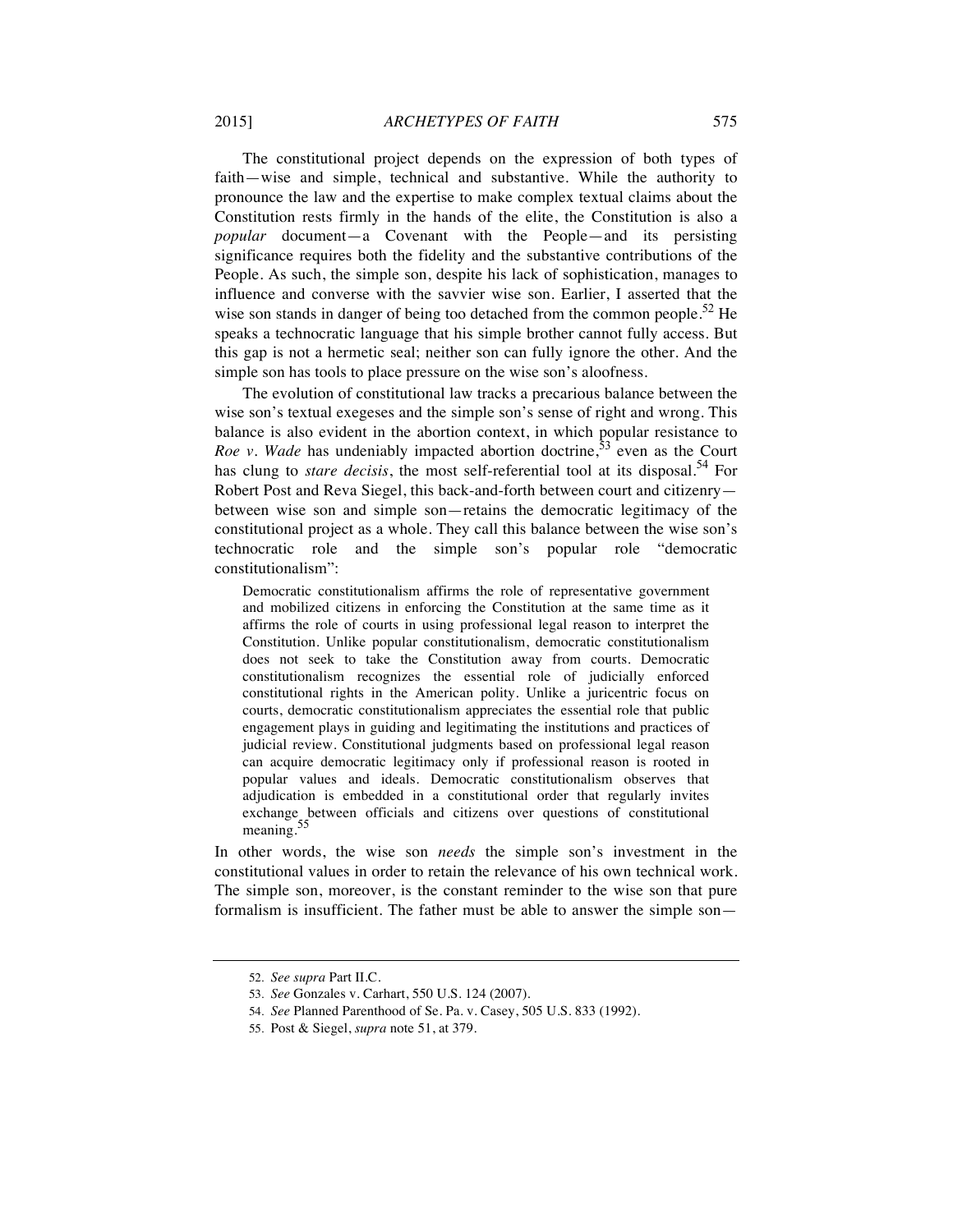the status of law cannot be so technical and so unreachable that it cannot be condensed and understood by the common man. Post and Siegel advocate increasing the points of connection between wise and simple son, to facilitate these productive interchanges and enhance the democratic legitimacy and viability of the Constitution.<sup>56</sup>

Recent scholarship on popular constitutionalism has advocated a more extreme recalibration of the power dynamics between wise and simple son, highlighting the importance of public participation in defining the meaning of the Constitution, at the expense of judicial supremacy. Popular constitutionalists seek not only to make law more *legitimate*, but also to free law from the technical—and anachronistic—obsessions of the legal elite. In arguing against judicial supremacy, Jeremy Waldron notes his dissatisfaction with the wise son, who must sacrifice attention to substance so as to preserve his ability to speak authoritatively about text:

[C]ourts will tend to be distracted in their arguments about rights by side arguments about how a text like the Bill of Rights is best approached by judges. American experience bears this out: The proportion of argument about theories of interpretation to direct argument about the moral issues is skewed in most judicial opinions in a way that no one who thinks the issues themselves are important can possibly regard as satisfactory. This is partly because the legitimacy of judicial review is itself so problematic. Because judges (like the rest of us) are concerned about the legitimacy of a process that permits them to decide these issues, they cling to their authorizing texts and debate their interpretation rather than venturing out to discuss moral reasons directly.<sup>5</sup>

Likewise, Larry Kramer advocates that the People should reclaim their rightful ownership over the Constitution. As he sees it, the legal elites have succeeded in usurping the Constitution, at least in part because they have clothed the Constitution in technicalities that make it appear inaccessible to the common man.

[T]o control the Supreme Court, we must first lay claim to the Constitution ourselves. That means . . . refusing to be deflected by arguments that constitutional law is too complex or difficult for ordinary citizens. Constitutional law is indeed complex, for legitimating judicial authority has offered an excuse to emphasize technical requirements of precedent and legal argument that necessarily complicated matters. But this complexity was created by the Court for the Court and is itself a product of judicializing constitutional law. In reclaiming the Constitution, we reclaim the Constitution's legacy as, in Franklin D. Roosevelt [sic] words, "a layman's

<sup>56.</sup> *Id.* at 380-81 ("More persistent and nuanced forms of exchange are required to maintain the authority of those who enforce constitutional law in situations of aggravated dispute. Democratic constitutionalism examines the many practices that facilitate an ongoing and continuous communication between courts and the public. These practices must be robust enough to prevent constitutional alienation and to maintain solidarity in a normatively heterogeneous community.").

<sup>57.</sup> Jeremy Waldron, *The Core of the Case Against Judicial Review*, 115 YALE L.J. 1346, 1381 (2006).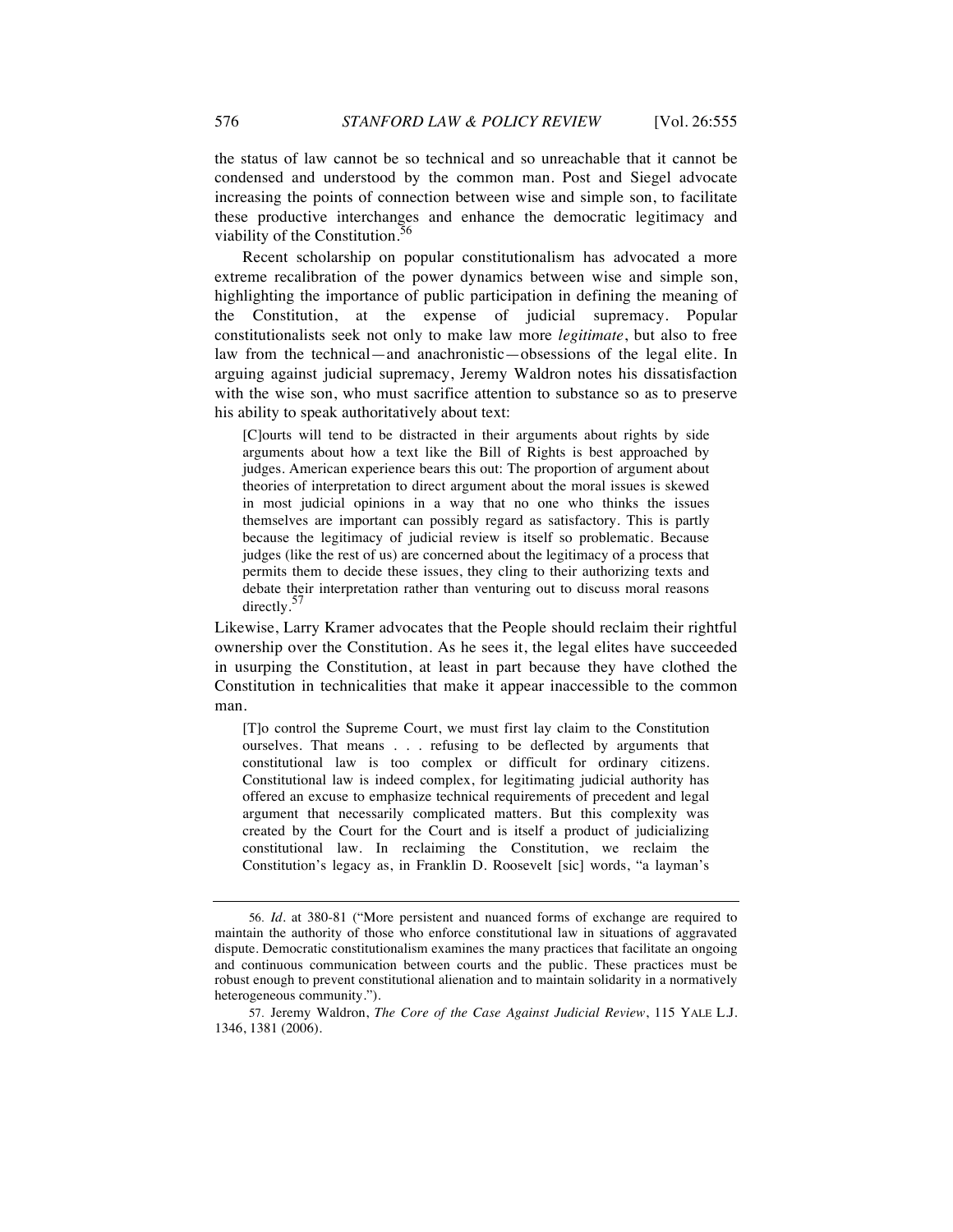instrument of government" and not "a lawyer's contract." Above all, it means insisting that the Supreme Court is our servant and not our master: a servant whose seriousness and knowledge deserves much deference, but who is ultimately supposed to yield to our judgments about what the Constitution means and not the reverse. The Supreme Court is not the highest authority in the land on constitutional law. We are. $58$ 

Of course, other scholars staunchly oppose this revival of popular constitutionalism. For instance, L. A. Powe, Jr., offers a strong critique of Kramer's vision.<sup>59</sup> Detailing a history of popular constitutional mobilization in the Twentieth Century—including resistance to the Court's decisions on segregation, school prayer, busing, and abortion—Powe challenges Kramer's conclusion that popular constitutionalism is currently being undermined. Moreover, given the character of the instances of popular constitutionalism he identifies, Powe questions the desirability of popular resistance to Supreme Court. "It may be, contrary to Kramer's position, both that we still have popular constitutionalism and that we would be better off without it."<sup>60</sup>

Scholars may argue interminably about the ideal power dynamic between expertise and democracy, between judicial supremacy and popular constitutionalism, between wise son and simple son. Indeed, this is a debate that has been ongoing in constitutional law since *Marbury v. Madison*. <sup>61</sup> For now, I simply note that the average American, unversed in constitutional law, but invested in the constitutional project, offers a measure of counterbalance to the professional legal elite; and that sometimes, whether through mobilized political pressure, Senate confirmation hearings, or the power of norm evolution over time, the simple son succeeds in undermining the exclusive authority of the Court or, even more, swaying the elite toward his principled conception of law.

#### IV. THE WICKED SON

*The wicked one—what does he say? "What is this service to you?"—'to you,' not to him! Because he has excluded himself from the group, he has repudiated the foundation. Therefore set his teeth on edge and say to him: "It is because of what the Lord did for me when I came out of Egypt"—for me, and not for him. If he had been there he would not have been redeemed.*

If the simple son is the foil to the wise son's punctiliousness, the wicked son is the foil to the wise son's placidity. While the wise son speaks in technicalities, the wicked son is traditionally understood to speak in offensive

<sup>58.</sup> LARRY D. KRAMER, THE PEOPLE THEMSELVES: POPULAR CONSTITUTIONALISM AND JUDICIAL REVIEW 247-48 (2004).

<sup>59.</sup> L. A. Powe, Jr., *Are "the People" Missing in Action (and Should Anyone Care)?*, 83 TEX. L. REV. 855 (2005) (reviewing KRAMER, *supra* note 58).

<sup>60.</sup> *Id*. at 857.

<sup>61.</sup> 5 U.S. (1 Cranch) 137 (1803).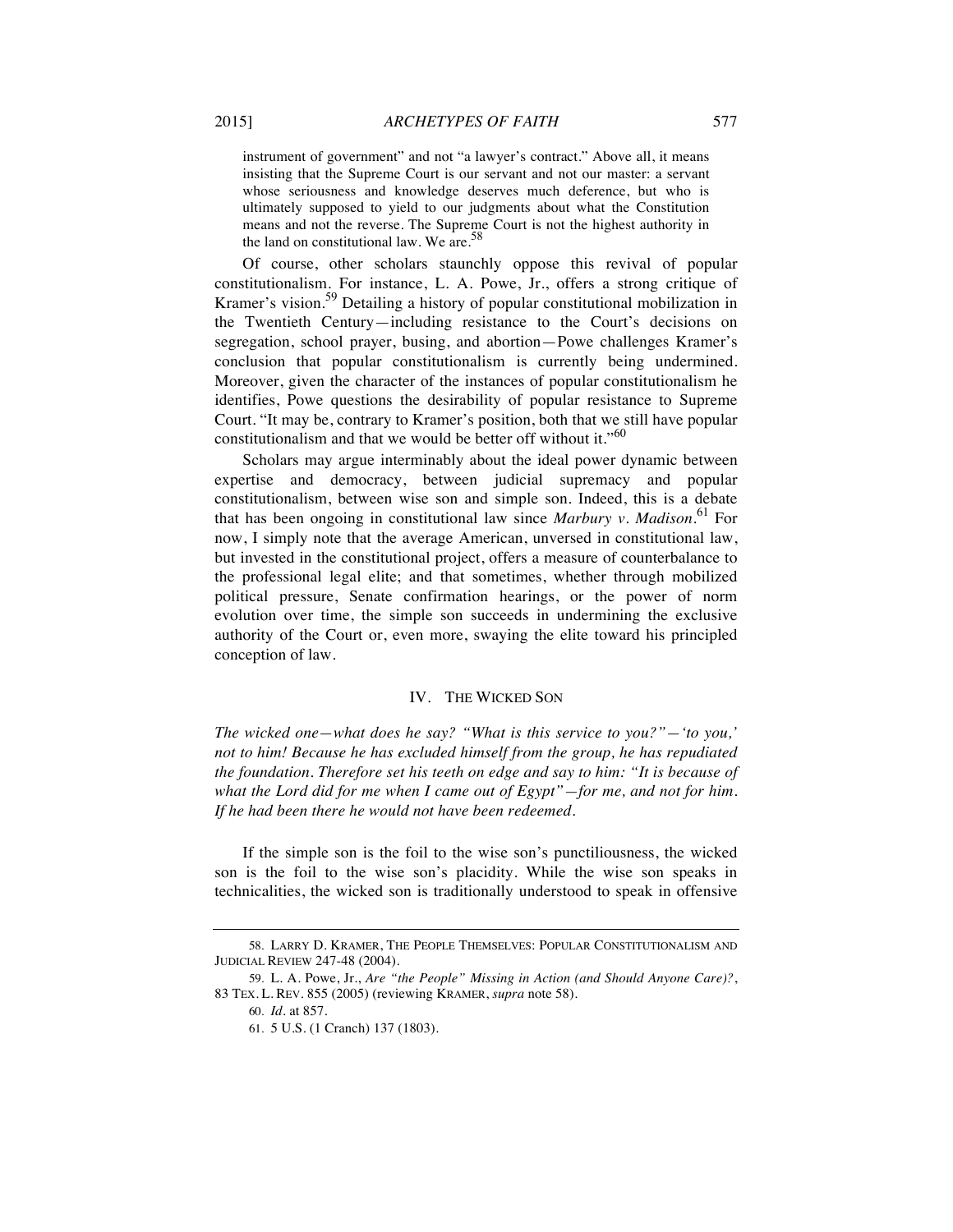and dismissive generalities. He rebelliously challenges his father to justify his belief, rather than seeking to understand the practices of his tradition. And, as the text emphasizes, the wicked son's greatest sin is to exclude himself from his community. The father responds to his son's detachment not by encouraging him to come back toward the community he has rejected, but by "set[ting] his teeth on edge"—by cementing his son's exclusion through fear and anger, by retroactively barring him from redemption. In modern times, some have found the father's attitude toward his "wicked" child to be rather unjust, and have suggested new ways of understanding this son. After all, the words that are construed as a rejection of his community are little different than those spoken by the wise son—why is it that *this son* is rebuked so sharply? And, perhaps more importantly, his question may be less a rebellion than a search for *meaning*; he is delving beneath his religion's surface practices and easy answers; he is struggling with his faith and seeking to understand how others in his community sustain theirs. Certainly, some commentators have interpreted the wicked son's "question" as a confrontation, not a true inquiry.<sup>62</sup> But in a modern, secularizing world, efforts to seek or simply to challenge meaning seem entirely natural and even laudable.

The archetypal wicked son provides insight into two different problems faced by our constitutional faith community: exclusion and disbelief. America is a diverse nation, encompassing people with divergent viewpoints on and experiences of the Constitution. If the American legal system rests on an underpinning of faith, how does the nonbeliever fit into the scheme? The more the nation's constitutive commitments rest on faith, the more alienating the polity becomes for those who don't believe. Even more problematically, what happens to those who have been subjugated by the very system we revere? Need they profess faith that may be undeserved, or risk being self-ostracized even as they have been excluded in the past? Once offered a modicum of equality, must the downtrodden erase the memory of their own humiliation and assimilate to the majority in order to one day become a part of the polity?

I thus identify and explore two distinct—though related—American "wicked sons": first, those who have been *excluded* from the promise of the American constitutional order, and second, those who, whether due to their own exclusion or due to a sense of the system's larger injustice, reject its worth and legitimacy. "Wicked sons" may react to these experiences of exclusion and injustice in a range of ways, but I identify two significant and predictable responses. The first is to recognize a core, *redeemable* set of values within the constitutional order that makes the project of constitutional reform a worthwhile one—that sees injustice as an *aberration from* core constitutional

<sup>62.</sup> STEIN, *supra* note 36, at 45 ("The wicked son . . . has no desire to ask or to understand. On the contrary, his whole purpose is to contradict and criticize, and he phrases his 'question' in the form of a confrontation. . . . When it comes to the wicked son . . . the Torah does not say that he *asks* you but rather that he *tells* you, as it says, 'It shall be when your sons say to you, "What is this service to you?"'").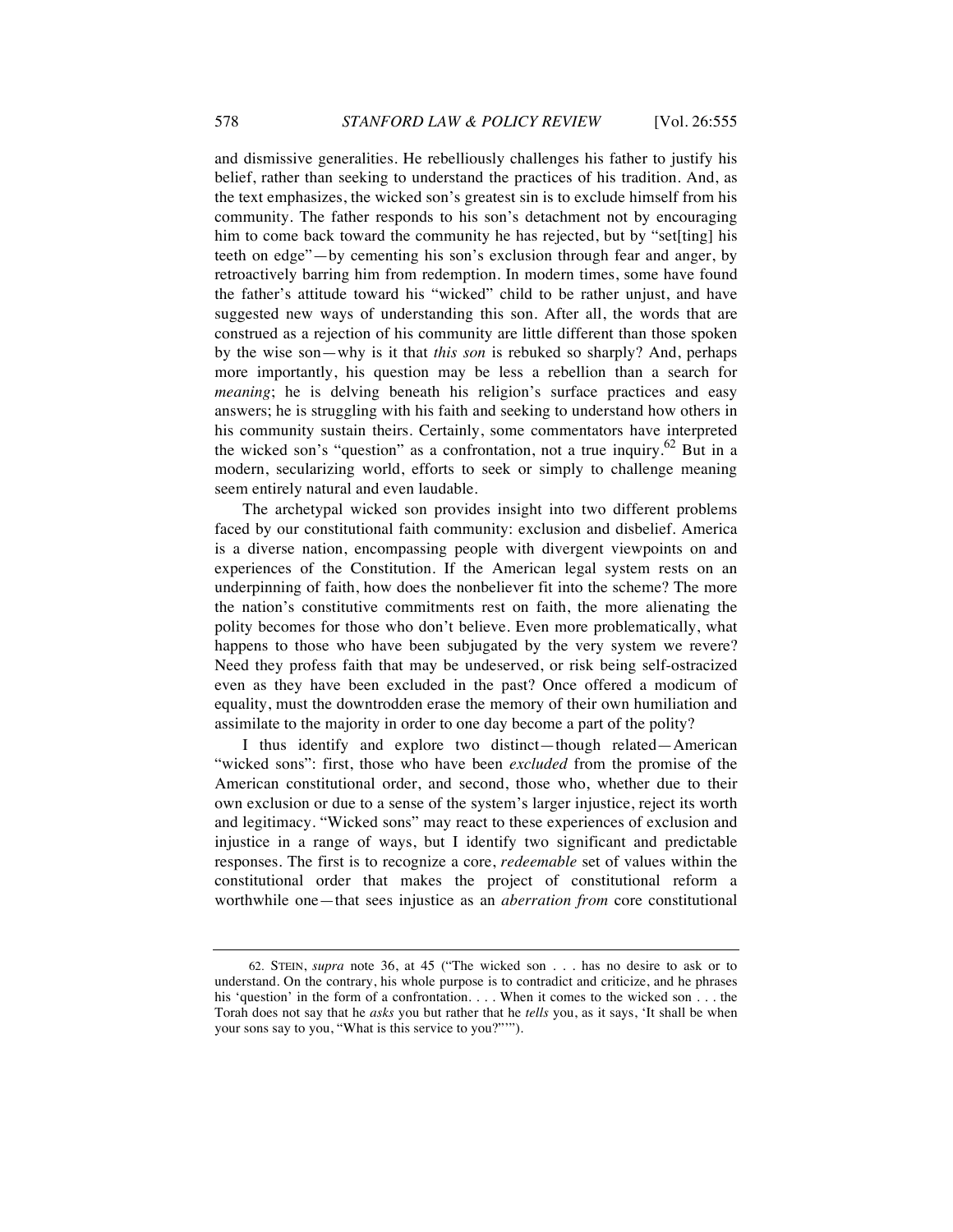principles rather than a *product of* those principles. The second is to see the constitutional order as so corrupted and tainted that the Constitution is no longer a project worth fighting for and the American polity a community not worth belonging to.

#### C. *The Problem of Exclusion*

The story of Passover is one of communal exodus from slavery to freedom. Modern Jews trying to identify with this story of redemption face a temporal gap: they must connect with long-ago ancestors who were freed from bondage and supposedly covenanted with God to obey the Torah. In response, legend has served to incorporate future generations into the founding act of consent. According to a well-known *midrash*:

All Jews, those living at the time and those as yet unborn, are assumed to have stood at Sinai to receive the Torah. The giving of the law not only created the nation at a particular moment in time, but bound Jews in perpetuity to that covenantal experience. That conception of command and compliance, embracing all future generations, helps to explain how law could continue to define Jewish life within a communal setting long after the foundations of national sovereignty had been destroyed.<sup>63</sup>

Bending the limits of time and space, this *midrash* of intergenerational unity at Mount Sinai serves to make all Jews witnesses; to bind all generations not only by obligation but also by consent.

While Jews thus face, and have attempted to overcome, a generation gap, the problem of *intra*-generational disconnect is far less salient than in the history of the American Constitution. This is not to say that there are no tropes of exclusion within the Jewish faith. Women have different obligations (and, consequently, different options) than do men in orthodox Judaism. Indeed, the very story of the Four Sons is gendered and excludes the experience of women and girls.<sup>64</sup> Jewish feminists have responded to such exclusion by, for instance, adding traditions to the *seder*—such as emphasizing Miriam's role in the Exodus and placing an orange on the *seder* plate<sup>65</sup>—to remind *seder* participants of voices too often silenced within the Jewish community. However, there is no intra-generational exclusion polluting the story of the Founding itself. When the Children of Israel (including unborn generations) are said to have "consented" to God's offer of the Torah, they are said to have spoken as one to accept the obligations of God's law. There were no dissenting voices, nor people who were excluded from participation but nonetheless bound by the Covenant. The Jews are an insular people; as such, they are

<sup>63.</sup> AUERBACH, *supra* note 40, at 45.

<sup>64.</sup> It is worth considering how the pedagogical tale might be different if it centered around a mother speaking to her daughters.

<sup>65.</sup> The orange is "a symbol of inclusion of gays and lesbians and others who are marginalized within the Jewish community." Tamara Cohen, *Orange on the Seder Plate*, RITUALWELL, http://www.ritualwell.org/ritual/orange-seder-plate (last visited June 9, 2015).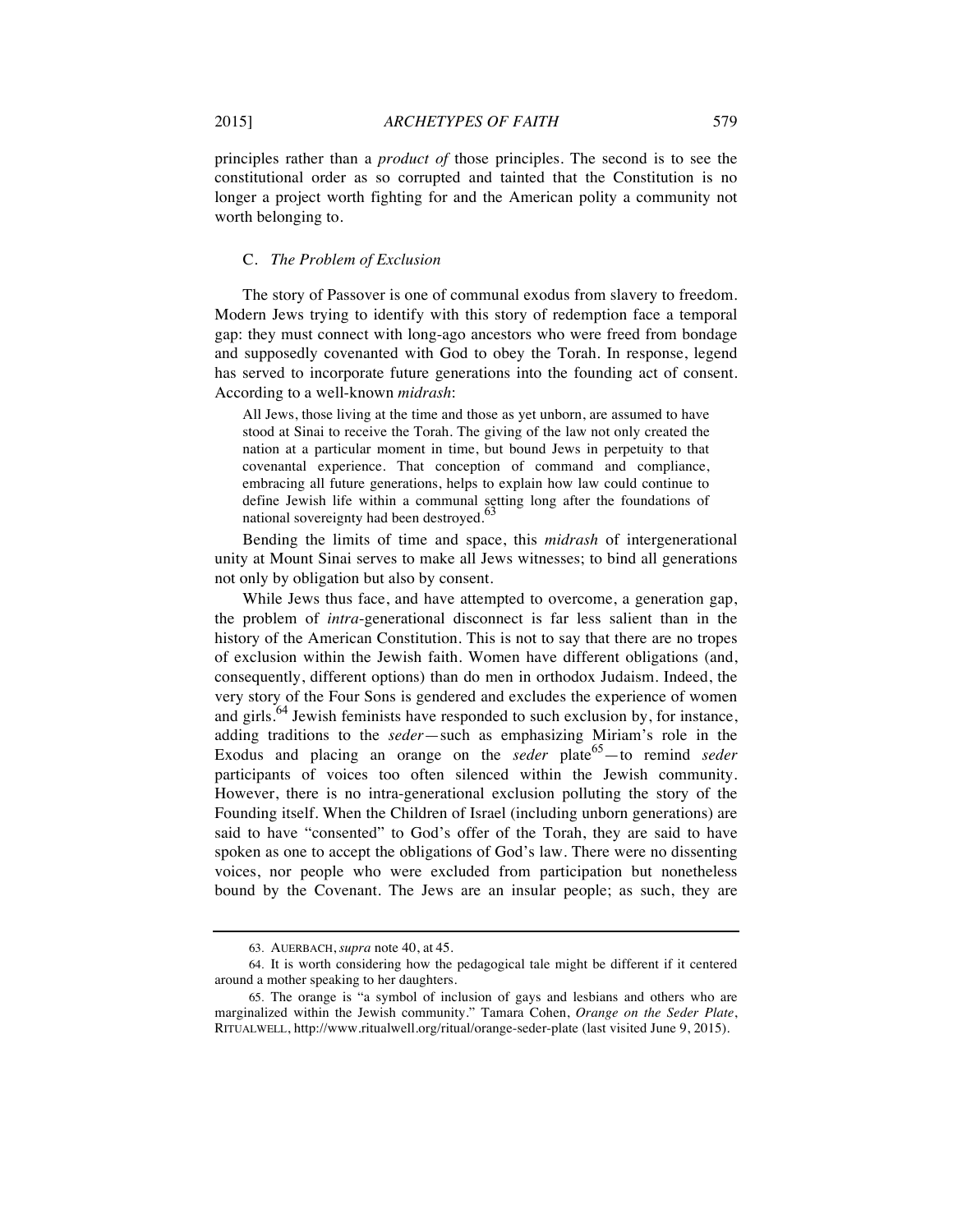Thus in the Jewish tradition, what makes the wicked son so "wicked" is that his isolation from the community is self-imposed. He is seated at the *seder* table; he is—at least formally—part of the community. By virtue of his ancestry, he *would have been redeemed* if he had been in Egypt; only his selfexile would have jeopardized his redemption.

By contrast, in the American context, minorities excluded from the original "We the People" do not need reminding that they would not have been redeemed at the Founding. Like modern Jews, all modern Americans face a temporal gap from the Founders; and, as in Judaism, an explanatory legend tries to overcome the intergenerational disconnect to preserve the viability of covenant. In the American constitutional tradition, the phrase "We the People" has itself reached mythological stature: its universal terms would seduce us into believing that *we all consented*—past, present, and future.

Yet for many, this idealized account rings false. It is a commonplace within legal scholarship that, in reality, the universally-phrased "We the People" was but a small minority of the American people of 1787—white, landowning men. The American people as a whole did not ratify or even consent to the Constitution; and the consequences for America's outsiders have been severe. Slavery found explicit protection in the Constitution, continued for nearly one hundred years after its ratification, and was abolished only after a bloody civil war. Even after the passage of the Reconstruction Amendments, Jim Crow flourished in the South, and black southerners were subjected to a legal system of racial disenfranchisement, segregation, and discrimination. It took the struggles of the Civil Rights Movement for formal equality to take hold, and even after that point, racial inequities remain prevalent in our society. Today's war on drugs has led to the physical exclusion from the polity of massive and disproportionate numbers of black men through incarceration, and their subsequent political exclusion through felon disenfranchisement laws. The racial disparities in modern mass incarceration have led some scholars and advocates to decry the rise of the "New Jim Crow."<sup>66</sup>

Nor have America's outsiders been limited to African Americans. Women had no right to vote until the Nineteenth Amendment in  $1920$ .<sup>67</sup> Chinese immigrants were banned entirely from 1882 to  $1943.^{68}$  Homosexuals could be

<sup>66.</sup> *E.g.*, MICHELLE ALEXANDER, THE NEW JIM CROW: MASS INCARCERATION IN THE AGE OF COLORBLINDNESS (2010).

<sup>67.</sup> U.S. CONST. amend. XIX.

<sup>68.</sup> Chinese Exclusion Act of 1882, Pub. L. No. 47-71, ch. 126, 22 Stat. 58, *repealed by* Magnuson Act, Pub. L. No. 78-199, ch. 344, § 1, 57 Stat. 600 (1943).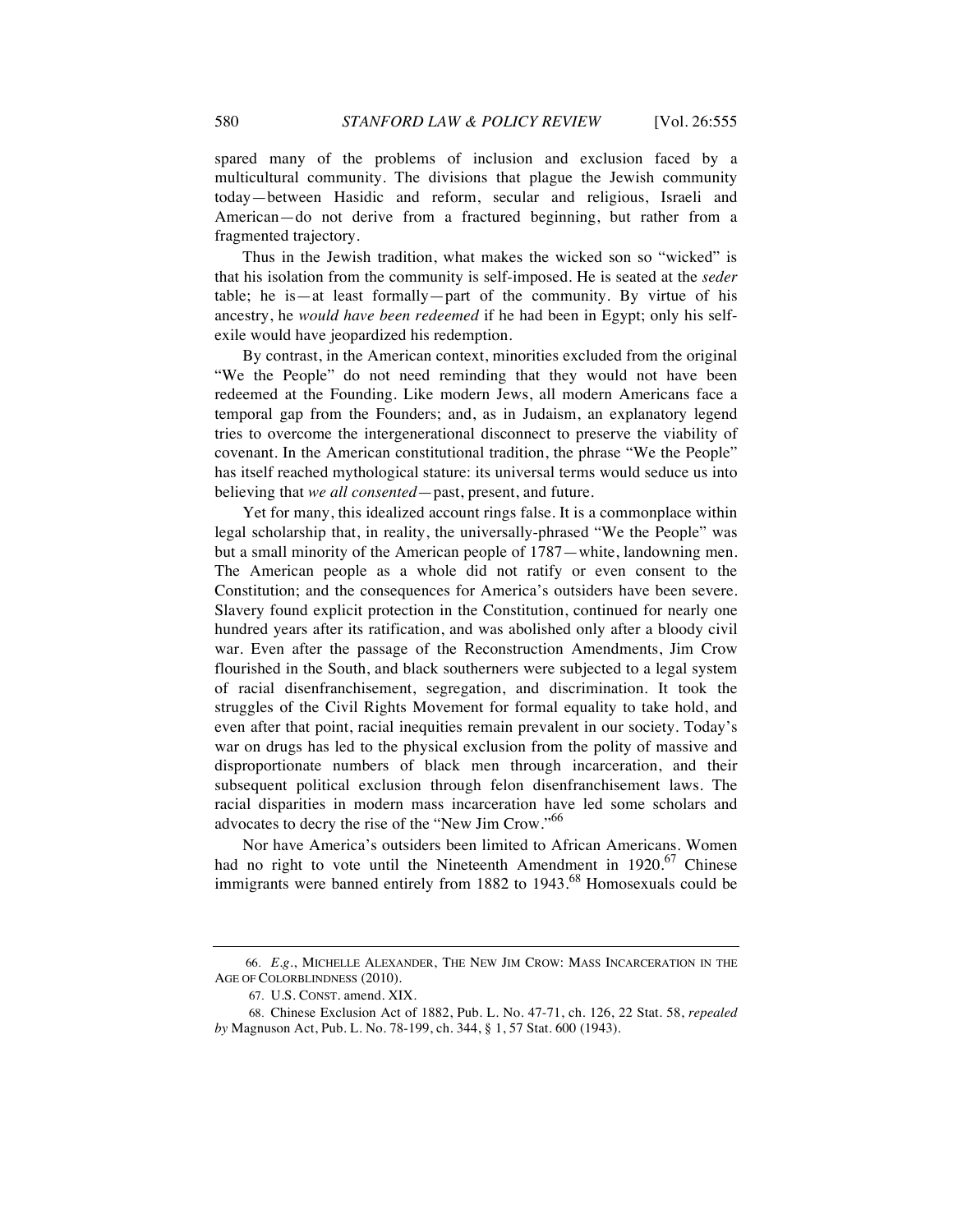criminalized for consensual sex until  $2003<sup>69</sup>$  And the list goes on. According to the father, the wicked son retroactively excludes himself from his people's redemption; but many Americans would need a revisionist history in order to understand themselves as *included* at the nation's birth.

Angela Harris writes powerfully about the fiction of a unified We the People. She critiques James Boyd White's description of the "unified and universal" voice of We the People, which is able to speak

for an entire and united nation and to do so directly and personally, not in the third person or by merely delegated authority. . . . The instrument . . . appears to issue from a single imaginary author, consisting of all the people of the United States, including the reader, merged into a single identity in this act of self-constitution.<sup>70</sup>

Harris responds to this characterization by pointing out the voices silenced by this show of unity:

Despite its claims . . . this voice does not speak for everyone, but for a political faction trying to constitute itself as a unit of many disparate voices; its power lasts only as long as the contradictory voices remain silenced. In a sense, the "I of Funes, who knows only particulars, and the "we" of "We the People," who know only generalities, are the same. Both voices are monologues; both depend on the silence of others. The difference is only that the first voice knows of no others, while the second has silenced them.<sup>71</sup>

Moreover, for black women and other minorities within minorities, experiences of marginalization in the culture at large have—perhaps even more painfully been echoed by further marginalization within the very reform movements crying out against the first injustice:

In feminist legal theory . . . 'We the People' seems in danger of being replaced by "We the Women." And in feminist legal theory, as in the dominant culture, it is mostly white, straight, and socioeconomically privileged people who claim to speak for all of us. Not surprisingly, the story they tell about "women," despite its claim to universality, seems to black women to be peculiar to women who are white, straight, and socioeconomically privileged . . . .<sup>7</sup>

In this context of essentialism and exclusion, the choice before many black women is not whether to *exclude themselves* from the community of faith—as the wicked son purportedly does—but rather whether to *reject pieces of themselves* in order to somehow fit into dominant narratives of the larger "community." Harris writes, "[A]s long as feminists, like theorists in the dominant culture, continue to search for gender and racial essences, black women will never be anything more than a crossroads between two kinds of

<sup>69.</sup> *See* Lawrence v. Texas, 539 U.S. 558 (2003).

<sup>70.</sup> Angela P. Harris, *Race and Essentialism in Feminist Legal Theory*, 42 STAN. L. REV. 581, 582 (1990) (quoting JAMES BOYD WHITE, WHEN WORDS LOSE THEIR MEANING 240 (1984)).

<sup>71.</sup> *Id.* at 582-83.

<sup>72.</sup> *Id.* at 588.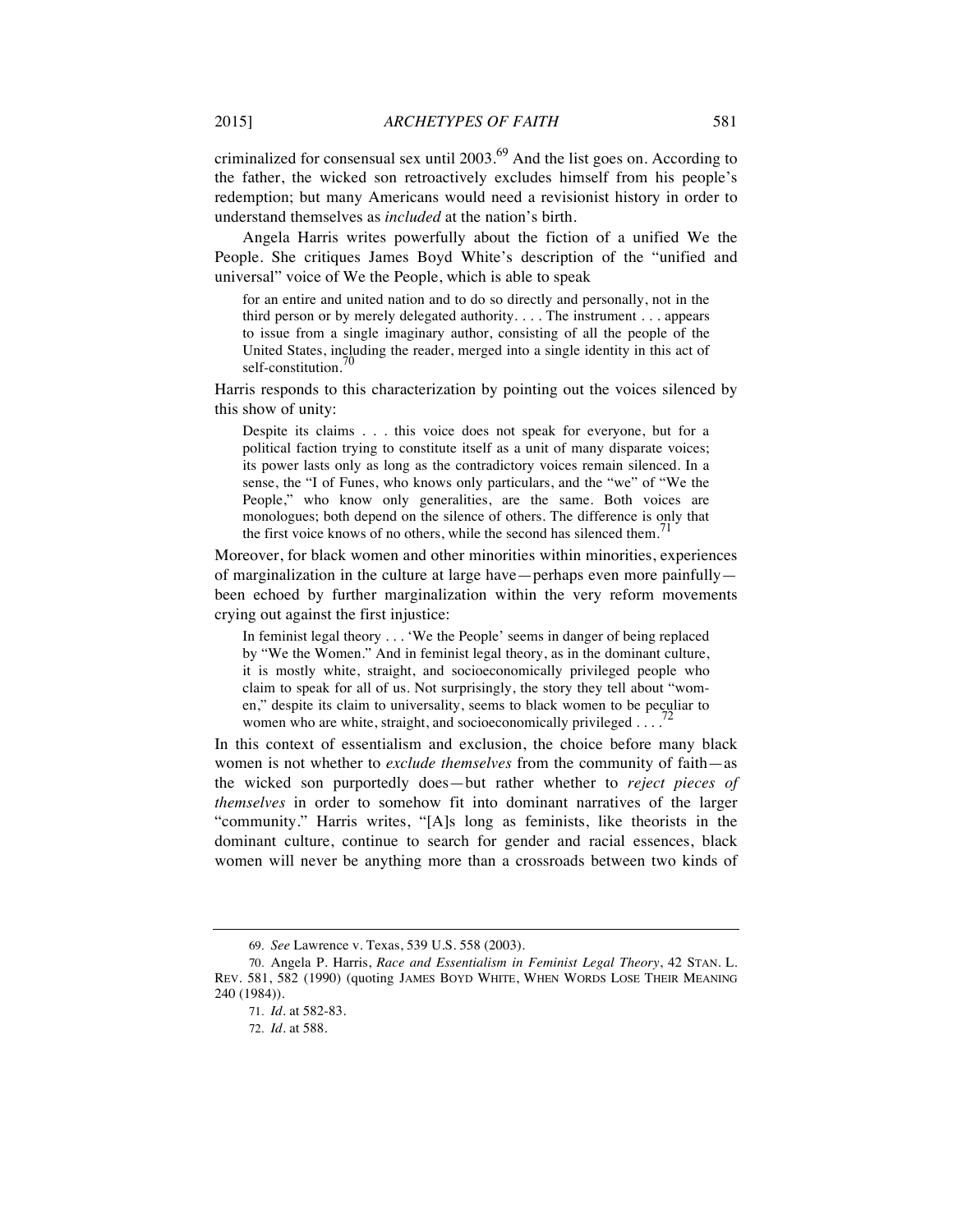domination, or at the bottom of a hierarchy of oppressions; we will always be required to choose pieces of ourselves to present as wholeness."<sup>13</sup>

Given this marginalization, two points are particularly striking. First—that in fact, many Americans who were excluded from the original We the People do not join in the wicked son's taunts but rather look to the Constitution with reverence and with hope. Unlike the wicked son—a full member of his community who excluded himself—numerous Americans who *were not redeemed* at the Founding have worked retroactively to *incorporate* their own meanings and experiences onto the Constitution, rather than reject the document that first rejected them. According to a study conducted in 2002, "[T]he overwhelming majority of African Americans (77%) has faith in the Constitution and believes its main purpose is to protect and serve all people—in spite of its imperfect beginnings."<sup>74</sup> Even black radicals and harbingers of social change have frequently—and, perhaps, "astonishing[ly]"<sup>75</sup>—placed their faith in the Constitution though America (and its laws) shunned them:

Having been treated as outsiders all along, blacks confront the Constitution with an unavoidable option of accepting or rejecting it. Surprisingly, many prominent black thinkers—even the most radical ones—not only have failed to reject the Constitution but have made it a highlight of their advocacy. Black activists from Martin Luther King, Jr. to the Black Panthers have framed their demands in terms of constitutional rights. While King peacefully insisted that segregation violated the Constitution, Huey Newton claimed his constitutional right to bear arms.<sup>76</sup>

Within this persisting faith, however, lies a challenge, not a blind adherence to the status quo. The faith of the descendants of slaves is a demand that America live up to the ideals of the Constitution, not a celebration of its historical application. Dorothy Roberts writes:

Blacks . . . are not faithful to the Constitution because the Constitution deserves their allegiance, for it deserves their cynicism, if not their contempt. They are faithful to the Constitution because black people deserve to be included in the Constitution's protections and promises. Blacks' fidelity to the Constitution is not a duty, it is a demand—a demand to be counted as full members of the political community.<sup>77</sup>

Thus the question posed by the excluded minority is not so different, after all, from that of the "wicked son." *If there are universal principles that animate your belief, what does this unjust reality mean to you?* The American wicked son subverts the current state of affairs, but does not reject his faith—the father misinterprets him and, threatened by his challenges, seeks to cast his son out from the tradition itself. But this rejection is a mistake, a symptom of fear of

<sup>73.</sup> *Id.* at 589.

<sup>74.</sup> FARKAS, *supra* note 39, at 11.

<sup>75.</sup> Dorothy E. Roberts, *The Meaning of Blacks' Fidelity to the Constitution*, 65 FORDHAM L. REV. 1761, 1761 (1997).

<sup>76.</sup> *Id.*

<sup>77.</sup> *Id.* at 1762.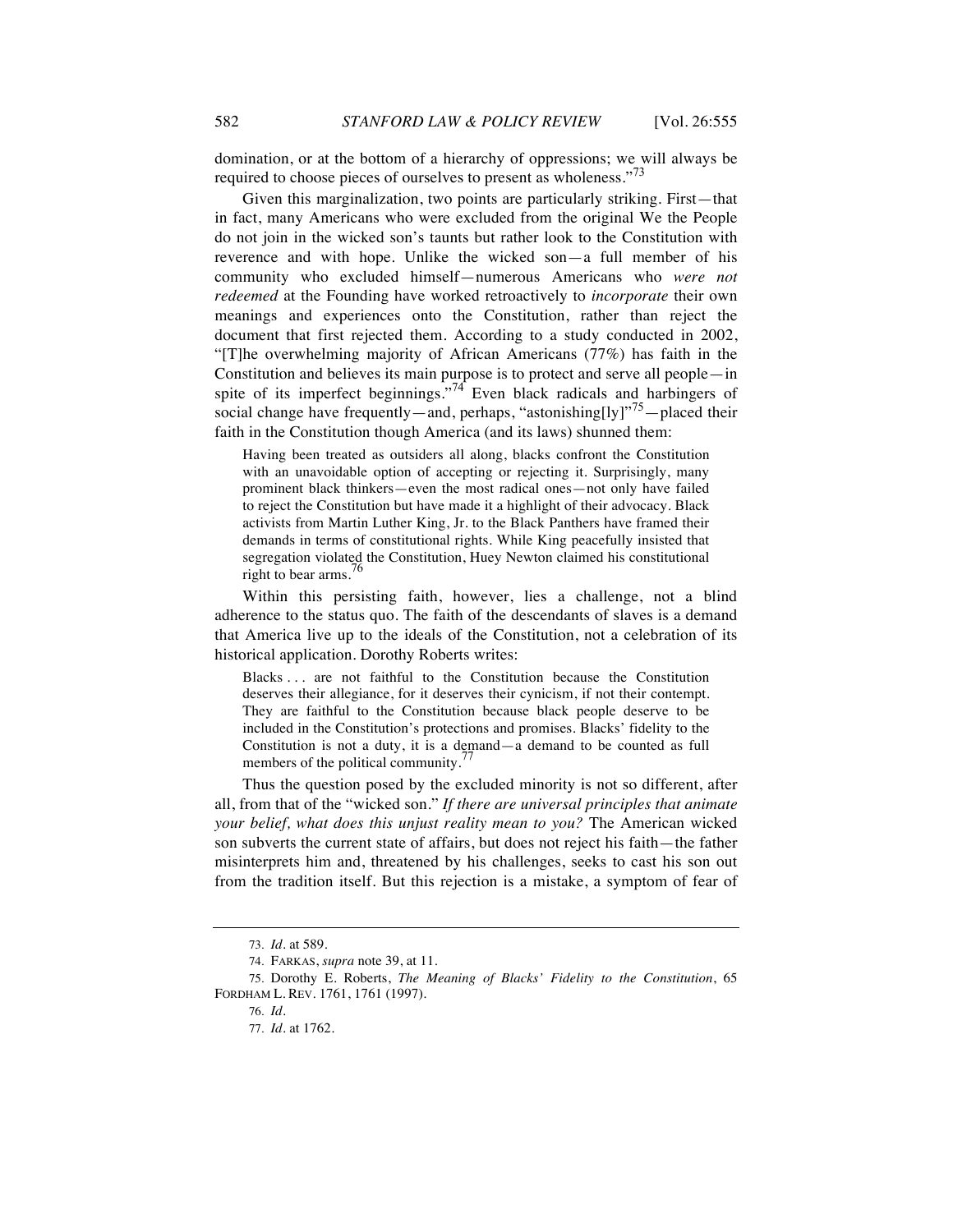counter-narratives, of blindness to the fact that complexity and self-criticism ultimately make the community stronger, and not weaker.

The Constitution has been used in this way, as an article of faith in the possible, throughout its history.<sup>78</sup> Famously (and aspirationally), Frederick Douglass argued that slavery violated the Constitution, at a time when the document's compromises clearly protected it.<sup>79</sup> Other social movements, including the women's suffrage moment, have sought to bring excluded groups into the community through constitutional rhetoric.<sup>80</sup> These constitutional reformers, in some sense "wicked sons," have in truth *retained* their faith but contested the constitutional status quo and, through that contestation, invigorated the Constitution's relevance and vitality.<sup>81</sup>

The second point worth emphasizing in this context of exclusion is the striking and rapid manner in which histories of subjugation of minority groups are forgotten by the dominant majority. When those who have been oppressed neither erase their own memory of oppression by assimilating to the majority, nor use the language of faith in the Constitution to push forward their agendas for social change, they are treated as *self-segregating* by the wider population. These individuals—those who take experiences of racial injustice and reformulate them as black community pride, who take words of hatred and reclaim them as names they give themselves—are viewed as the "wicked son."

Siegel, *supra* note 48, at 324-26.

<sup>78.</sup> Balkin, *supra* note 48, at 1704 ("*[W]e will tend to see the Constitution as standing for whatever we believe is just, whether it does or not, and whether it ever will be so.* In this way the 'true' Constitution can be separated from any evils of the existing political system. This is a matter of conforming the Constitution to our ideas of justice, and so we might call it interpretive conformation.") (emphasis added).

<sup>79.</sup> LEVINSON, *supra* note 1, at 31 ("One of the most remarkable evocations of a textual Constitution is that of Frederick Douglass, the former slave who became a leading abolitionist. Douglass freely conceded that many of the framers supported slavery and, indeed, probably intended to 'secure certain advantages in [the Constitution] for slavery.' . . . Yet he 'den[ied] that the Constitution guarantees the right to hold property in man' and proposed to his audience an approach to the Constitution that would vindicate his otherwise startling assertion.").

<sup>80.</sup> Reva Siegel writes extensively about how social movements change our understanding of the Constitution through public pronouncements about and contestations over its meaning. She writes,

As groups make claims that the Constitution, as foundational law, speaks to various controversies, they elaborate the Constitution's meaning with respect to different institutions and practices and so continually refresh the text's normative ambit. Thus, the abolitionist movement tied the Guarantee Clause to slavery, while the women's movement tied it to voting. The Thirteenth Amendment's prohibition on slavery has been the focal point of protests about work, segregation, and marriage. Over the life of the republic, groups have sought constitutional amendments that would nationalize family law in order to restrict divorce, outlaw child labor, or prohibit same-sex marriages. The groups that organized for and against the woman's suffrage and equal rights amendments also struggled over the ideal forms of family life . . . . Through such understandings and practices, all manner of social conflicts are channeled into struggles over the Constitution's meaning, and the Constitution comes to serve as a discursive medium through which individuals and groups engage in disputes about the ideal forms of collective life.

<sup>81.</sup> *See* BALKIN, *supra* note 7, at 75.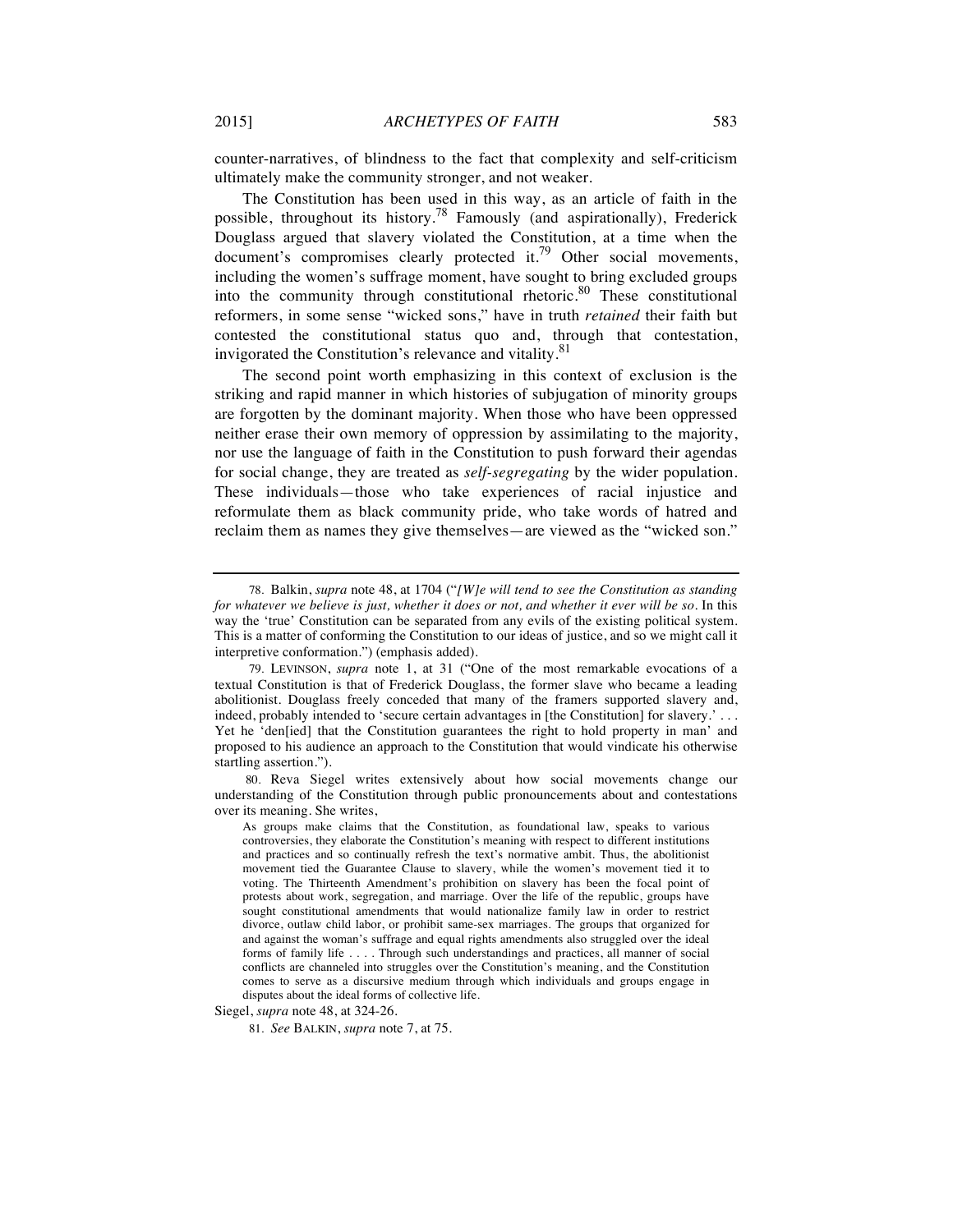In this fashion, Malcolm X is the paradigmatic "wicked son," for he responded to endemic white racism not by turning the other cheek, but by asserting that "We're not Americans, we're Africans who happen to be in America. We were kidnapped and brought here against our will from Africa. We didn't land on Plymouth Rock—that rock landed on us."<sup>82</sup>

Years before the "Birther Movement" questioned the very heart of the first black president's American-ness, Barack Obama was embroiled in a controversy over his association with another "wicked son"—Obama's former pastor, the Reverend Jeremiah Wright. Rev. Wright's statements present a prime example of a "wicked son" who, once excluded from the majority community, embraced that segregation with zeal—to the condemnation of the community that excluded him in the first place. Perhaps the most vitriolic statement publicized from among Rev. Wright's sermons is the following: "'God bless America.' No, no, no, God damn America, that's in the Bible for killing innocent people . . . God damn America for treating our citizens as less than human. God damn America for as long as she acts like she is God and she is supreme."<sup>83</sup> America—like the father of the Four Sons—responds to this bitter denunciation by condemning and rejecting Rev. Wright all over again and, moreover, by threatening to reject President Obama, as well, for his connection to this wicked son.

In an interview on Fox News's *Hannity & Colmes*, the conservative Sean Hannity impliedly accused Rev. Wright of being racist, un-American, and separatist for asserting a black-centered theology. At one point in the colloquy, Hannity recited the missions of Rev. Wright's Trinity United Church of Christ, as delineated on its website:

[HANNITY:] Commitment to the black community, commitment to the black family, adherence to the black work ethic . . . strengthening and supporting black institutions, pledging allegiance to all black leadership who have embraced the black value system, personal commitment to the embracement of the black value system. Now, Reverend, if every time we said black, if there was a church and those words were white, wouldn't we call that church racist?

WRIGHT: No, we would call it Christianity. We've been saying that since there was a white Christianity; we've been saying that ever since white Christians took part in the slave trade; we've been saying that ever since they had churches in slave castles. We don't have to say the word "white." We just have to live in white America, the United States of white America.<sup>84</sup>

Hannity accused Rev. Wright of self-segregation and—by insinuation—of black supremacy; Rev. Wright responded by recounting a history of white

<sup>82.</sup> PETER GOLDMAN, THE DEATH AND LIFE OF MALCOLM X 157 (1979) (quoting Malcolm X, speaking in Harlem).

<sup>83.</sup> Abdon M. Pallasch, *Obama Denounces Rhetoric but Stands Behind His Pastor*, CHI. SUN-TIMES (Mar. 16, 2008), http://www.suntimes.com/news/politics/obama/ 844447,CST-NWS-wright15.article.

<sup>84.</sup> Interview by Sean Hannity, Fox News, with Rev. Jeremiah Wright (Mar. 1, 2007), *available at* http://www.foxnews.com/story/0,2933,256078,00.html.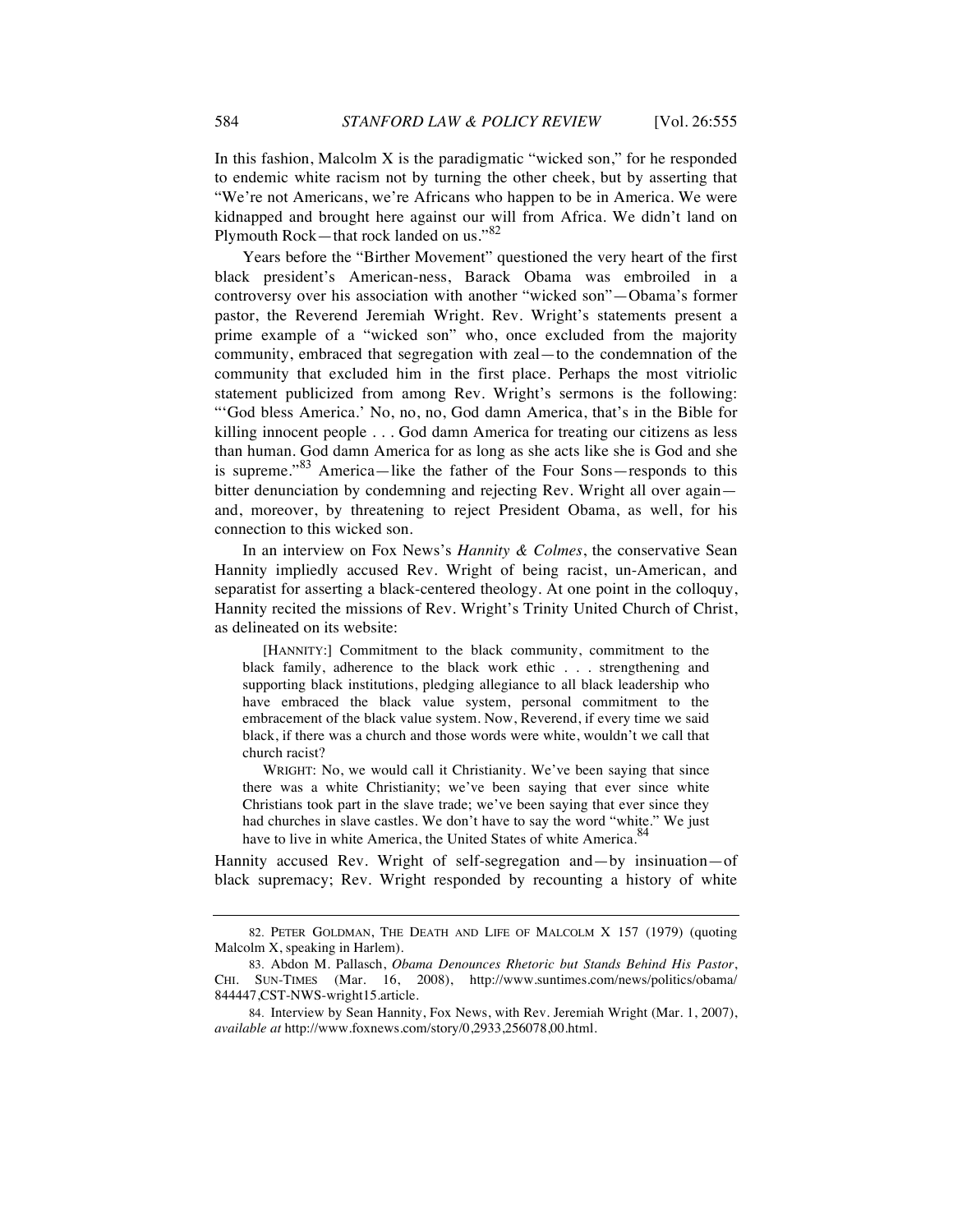oppression. In Hannity's challenge, we see the majority's tendency to classify as "wicked"—or racist, or extremist—those who, through centuries of alienation, have come to identify more with their sub-community than with the national community. Rev. Wright, in turn, located this "self-exclusion" in a historical context, reminding Hannity that they do *not* share a common foundation, and why.

Malcolm X and Rev. Jeremiah Wright—in their apparent rejection of the dream of an integrated national community—are sharper analogs to the wicked son than figures such as Frederick Douglass and Susan B. Anthony, who subverted the dominant American discourse through aspirational visions of the Constitution and challenges to its meaning as perpetuated by the status quo. But the metaphor of the wicked son brings out important aspects of each. A narrative of faith and obedience will almost always suppress narratives of exclusion and injustice. A constitutional utopia of common belief and common roots can always be countered by those brave enough, or marginalized enough, to disrupt hegemony—by those seen as wicked for subverting a pleasing image of faith and unity.

#### D. *The Problem of Doubt*

One need not be enslaved or marginalized, however, to lose faith in a system. One need not even lose faith entirely to question the precepts of one's organizing institutions. As much as the parable of the wicked son speaks to exclusion, it also speaks to the ubiquity—and the problems—of questioning and challenging one's faith.

In the Jewish context, the bitterness of the father's response to the wicked son is somewhat surprising. Despite the tropes of obedience to law within Judaism, discussed *supra* in Part III.B with respect to the wise son, Jewish tradition also celebrates human capacity for reason, for struggle, and for argument with God himself. Abraham and Jacob both fought mightily with God: Abraham, in challenging God's decision to destroy the city of Sodom;<sup>85</sup> and Jacob, in wrestling with God's messenger (he was thereafter named Israel, or *Yisrael*, which literally means "fights with God").<sup>86</sup> Moreover, according to tradition, God gave the Jewish people the Torah to argue over and interpret—a human, not divine enterprise. These stories show a strong competing strain within Judaism to consider the justice of particular laws and commands, not merely to follow formalistic continuations of the status quo.

There is, nonetheless, a certain subversiveness to an inquiry into substance rather than form. "You're telling me to do all these things — but what do these rituals *mean to you*?" In this sense, the wise and wicked sons are two necessary pieces of the sustenance of constitutional faith. We have to ask both *what the rules are* and *why we bother with them*. The wicked son provides the

<sup>85.</sup> *Genesis* 18.

<sup>86.</sup> *Genesis* 32.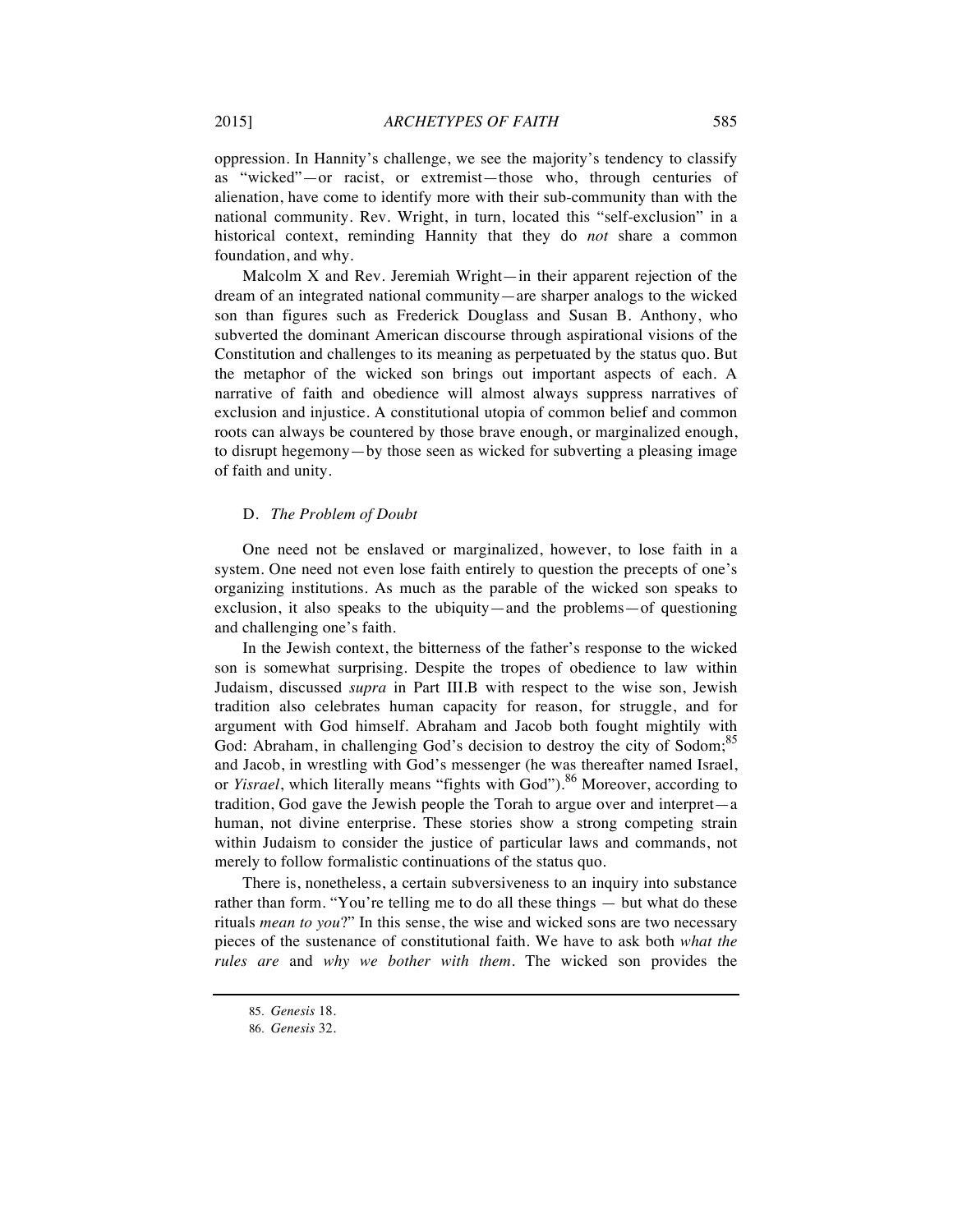counterpart to the wise son's formalism. If we believe that the rules are just, this question shouldn't bother us. But if we have doubts about the justness of the rules, then that question can throw the whole project into jeopardy. The answer we get, when we look hard at ourselves, is not always a kind answer, or the answer we'd like. It can set our teeth on edge.

In this vein, another way of understanding the wise and wicked son is that the wise son is a strict constructionist or formalist; the wicked son is a living constitutionalist or, at least, a proponent of original meaning as explained by Professor Jack Balkin. $87$  The former seeks literal meaning; the latter searches for overarching meaning. The wicked son asks *how a modern person can understand the rituals*. The father reminds the wicked son that such inquiries may make us stray from our forefathers. But the father, again, misunderstands the wicked son, who is trying to retain the relevance of an event long past in a modern world. He is taking up the faith that past generations had in future generations by leaving room for interpretation.

The living constitutionalist continues to search for meaning but does not fully lose faith. He simply places his faith in a different location—not in the text (as strictly or fundamentally interpreted), but in the possibility that its meaning can be redeemed. In this sense, perhaps the wicked son does stumble: if this process of redemption is to be realized, a living constitutionalist must place great faith in his community (or its future generations) to be the document's redeemers. The wicked son, by distancing himself from his community, veers away from the project of the living covenant and becomes nothing more than an outside critic, detached from the process of redemption that a quest for meaning should, aspirationally, produce.

Seen in this light, the wicked son is a cynic; he has left behind both faith in text and faith in the *promise* of text. The father's response to this disbelief is to ostracize his son, as described above. Framed differently, the father responds by mustering all the coercion at his disposal—which, admittedly, is not much. He can only assert what *would have happened in the past* if his son had had this type of attitude. But the father nonetheless "sets his [son's] teeth on edge"—he manipulates his son's fear of violence, fear of slavery, to try to keep him in line and force him to return to the community of faith.<sup>88</sup>

And thus arises the problem of violence in a system built on faith—a problem even weightier in a system of laws. In a religious community, in the absence of faith one finds detachment. A Jew who cannot recognize herself in her community merely drifts away from that community and replaces it with other communities and practices that hold more meaning for her.<sup>89</sup> In religion,

<sup>87.</sup> *See, e.g.*, BALKIN, *supra* note 7, at 3-20.

<sup>88.</sup> Some interpretations of this text suggest physical violence as well as symbolic violence. *See* RABBINICAL ASSEMBLY, *supra* note 14, at 39 ("The literal meaning of *hak-heh et shinav* is 'set his teeth on edge' (by a physical blow). But it might be more effective to meet his contemptuous challenge with a trenchant retort.").

<sup>89.</sup> *See* ALBERT O. HIRSCHMAN, EXIT, VOICE, AND LOYALTY: RESPONSES TO DECLINE IN FIRMS, ORGANIZATIONS, AND STATES (1970).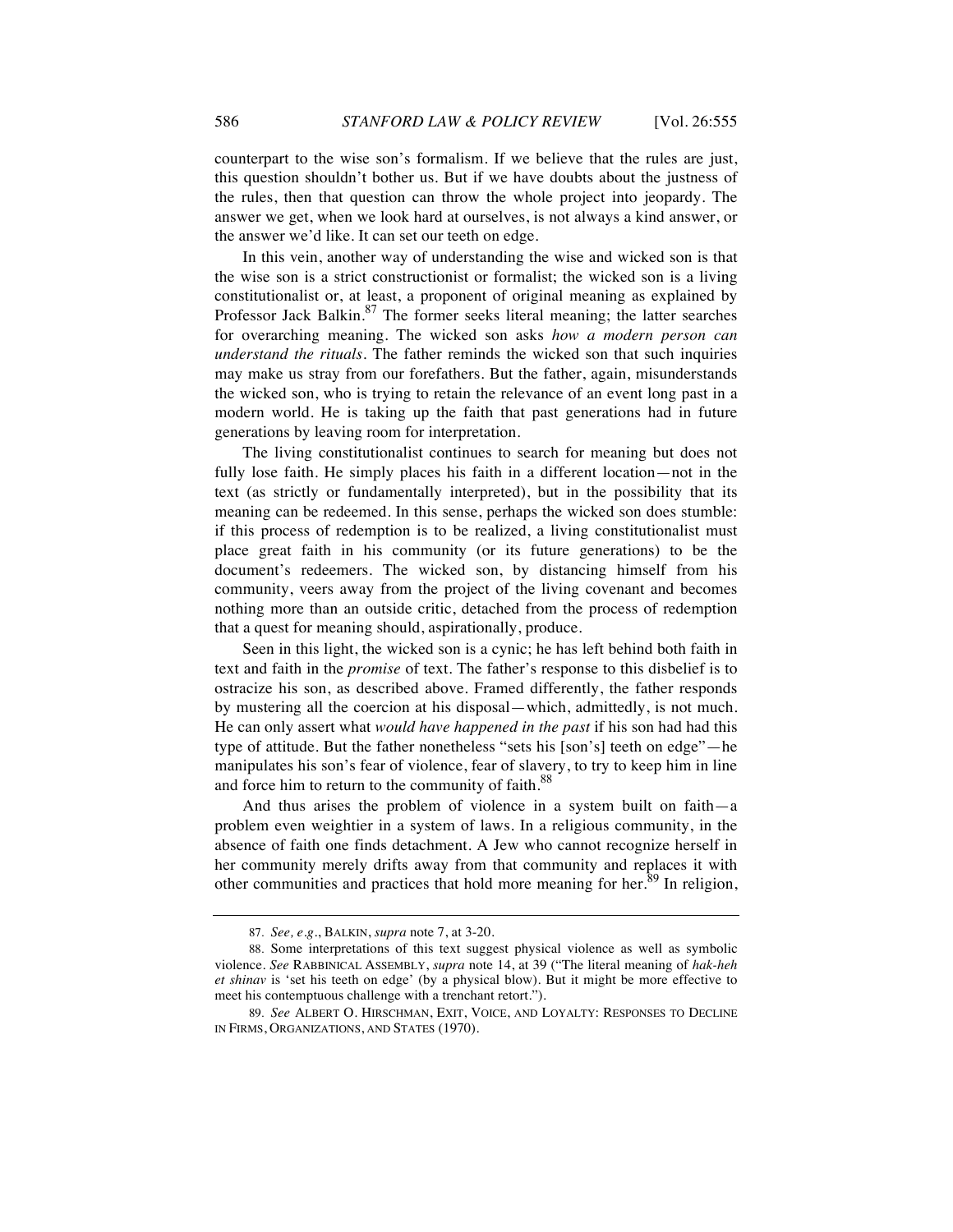belief is a predicate to fear. After all, God's wrath is an empty threat if one believes that God does not exist; though of course, as in any close-knit groups, there may be other coercive pressures exercised by the community itself to enforce adherence even if belief in the ultimate project has dissipated.<sup>90</sup>

In the American constitutional system, however, fear must exist regardless of belief in the justness of the system.<sup>91</sup> We must remember that *law is a violent enterprise*<sup>92</sup>—and that the violence of the state operates as harshly, if not more harshly, upon nonbelievers as it does upon believers. While individuals can theoretically "drift away" from the American community by moving to another country, this is neither practical for many American nonbelievers nor a real solution—after all, by leaving the American system one cannot escape coercive political systems altogether. Thus, the wicked son's disbelief places strain on the conception of faith as a legitimate underpinning of a coercive legal system, and reminds us of the persistence of violence in maintaining outward unity when faith is insufficient.

In short, the wicked son is a reminder that systems of faith—even as they unify—can create institutional pressures that exclude, that suppress doubt, and that uphold a contested status quo. I argue that the father takes the wrong approach to his wicked son's challenges; but his response is not unusual in the analog of American authority figures. The wicked son is a warning sign—that we must consider seriously the problems of marginalization and disbelief in order to create a more inclusive and adaptive community of faith.

<sup>90.</sup> In fact, the reality of religious violence over time—from the Inquisition, to the Crusades, to today's radical Islamic jihadism—makes a stronger case for why this comparison of constitutionalism to *religion* is stronger than the comparison of law to literature. The law and literature movement often has been criticized for ignoring the disanalogy of law's violence to literature's aestheticism. *See, e.g.*, Robert M. Cover, *Violence and the Word*, 95 YALE L.J. 1601, 1601-02 & n.2 (1986); Austin Sarat & Thomas R. Kearns, *A Journey Through Forgetting: Toward a Jurisprudence of Violence*, *in* THE FATE OF LAW (Austin Sarat & Thomas R. Kearns eds., 1991); Robert Weisberg, *Private Violence as Moral Action: The Law as Inspiration and Example*, *in* LAW'S VIOLENCE (Austin Sarat & Thomas R. Kearns eds., 1992). However, religious *institutions*, if not religious faith, have been sullied by violence throughout time. Religion and law are both faith-based systems that are often imposed through a regime of violence or, at the least, an appeal to a higher authority who has the power to punish (in the afterlife, if not in the world of the living). Religion has an *authority* that literature lacks. *See, e.g.*, Thomas Grey, *The Constitution as Scripture*, 37 STAN. L. REV. 1 (1984).

<sup>91.</sup> *See* Robert M. Cover, *Obligation: A Jewish Jurisprudence of the Social Order*, 5 J.L. & RELIG. 65 (1987) (providing a description of the difference between obligation (in a nonviolent legal system) and rights (in a coercive legal system)).

<sup>92.</sup> *See, e.g.*, Cover, *supra* note 90, at 1601 ("Legal interpretation takes place in a field of pain and death. This is true in several senses. Legal interpretive acts signal and occasion the imposition of violence upon others: A judge articulates her understanding of a text, and as a result, somebody loses his freedom, his property, his children, even his life. Interpretations in law also constitute justifications for violence which has already occurred or which is about to occur . . . . Neither legal interpretation nor the violence it occasions may be properly understood apart from one another. This much is obvious, though the growing literature that argues for the centrality of interpretive practices in law blithely ignores it.").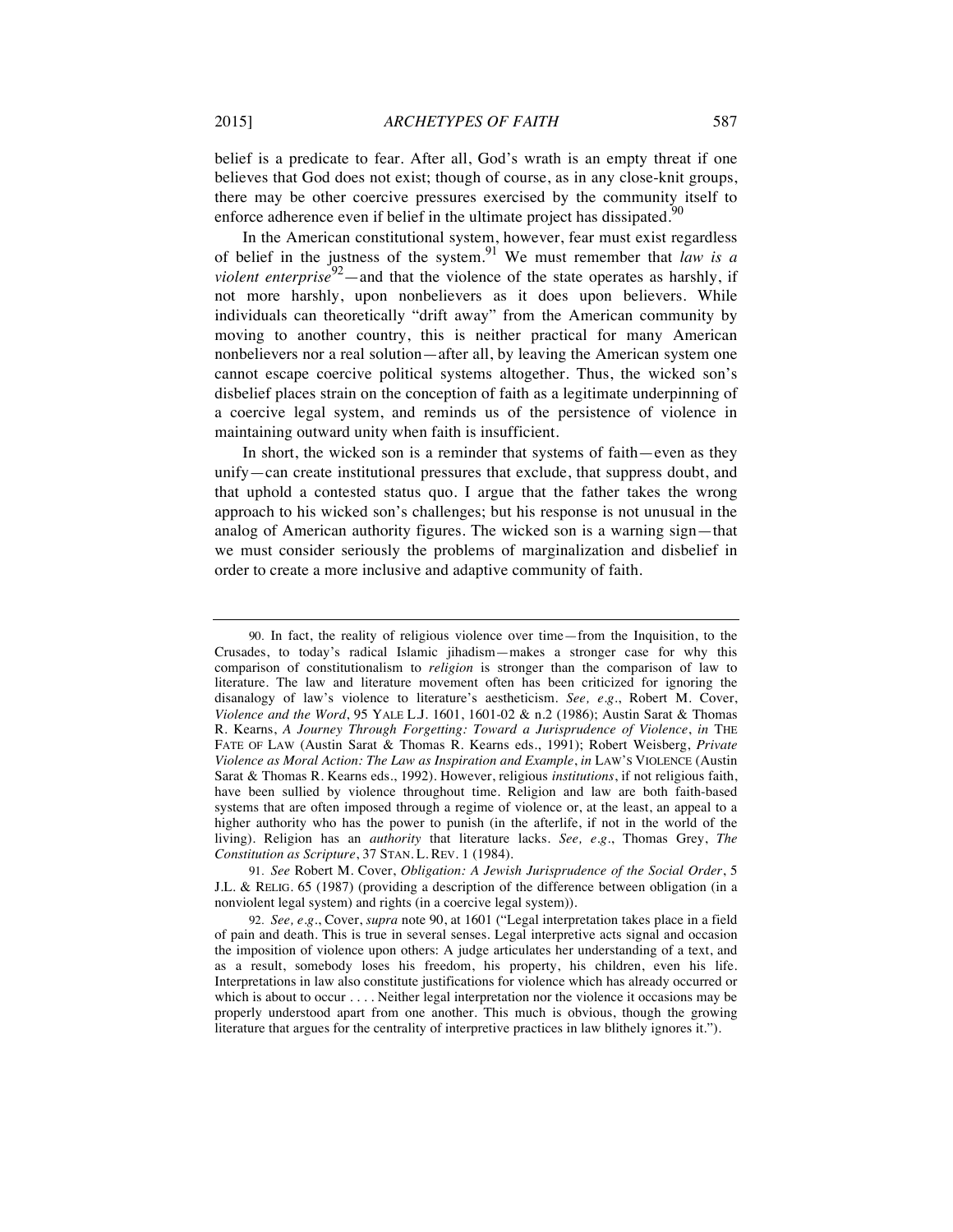#### V. THE SON WHO DOES NOT KNOW HOW TO ASK

*As for the son who does not know to ask — you begin for him. It is said, "You shall tell your son in that day, saying, 'It is because of what the Lord did for me when I came out of Egypt'."* 

In the Jewish tradition, there are at least two ways to understand the son who does not know how to ask. Most commonly, he is interpreted as a very young child who hasn't learned to speak or to ask questions. He comes to the *seder* with wide eyes and an open mind. He will one day grow to become one of the other sons—but for now his future is undetermined. Alternatively, this son may be *so* disconnected or marginalized from his culture and tradition that he has lost even the language with which to ask questions—he is, in other words, an extreme of the wicked son.<sup>93</sup>

The most important part of the father's response to this son is the instruction: "You begin for him." Whether the child is overwhelmed by a tradition that has become strange to him or merely young, it is the father's responsibility to guide him toward belief—and to show tremendous patience in teaching him. "*Chasam Sofer* points out that the Haggadah uses a feminine form (*at*) in telling us to initiate the discussion of the Exodus with this son. This is to indicate that we are to give him gentle and lengthy explanations, as a mother speaks to her child."<sup>94</sup>

Surprisingly, the actual words that the father uses in his response here are the same as those used to address the wicked son—"It is because of what the Lord did for *me* when I came out of Egypt."<sup>95</sup> Why doesn't the father include the son in his response? The similar language may be offset by the different tone of the exchange, tempered as it is by the words, "You begin for him." Perhaps, then, the response merely indicates patience, rather than exclusion; the father gives the son time to feel comfortable within the Jewish people before attributing experiences to him that he has not personally had. In this way, the father *models* his own faith for his son. He is saying, "*I* believe. One day you too will believe." He simply provides an opening into the full tradition—"You begin for him."

Within American constitutionalism, there are two analogs to the son who does not know how to ask: the first, and most straightforward, is America's youth; the second is those individuals who are so marginalized that they neither make claims on the Constitution nor see it as relevant to their experience. These are, of course, two dramatically different sets of people, and they invite markedly different analyses. As with the Jewish tale, however, there is a

<sup>93.</sup> Some read the son who doesn't know how to ask as an apathetic son. *See* Russell Jay Hendel, *The Educational Pedagogy of the Four Sons*, 22 SHOFAR: AN INTERDISCIPLINARY JOURNAL OF JEWISH STUDIES 94 (2004).

<sup>94.</sup> STEIN, *supra* note 36, at 46.

<sup>95.</sup> *Exodus* 13:8 (emphasis added).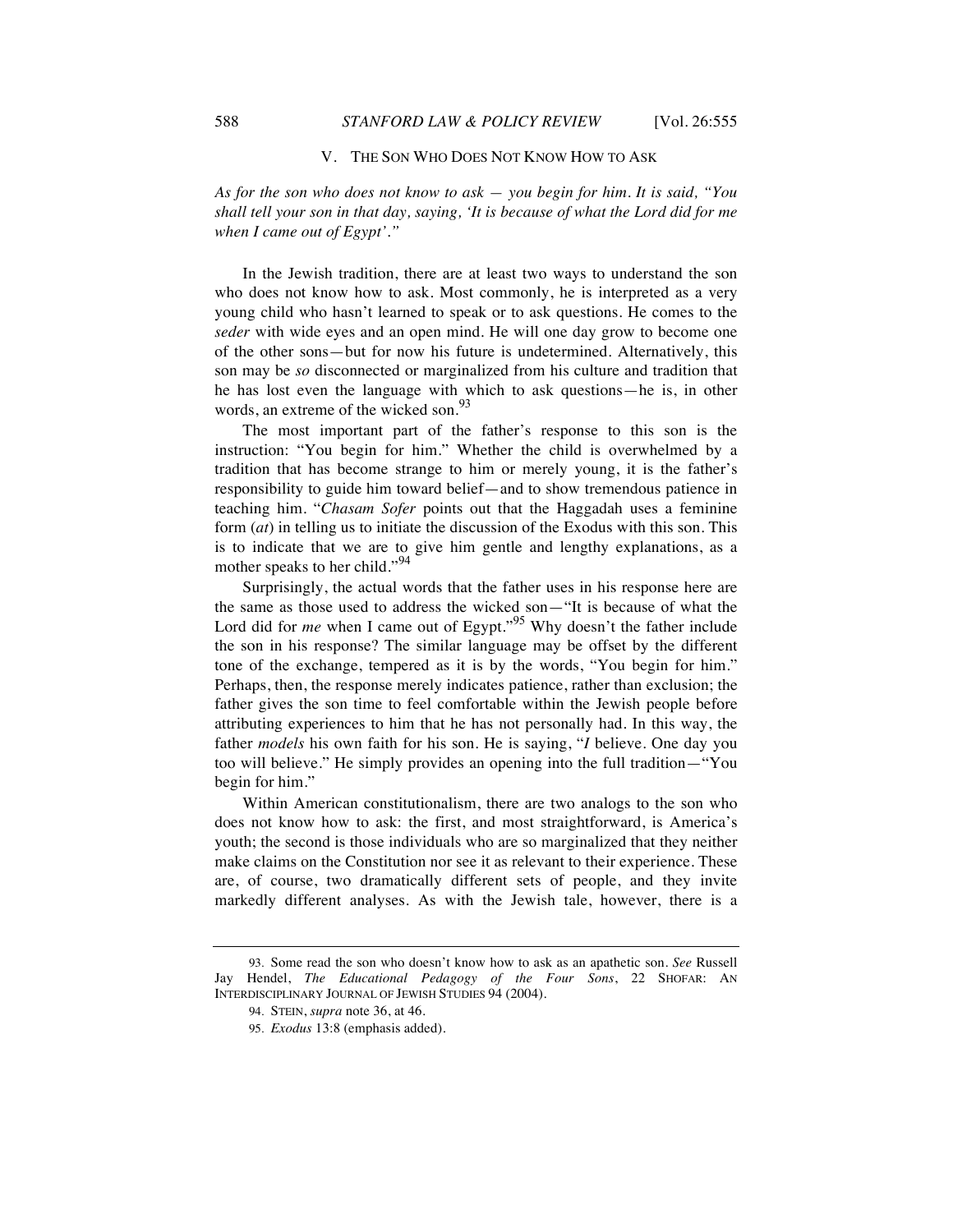unifying theme: the importance of extending an invitation to these sons who find themselves standing outside the boundaries of the constitutional project. In a diverse society, all responsibility cannot lie with the individual to seek out and assert meaning; a sustainable community of faith requires both outreach and education.

#### A. *The Educational Imperative*

Let's begin by considering the youngest members of the constitutional community. Within the consciously intergenerational framework of the four sons, the son who does not know how to ask most evocatively invites a meditation on the intergenerational conveyance of knowledge—of the socialization and education of the children who will become mature members of the constitutional community. In particular, the fourth son invites a focus on the quality—and equality—of our nation's public schools, and on their success at preparing children for the challenges of modern citizenship. How well we "begin for" the sons who do not know how to ask depends on our commitment to meaningfully educate all members of the community across race, class, and geography. Unfortunately, as frequently discussed in scholarly literature and popular discourse on education adequacy and equity, we have often fallen short on meeting this commitment.<sup>96</sup> "[S]chools are more segregated today than they were in 1954 and the rate of resegregation is rapidly increasing."<sup>97</sup> The education gap between rich and poor is growing, as well.<sup>98</sup> One study "found that the rich-poor gap in test scores is about 40 percent larger now than it was 30 years ago."<sup>99</sup> Disparities in educational opportunities have direct economic and social consequences for underserved children, but also bear a significant and detrimental impact on *citizenship*, including civic and political engagement.<sup>100</sup> A deficient educational system impoverishes the constitutional community as a whole.

Read in this context of inequality, the father's response to the fourth son— "It is because of what the Lord did for *me* when I came out of Egypt"—takes

<sup>96.</sup> *See, e.g*., Sarah Jane Forman, *Ghetto Education*, 40 WASH. U. J.L. & POL'Y 67 (2012); Robert A. Garda, Jr., *Coming Full Circle: The Journey from Separate but Equal to Separate and Unequal Schools*, 2 DUKE J. CONST. L. & PUB. POL'Y 1 (2007); William S. Koski & Rob Reich, *When "Adequate" Isn't: The Retreat from Equity in Educational Law and Policy and Why It Matters*, 56 EMORY L.J. 545, 547 (2006); Michael A. Rebell, *Poverty, "Meaningful" Educational Opportunity, and the Necessary Role of the Courts*, 85 N.C. L. REV. 1467 (2007).

<sup>97.</sup> Garda, *supra* note 96, at 50.

<sup>98.</sup> Sabrina Tavernise, *Education Gap Grows Between Rich and Poor, Studies Say*, N.Y. TIMES (Feb. 9, 2012), http://www.nytimes.com/2012/02/10/education/education-gapgrows-between-rich-and-poor-studies-show.html.

<sup>99.</sup> Sean F. Reardon, *No Rich Child Left Behind*, N.Y. TIMES (Apr. 27, 2013), http://opinionator.blogs.nytimes.com/2013/04/27/no-rich-child-left-behind.

<sup>100.</sup> *See generally* Goodwin Liu, *Education, Equality, and National Citizenship*, 116 YALE L.J. 330 (2006).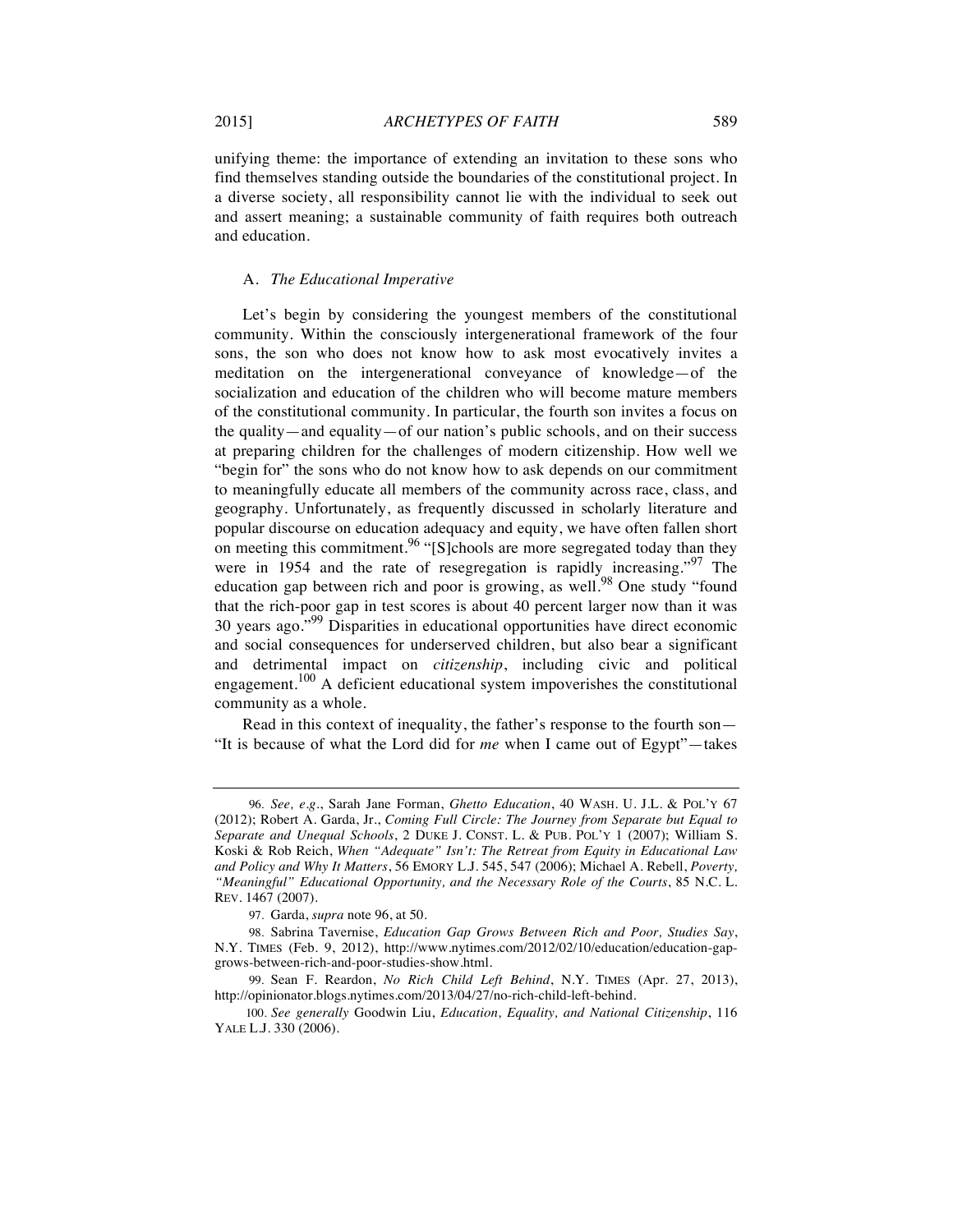on a sinister meaning, resonating with his identical response to the wicked son. Rather than a gentle introduction—an invitation to participate in the constitutional community—education can itself become an instrument of exclusion. Whether the father's response is a *modeling of faith* or a *reminder of difference* depends on the quality and equality of the education we provide to the children of all. When public education is inadequate and unequal, we risk multiplying the number of excluded "wicked sons" or deeply ostracized "sons who don't know how to ask." A robust educational system is necessary to preserve a continuity of faith in future generations and minimize the risk of marginalization when those generations come of age.

#### B. *The Precipice of Silence*

This leads us to a discussion of the "other" fourth sons: those members of the constitutional community who, for reasons of exclusion, isolation, disappointment, or apathy do not participate in the constitutional project. These sons act as a foil to the wicked sons, who respond to exclusion by rebelling against or re-appropriating a discriminatory history. America does, indeed, have within it people who have experienced only the failure of the American dream; who have given up on the system and no longer feel inclined to participate in—or struggle against—its myths.

Who exists within this category? I could point to the citizen who does not vote; but to be sure, there are millions of citizens who may not cast a ballot in a particular election, but who remain invested in the constitutional project. The very nature of this group of people makes its categorization most challenging. The disconnectedness of the fourth sons has the added effect of making them more difficult to see, more difficult to account for.

The clearest way of recognizing these sons may be in identifying those who have left their ranks. The sons who do not know how to ask are not *permanently and unalterably* disengaged from American constitutional life. It is useful to envision them as wicked sons waiting in the wings. The success of some social reform movements—Cesar Chavez's mobilization of farm workers, for one—can be usefully understood as tipping points when sons who knew not how to ask reimagined themselves as wicked sons and collectively created change.

The modern gay rights movement provides another intriguing example. A century ago—even a few short decades ago—the vast majority of gay, lesbian, bisexual, and transgendered Americans suppressed or hid aspects of themselves in order to fit into the constitutional community, largely without making claims about the illegitimacy of exclusion from the constitutional order. Gay Americans did not—or perhaps more accurately *dared not*—"ask" for equality. In a famous debate between H. L. A. Hart and Patrick Lord Devlin in Britain in the early 1960s about the legal regulation of morality, Devlin stated, "I do not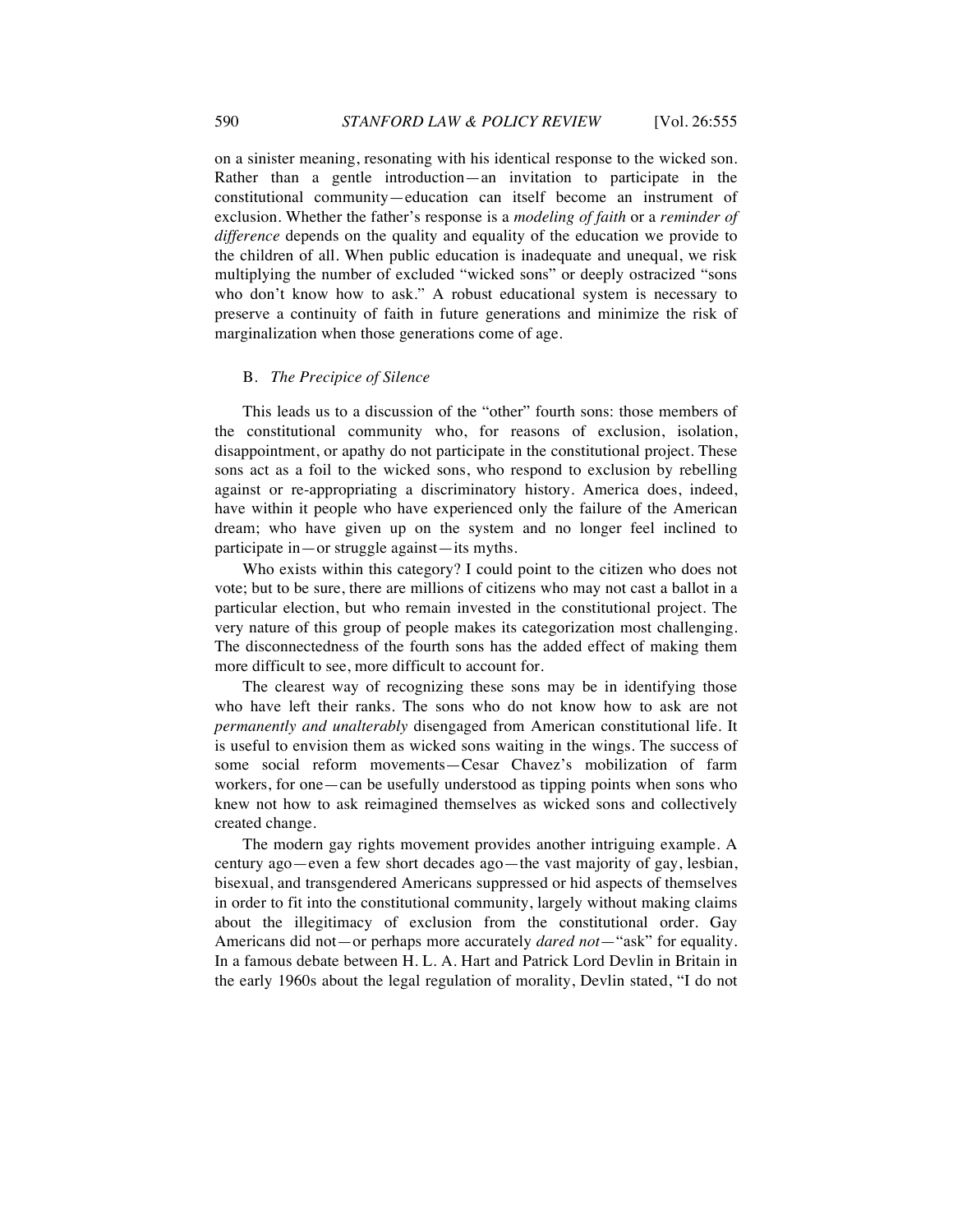think there is anyone who asserts vocally that homosexuality is a good way of life."<sup>101</sup> Professor Robert Burt points out that while "[t]his is an utterly implausible proposition today," at the time it was not.<sup>102</sup> It is difficult to overstate the dramatic nature of the cultural, political, and constitutional transformation since that time. We have witnessed robust advocacy for constitutional recognition of the right to love a partner of one's choosing—and dramatic and rapid success in that effort.<sup>103</sup> The repeal of the "Don't Ask Don't Tell" policy<sup>104</sup> is emblematic of the climb out of silence. Gay Americans *know how to ask*, and have made their voices heard; they have participated in and fought against the constitutional and social order—even though the "asking" has involved suffering, risk, and confrontation. The successes of the gay rights movement, moreover, demonstrate the permeability of the lines between each of the four sons. Not only have former "fourth sons" morphed into "wicked sons," but many (though not all) "wise sons" and "simple sons" have accepted and internalized constitutional claims that, once radical, are now indisputably mainstream.<sup>105</sup>

This conception of the fourth son is markedly different than that of the young child. But the communal obligation to this son is similar in an important sense: it is the obligation to "begin for him." In one sense, the gay rights movement described above is a dramatic success story. In another sense, the recent vintage of this movement is a testament to an extraordinarily long period during which the constitutional community enforced rather than confronted the fourth son's silence. Just as the youthful fourth son invites reflection upon our system of education, the marginalized fourth son invites consideration of spaces of silence and invisibility perpetuated by our constitutional community, and of ways in which the broader community can take affirmative steps to recognize and hear each of its members.

<sup>101.</sup> PATRICK DEVLIN, THE ENFORCEMENT OF MORALS 116 (1965).

<sup>102.</sup> Robert A. Burt, *Moral Offenses and Same Sex Relations: Revisiting The Hart-Devlin Debate* 9 (Yale Law Sch. Faculty Scholarship Series, Paper No. 711, 2004), *available at* http://digitalcommons.law.yale.edu/fss\_papers/711.

<sup>103.</sup> *See* Obergefell v. Hodges, 135 S. Ct. 2071 (2015) (holding that under the Fourteenth Amendment, same-sex couples may not be deprived of the fundamental right to marry).

<sup>104.</sup> This policy, in place from 1993 to 2011, permitted gay men and women to serve in the military if they publicly suppressed their sexual identities. *Chapter Five: Progress Where*  You Might Least Expect It: The Military's Repeal of "Don't Ask, Don't Tell," 127 HARV. L. REV. 1791 (2014).

<sup>105.</sup> A recent NBC/Wall Street Journal poll found that "59% of Americans support allowing same-sex marriage, nearly double the 30% support reported in 2004." Janet Hook, *Support for Gay Marriage Hits All-Time High—WSJ/NBC News Poll*, WALL ST. J. (Mar. 9, 2015, 6:31 PM), http://blogs.wsj.com/washwire/2015/03/09/support-for-gay-marriage-hitsall-time-high-wsjnbc-news-poll. At the time of writing, gay marriage is legal in 37 states and the District of Columbia. Pew Research Center, *Same-Sex Marriage State-by-State*, PEW FORUM (Feb. 9, 2015), http://www.pewforum.org/2015/02/09/same-sex-marriage-state-bystate.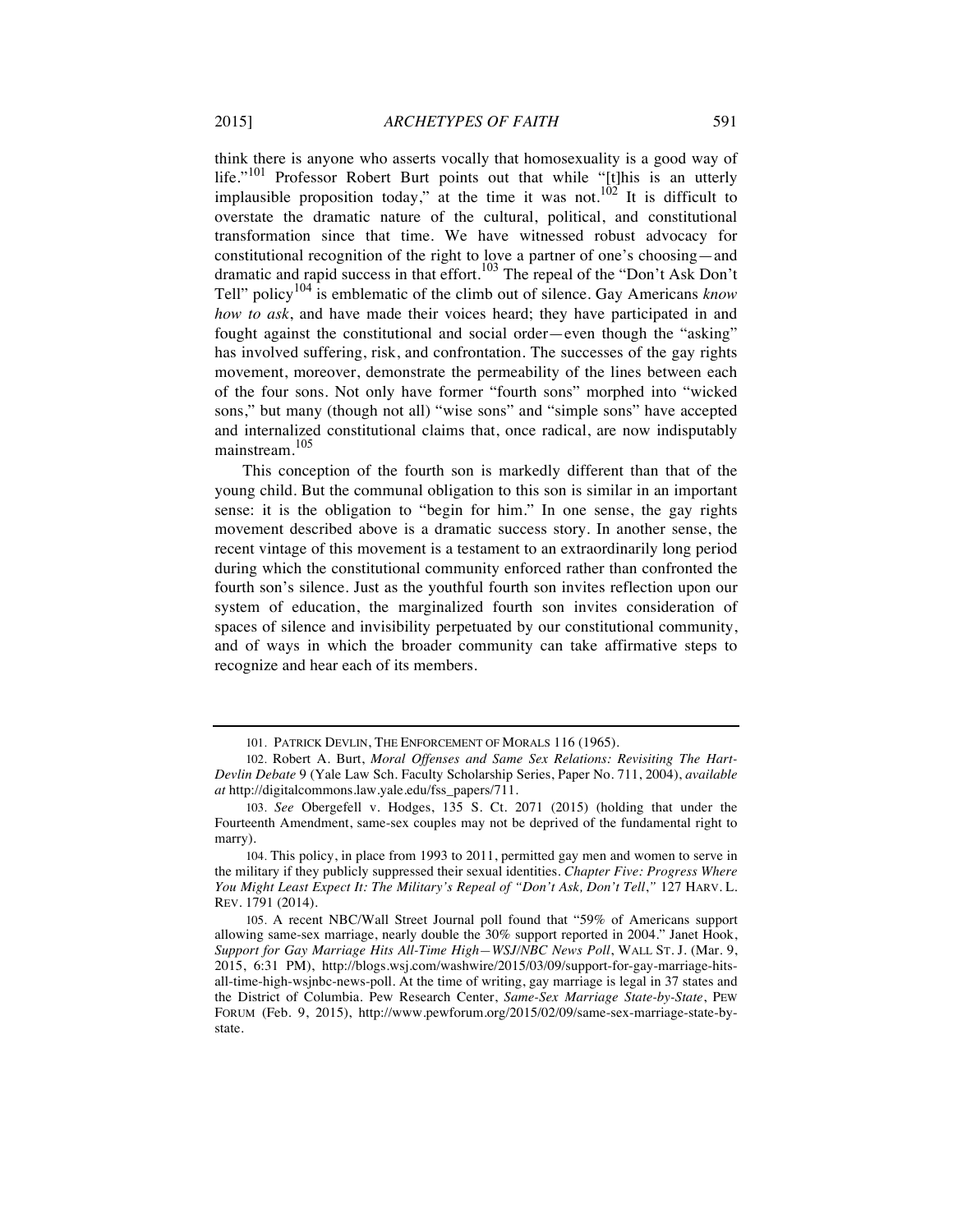#### VI. *BROWN* AS PEDAGOGICAL MOMENT

Above, I have described the "Four Sons" of the American constitutional faith, providing a framework for understanding how different types of people keep faith with a single constitutional document and, together, form a constitutional community.

This framework sheds light on why certain Supreme Court opinions—most strikingly, *Brown v. Board of Education*106—resonate so deeply in our collective constitutional consciousness that they become, in and of themselves, articles of constitutional faith.

*Brown*, of course, tackled a controversy laden with enormous political salience—and thus gave the Supreme Court a relatively rare opportunity to speak to (and be heard by) a large cross-section of the American people. Yet despite its uniqueness, we can learn something broader from Chief Justice Warren's opinion in the case, and from its responsiveness to multiple audiences. *Brown* is an opinion that succeeded in speaking simultaneously to each of the four sons of the American constitutional faith, and in this way came to serve as a kind of "pedagogical moment," a powerful instance of Higher Lawmaking.

Most plainly, *Brown* spoke to the wise son—to the legal elite. Whatever its larger sociopolitical function, *Brown* was first and foremost a judicial opinion, written in the language of law and legal history, and dictating the authoritative interpretation of (as the wise son would put it) the "testimonies and statutes and ordinances . . . commanded you." The decision had to be technical enough, legalistic enough, to retain legitimacy for the critical audience of the wise son.

At the same time, however, *Brown* spoke directly to (and about) the "wicked son"—but gave the wicked son a wholly different response than the father does. As I have conceptualized the wicked son, he is the rebel who challenges the status quo of the social order, who challenges the meaning behind the rote obedience to the letter of the law. Certainly, the NAACP and the civil rights movement more broadly can be understood as the wicked son daring white America, through peace protests and sit-ins and legal challenges to segregation, to answer seriously the question, "*What does this idea of freedom mean to you?*" The previous legal response to this question had taken its form in *Plessy v. Ferguson*, <sup>107</sup> in which the Court—like the father of the wicked son—chastised the plaintiff, asserting that if blacks felt subjugated by segregation, it was due to their own negative self-conception:

We consider the underlying fallacy of the plaintiff's argument to consist in the assumption that the enforced separation of the two races stamps the colored race with a badge of inferiority. If this be so, it is not by reason of anything

<sup>106.</sup> 347 U.S. 483 (1954).

<sup>107.</sup> 163 U.S. 537 (1896).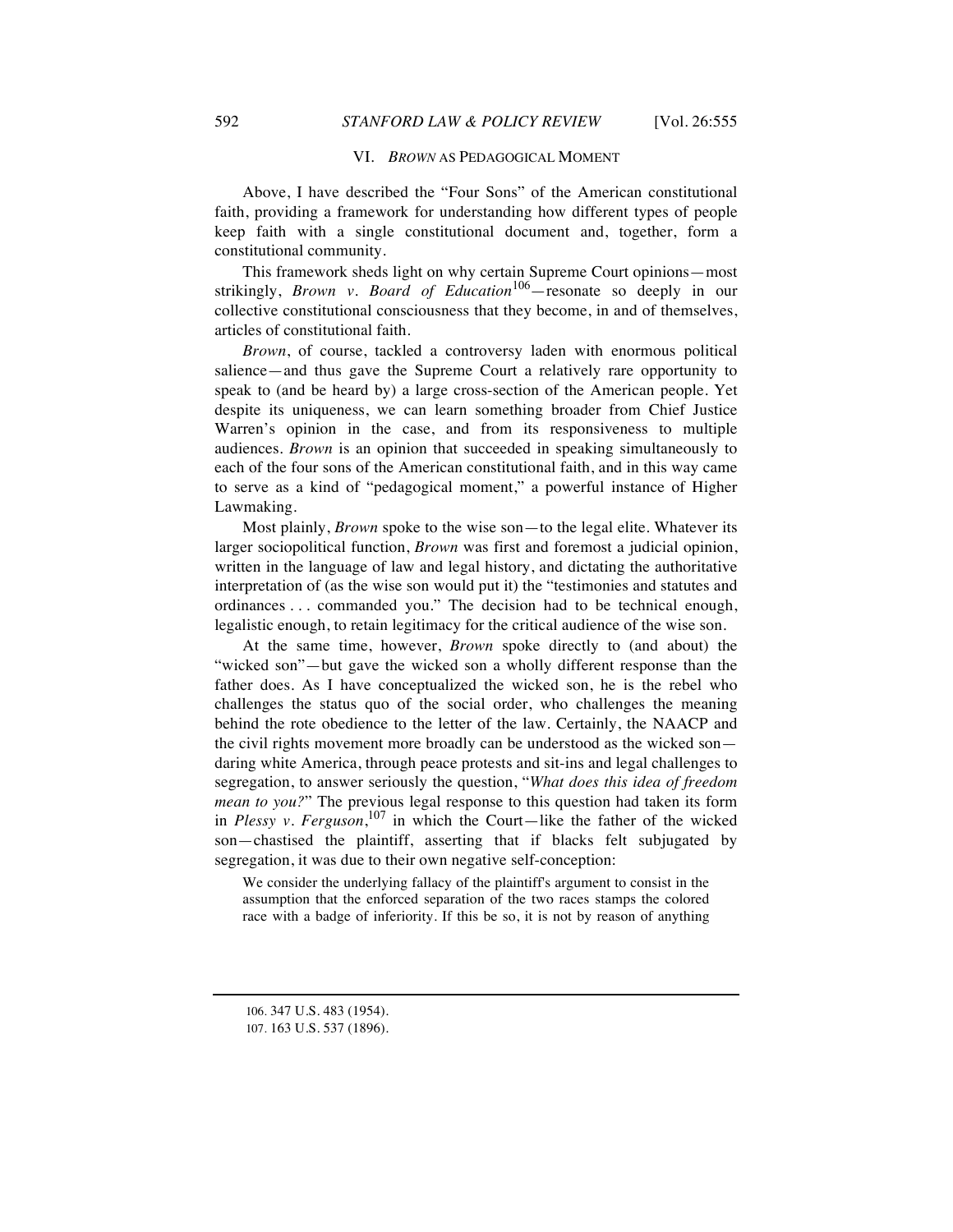found in the act, but solely because the colored race chooses to put that construction upon it.<sup>108</sup>

In *Brown*, the Court changed course and took the "wicked" son seriously—took responsibility for the problem of exclusion and sought to rectify it.<sup>109</sup> The Court wrote:

To separate [black schoolchildren] from others of similar age and qualifications solely because of their race generates a feeling of inferiority as to their status in the community that may affect their hearts and minds in a way unlikely ever to be undone. . . . We conclude that in the field of public education the doctrine of "separate but equal" has no place. Separate educational facilities are inherently unequal. Therefore, we hold that the plaintiffs and others similarly situated . . . are, by reason of the segregation complained of, deprived of the equal protection of the laws guaranteed by the Fourteenth Amendment.<sup>110</sup>

At the same time, *Brown* spoke to the simple son—the American people writ large. The decision was relatively short, relatively easy for the common man to read in full. It was a unanimous opinion, presenting a united front that the people could understand, and to which they could adhere—or against which they could protest. Both because of the importance of the issue it addressed and because the language of the decision was accessible, the decision was published in newspapers across the country for the average person to read. And, certainly, the dramatic southern resistance to *Brown*, as well as the staunch support it found elsewhere, demonstrates the public salience of *Brown*'s substantive effect, and the reality of the struggle between the People and the Court to define the Constitution's meaning.

Finally, the opinion spoke to the children who did not know how to ask. The decision took seriously the problem of education in order to retain a community of faith in the Constitution and the principle of equality underpinning it. Chief Justice Warren wrote:

Today, education is perhaps the most important function of state and local governments. Compulsory school attendance laws and the great expenditures for education both demonstrate our recognition of the importance of education to our democratic society. It is required in the performance of our most basic public responsibilities, even service in the armed forces. It is the very foundation of good citizenship. Today it is a principal instrument in awakening the child to cultural values, in preparing him for later professional training, and in helping him to adjust normally to his environment. In these days, it is doubtful that any child may reasonably be expected to succeed in life if he is denied the opportunity of an education. Such an opportunity, where the state has undertaken to provide it, is a right which must be made available to all on equal terms. $^{111}$ 

<sup>108.</sup> *Id.* at 551.

<sup>109.</sup> Of course, one might say that in responding to black grievances, the Court paved the way for a new rebellious son—the white southerner who would defy the Court's order. 110. *Brown*, 347 U.S. at 494-95.

<sup>111.</sup> *Id.* at 493.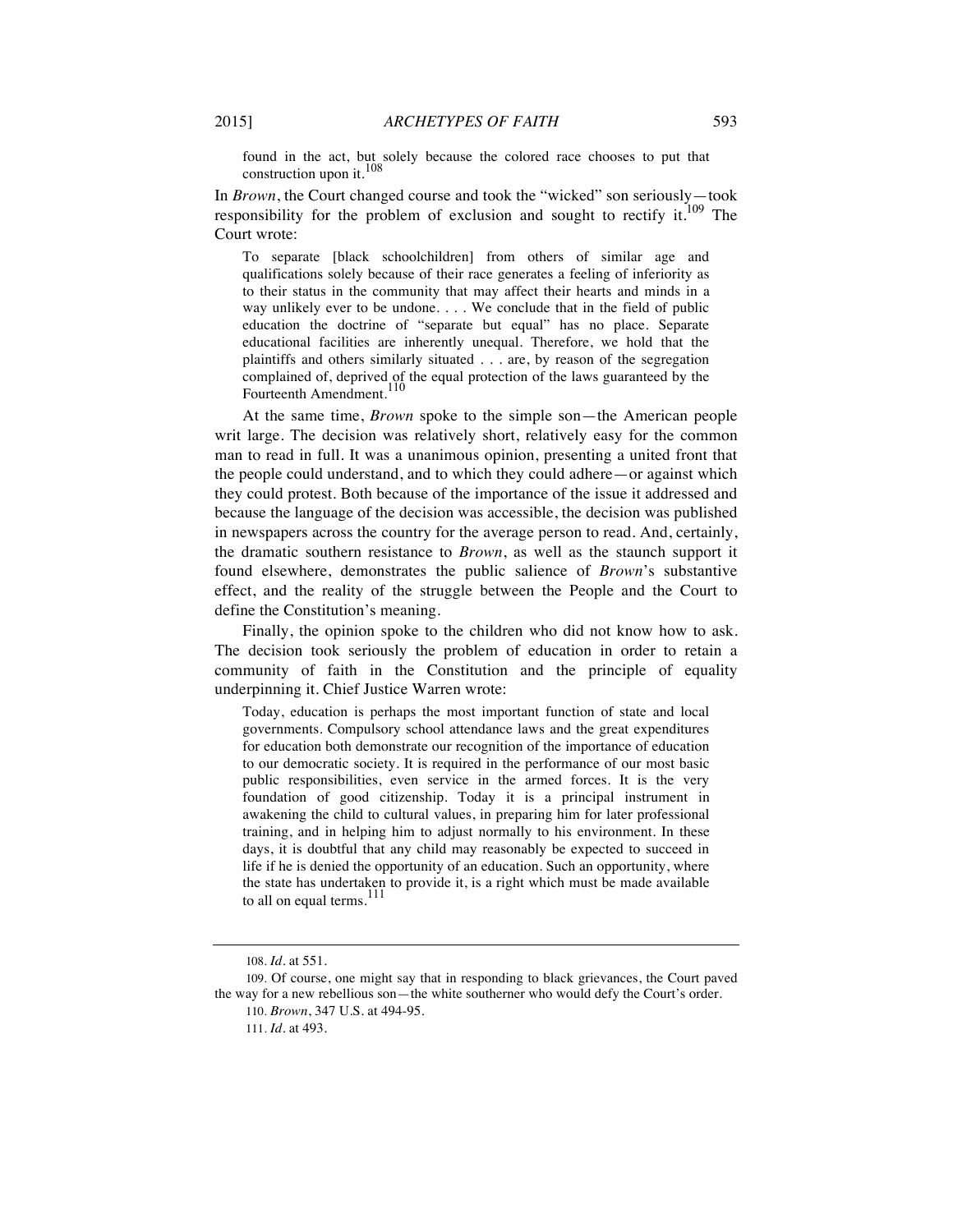In the most practical way, *Brown* took up the challenge to "begin for" the child who did not know how to ask—it moved toward a system of education designed to teach children equally and justly. It both laid the foundation for a future generation of children to have faith in their community, and tried to avoid the problem of a group of citizens so disconnected from American society that they would not even recognize the Constitution as relevant to their lives.

*Brown* has retained a complex place in the hearts and minds of Americans. On the one hand, it is practically revered—it has taken on a symbolic place as significant for many as the Constitution itself.<sup>112</sup> On the other hand, it has been much criticized on its technical terms by the legal community—in other words, by the wise sons.<sup>113</sup> I do not argue that the decision was perfect; but I will note that this intense criticism may have arisen in part because the decision *was not only written for the wise son* (though the wise son is accustomed to such exclusive attentions). The legal community has, perhaps, undervalued the ways in which *Brown* spoke to multiple sectors of the community, in an effort to be responsive to multiple expressions of faith. And it is, perhaps, *Brown*'s success in reaching these multiple "sons" of America that has secured its place in the canon of constitutional faith for the generations that followed.

Does every judicial opinion need to be like *Brown*? Of course not—not least because most decisions don't have the potential to impact (or even interest) so many sectors of the American people. But I nevertheless look to *Brown* to show how judges (and the Constitution itself) can be, and sometimes are, responsive to the multidimensional community of faith we call America. My point is not to dictate an interpretive methodology that judges should employ to decide every case  $114$ —although it would, perhaps, be an interesting

113. *See generally* WHAT *BROWN V. BOARD OF EDUCATION* SHOULD HAVE SAID (Jack Balkin ed., 2001).

<sup>112.</sup> *See* ACKERMAN, *supra* note 5, at 137 ("*Brown* became a symbol energizing a multiracial coalition of blacks and whites into an escalating political struggle against institutionalized racism. As the 1950s moved on, this mobilized appeal for racial justice struck deepening chords amongst broadening sectors of the citizenry—enabling the Presidency and Congress of the mid-1960s finally to transform the embattled judicial pronunciamentos of the mid-1950s into the Civil Rights Acts of 1964 and 1968 and the Voting Rights Act of 1965. As a consequence, *Brown* came to possess the kind of numinous legal authority that is, I believe, uniquely associated with legal documents that express the considered judgments of We the People."); BALKIN, *supra* note 7, at 211 ("Constitutional politics has made constructions like *Brown* and *Loving* not only easy cases, but foundational to our understanding of the equal protection clause. Yet they were not always so central; at one point they would have been highly controversial or even clearly wrong constructions . . . .").

<sup>114.</sup> I have noted briefly above that various established modes of interpretation speak more or less effectively to some sons than to others. But I do not mean to tether the wise son's realm of expertise; and in any event, to a large extent, the subtleties of *how* courts decide cases will be lost on the simple and wicked sons, each of whom is more concerned, in his own way, with substance than with style. The People care more *whether* Obamacare was upheld, *whether* the Defense of Marriage Act was struck down, and *whether* affirmative action in higher education was maintained, than *why* the Court reached the decisions it did.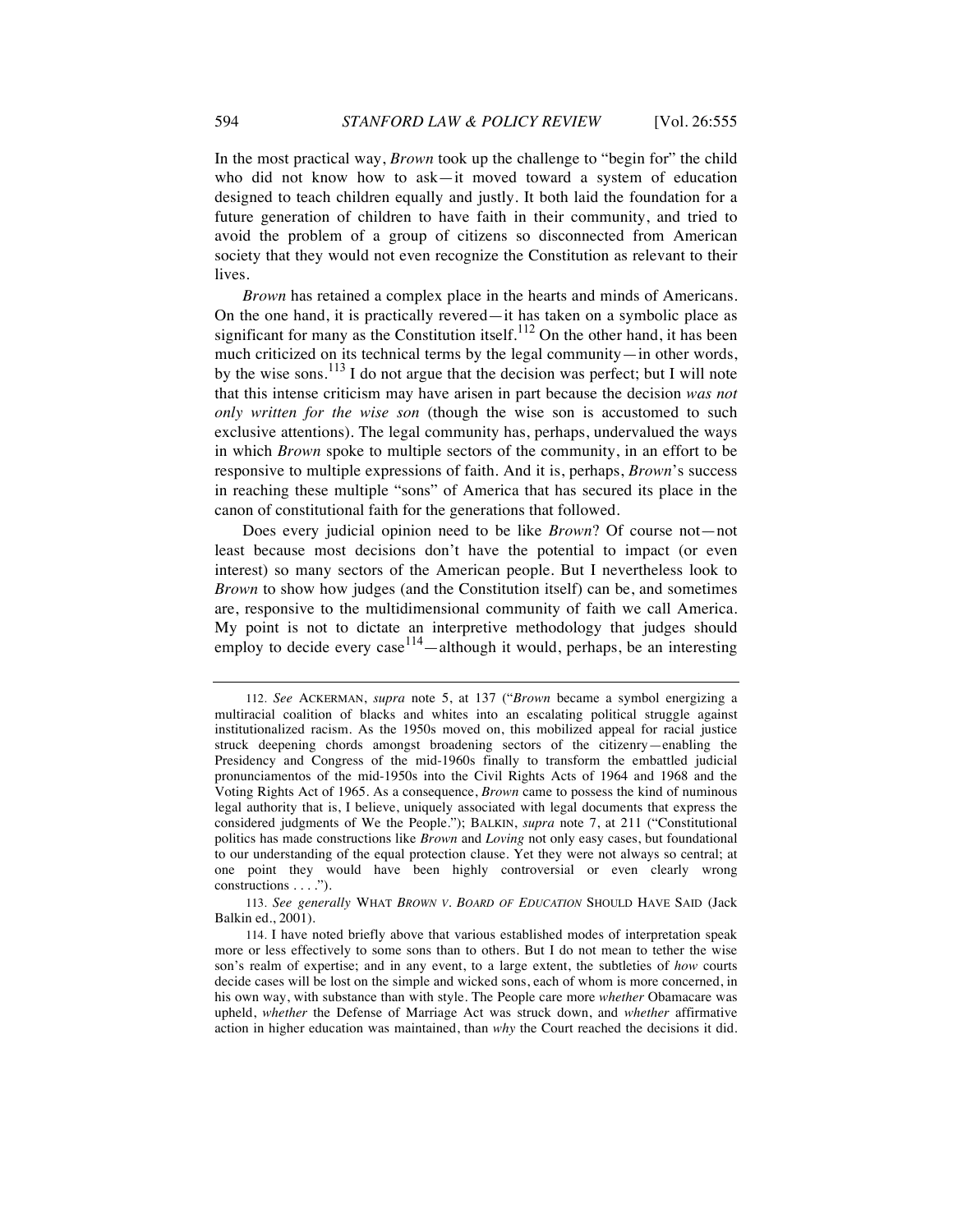exercise to consider whether the Supreme Court's decisions in other cases of national importance $115$  might have resonated more deeply in our collective constitutional faith had the Court taken different approaches in speaking to its diverse audiences. But I do not claim that the Four Sons framework provides a predictive or normative model for determining precisely when the Supreme Court will or should engage in Higher Lawmaking.

It does, however, *begin* to answer when and why a judicial opinion might, in speaking to the different sectors of the constitutional community, play a significant role in the project of American constitutional faith and its endurance over time. And, more fundamentally, it sheds light on how different sectors of our constitutional community engage with and remain connected to our Constitution, and in this way helps us to understand the very nature of that community of faith.

#### **CONCLUSION**

Our national community is bound by something more than the force of law—though it is bound by that too. On the whole, Americans share a faith in the Constitution, a faith that goes beyond simple obedience and reaches the realm of quasi-religious belief and devotion. This faith binds Americans to a covenant ratified by a select few of their national ancestors. It binds Americans to the generations long gone who once held the same faith, and to the generations yet to come who, they hope, will one day share it. Americans understand the Constitution not only to constrain them, but also to reflect who they are, in the deepest sense. It is for this reason that the Constitution has found its place at the heart of American culture wars—when Americans believe something strongly, they want to find a reflection of that belief in the Constitution they revere.

The faiths that Americans hold, however, are as multidimensional as the nation is diverse. Americans differ not only in their substantive and methodological interpretations of the Constitution, $116$  but in their capacities for faith and the ways that they express the faith they hold. I use the analogy of the Four Sons as a framework for understanding the diverse ways in which Americans relate to and participate in the intergenerational constitutional

The popular embrace of originalism by ordinary conservatives since the Reagan era may suggest otherwise—but the mobilization of Republicans around originalism is better understood a *political*, rather than an *interpretive*, movement—one that has tapped into a substantive, activist conservative agenda. *See generally* Robert Post & Reva Siegel, *Originalism as a Political Practice: The Right's Living Constitution*, 75 FORDHAM L. REV. 545 (2006).

<sup>115.</sup> A few controversial and politically salient Supreme Court decisions come to mind: *Hollingsworth v. Perry*, 133 S. Ct. 2652 (2013); *Roe v. Wade*, 410 U.S. 113 (1973); *Furman v. Georgia*, 408 U.S. 238 (1972).

<sup>116.</sup> Sanford Levinson points out that faith is as divisive as it is unifying. Faith can be (and historically, has been) a catalyst for holy wars of interpretation. *See* LEVINSON, *supra* note 1, at 17.